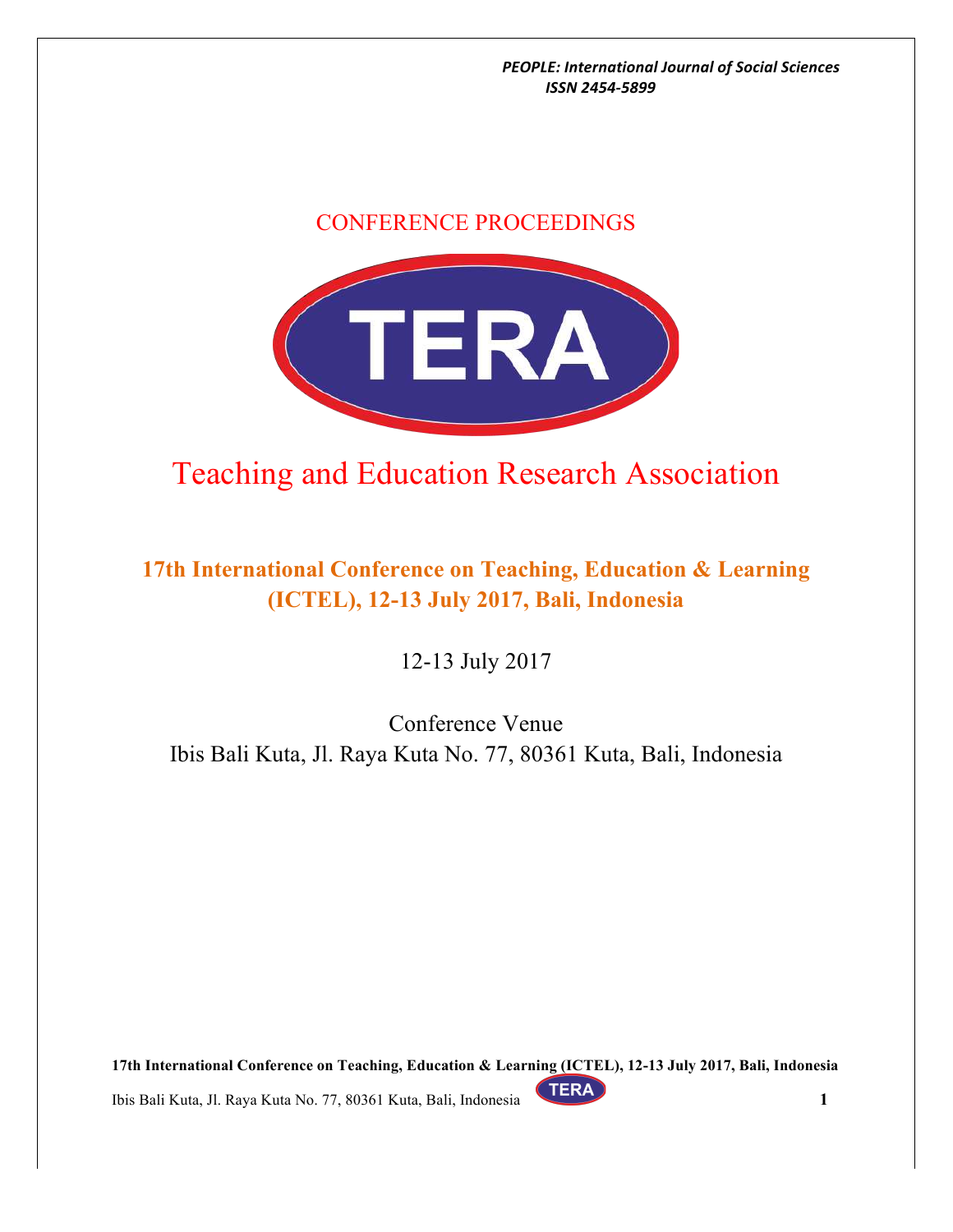### **PLENARY SPEAKER**



**Dr.KanlayaDaraha**

**Faculty of Humanities and Social Sciences, Prince of Songkla University, Pattani Campus, Thailand**



**Dr.LailaNiklasson**

**17th International Conference on Teaching, Education & Learning (ICTEL), 12-13 July 2017, Bali, Indonesia** Ibis Bali Kuta, Jl. Raya Kuta No. 77, 80361 Kuta, Bali, Indonesia **2**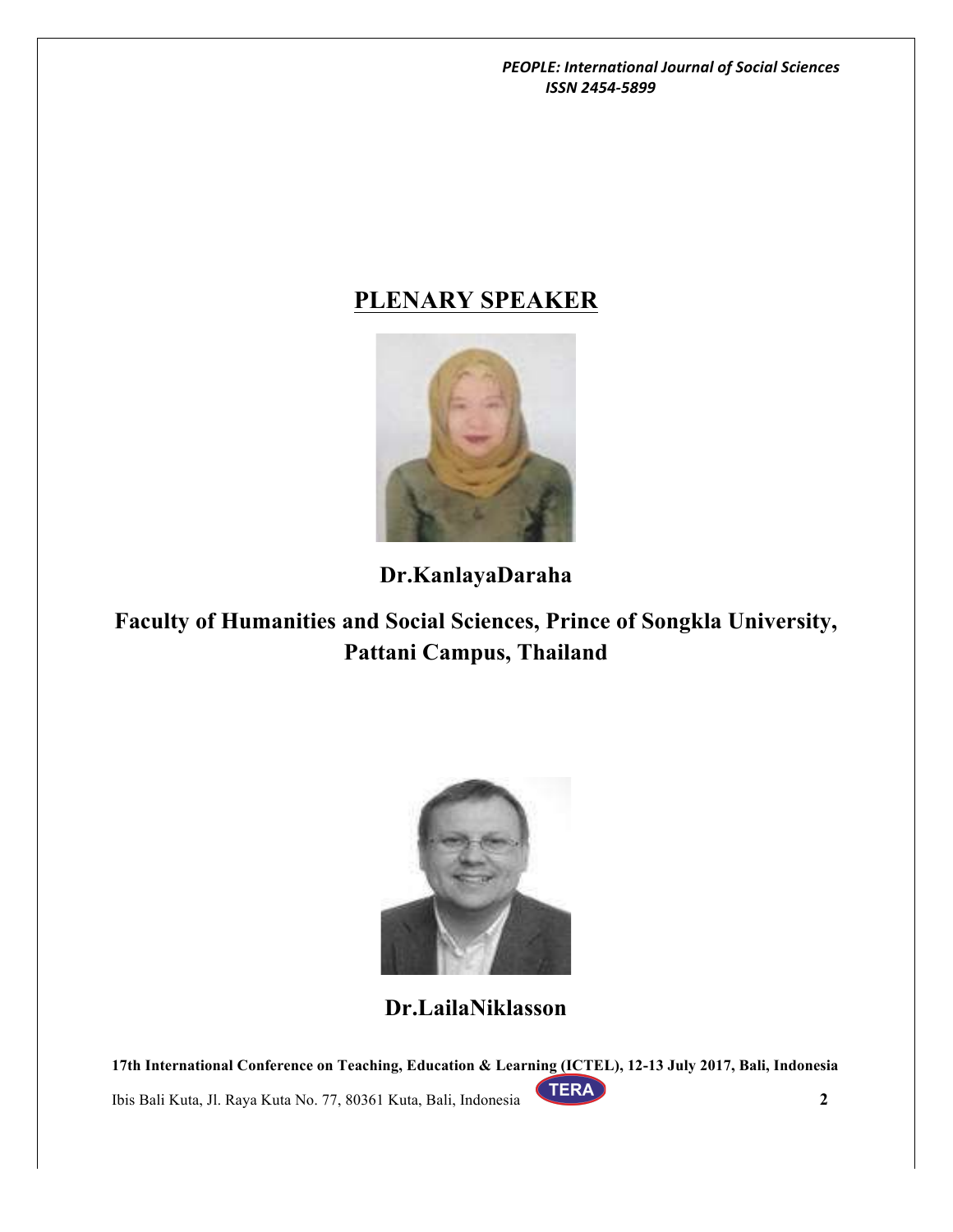### **Senior Lecturer In Higher Education, School Of Education, Culture And Communication, Malardalen University**



**17th International Conference on Teaching, Education & Learning (ICTEL), 12-13 July 2017, Bali, Indonesia**

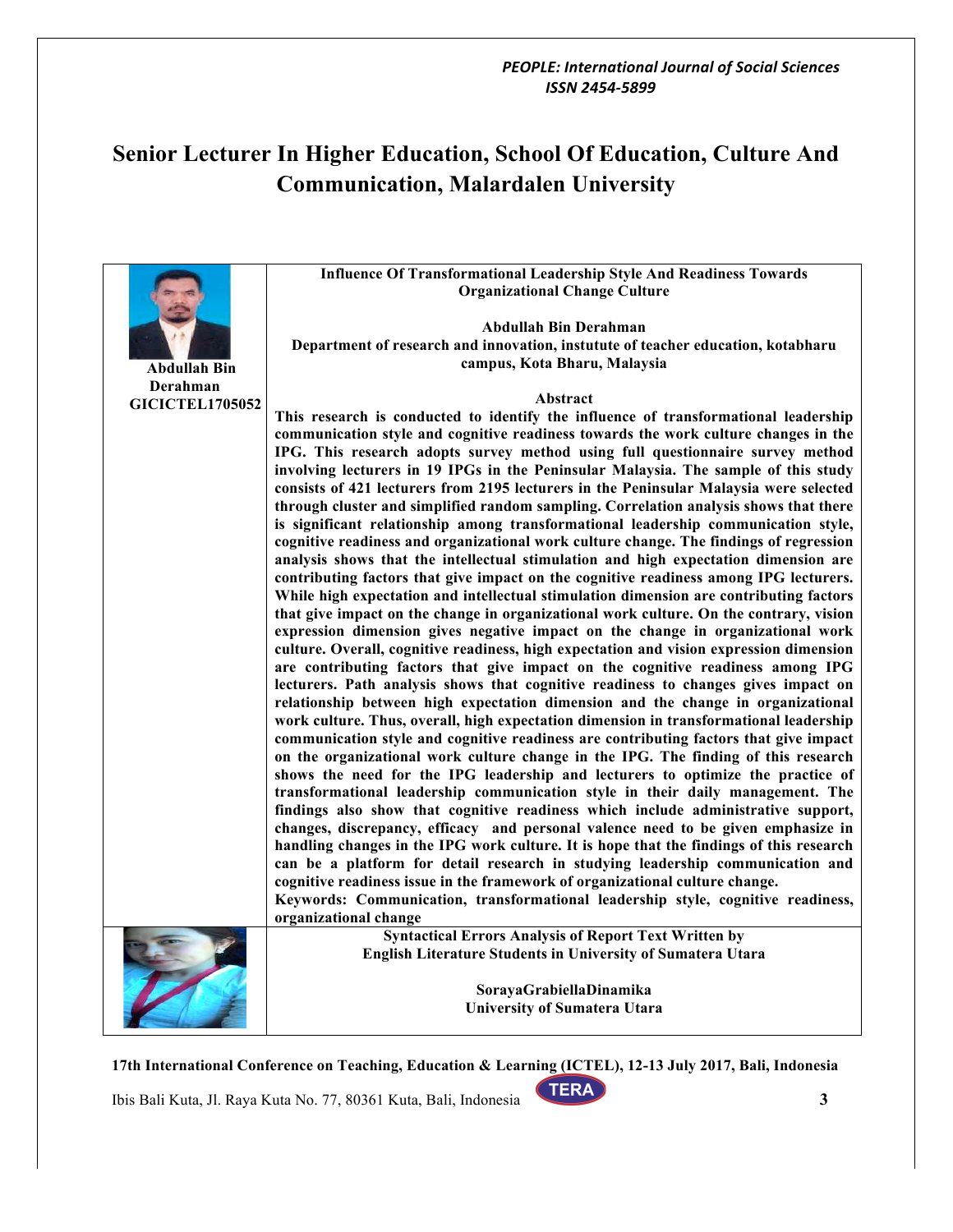| SorayaGrabiellaDina    | Abstract                                                                                   |
|------------------------|--------------------------------------------------------------------------------------------|
| mika                   | This study aims at investigating and classifying the syntactical errors in the writings of |
| <b>GICICTEL1705053</b> | report text made by 20 students of Department of English Literature of FIB-USU.            |
|                        | Each of them assigned to write a topic-based report text with the length of the writing    |
|                        |                                                                                            |
|                        | as 150 up to 250 words in count. This study engages with a qualitative descriptive         |
|                        | approach. This study finds that the students make major syntactical errors within the      |
|                        | use of article in terms of omission and addition of articles, the use of relative pronoun, |
|                        | and the use of subject-verb agreement in terms of past tense agreement and number          |
|                        | agreement. Based on the error analysis procedure applied, it is obtained that the most     |
|                        | predominant syntactical errors made by the students is the use of article which            |
|                        |                                                                                            |
|                        | comprises of 125 errors (50.2%), followed by the use of subject-verb agreement with        |
|                        | 117 errors (47%) and followed by the use of relative pronoun as the least error which      |
|                        | comprises of 7 errors (2.8%). By seeing at these problematic areas, the researcher has     |
|                        | suggested to take out pedagogical remediation to the students.                             |
|                        | Keywords: report text writing, syntactical error, and error analysis approach.             |
|                        |                                                                                            |
| <b>Edgar R. Eslit</b>  | An Investigation Into a Computer-aided Intimate Friendship between Filipino                |
| <b>GICICTEL1705054</b> | <b>Students and their Foreign Friends: Towards an Emerging Cross-cultural</b>              |
|                        | Communication                                                                              |
|                        |                                                                                            |
|                        | <b>Edgar R. Eslit</b>                                                                      |
|                        | English department, College of Arts and Sciences, St. Michael's College, Iligan City,      |
|                        | <b>Philippines</b>                                                                         |
|                        |                                                                                            |
|                        | Abstract                                                                                   |
|                        |                                                                                            |
|                        | Modern communication technology has enriched our perspectives on how people                |
|                        | communicate and establish intimate online friendship across cultural boundaries. With      |
|                        | the emergence of Computer-aided Communication (CAC), new concepts towards                  |
|                        | understanding the meaning of relationship maintenance, interdependence,                    |
|                        | commitment and relationship barriers in a Cross-cultural communication situation           |
|                        | have emerged. Others may find the use of modern communication technology dynamic           |
|                        | while others find it artificial. Because of this, issues and concerns relating to the      |
|                        |                                                                                            |
|                        | parameters of its use and how it affects cross-cultural communication are opening all      |
|                        | kinds challenging ideas for researchers all over the globe to explore. Hence, this         |
|                        | current study ventured into investigating the Computer-aided intimate friendship           |
|                        | between Filipino students and their foreign friends: Towards an emerging Cross-            |
|                        | cultural communication. Cultural Dimension, Relational Maintenance, and CAC                |
|                        | theories served as the primary theoretical backbones for this research. As this paper      |
|                        | was qualitative in nature, methodologies used include in-depth interviews and focus        |
|                        |                                                                                            |
|                        | group discussion (FGD) which was voluntarily participated in by Filipino college           |
|                        | students and their intimate online foreign friends. Results showed that informants         |
|                        | utilized practical relationship maintenance strategies, interdependence, commitment,       |
|                        | and in breaking relationship barriers using CAC. Further, informants convincingly          |
|                        | explicated seven (7) online interaction practices that magnified the conceptualization of  |
|                        | the emerging cross-cultural communication pattern. These practices include: a)             |
|                        | Openness in communication; b) Willingness to commit online friends; c) Benefiting          |
|                        |                                                                                            |
|                        | from distance interaction; d) Strong Interdependence; e) Practical relationship            |
|                        | maintenance strategies amidst relationship barriers; f) Active participation of social     |
|                        | networks; and, g) Mutual support. Overall, the study brought the "techno-dyadic            |
|                        | communication pattern"<br>"Computer-aided<br>cross-cultural<br>and<br>cross-cultural       |

**17th International Conference on Teaching, Education & Learning (ICTEL), 12-13 July 2017, Bali, Indonesia**

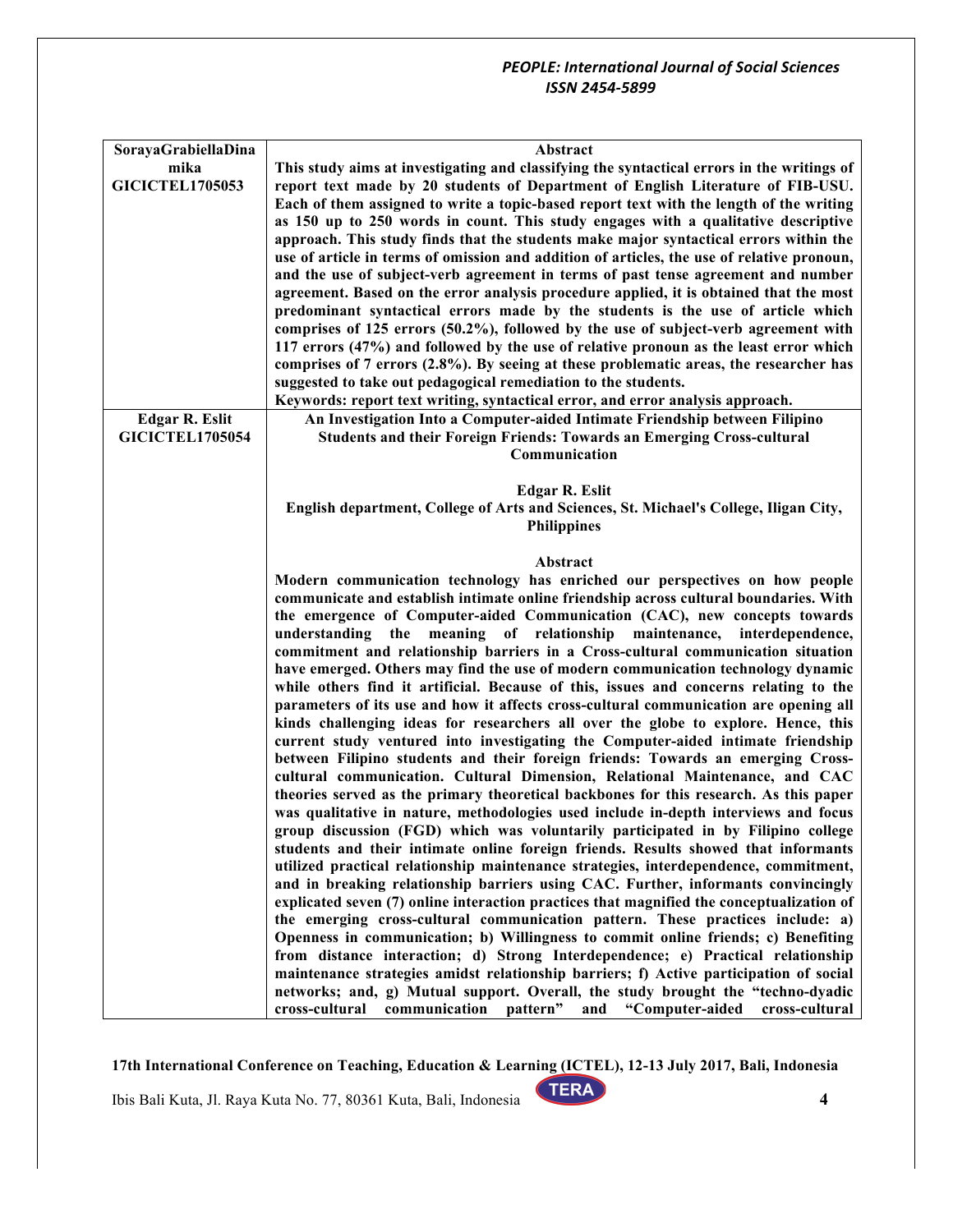|                                                     | communication theory" to the fore.<br>Keywords: Computer-aided,<br>Cross-cultural communication,<br>Intimate<br>online<br>friendship, Culture, Language |
|-----------------------------------------------------|---------------------------------------------------------------------------------------------------------------------------------------------------------|
| Darin Claire L.                                     | <b>Traditional and Scaffolding Strategy: A Comparative Study</b>                                                                                        |
| Boncay;<br>JhonRenD.Lipata;<br>Louis Phillippe S.J. | Darin Claire L. Boncay<br><b>Bachelor in Secondary Education Major in Mathematics</b>                                                                   |
| Diňozo;                                             | <b>Polytechnic University of the Philippines</b>                                                                                                        |
| Shaina Lyra B.                                      |                                                                                                                                                         |
| Macatangay;                                         | Louis Phillippe S.J. Dinozo                                                                                                                             |
| Rosarylle P.                                        | JhonRen D. Lipata                                                                                                                                       |
| Punzalan                                            |                                                                                                                                                         |
| <b>GICICTEL1705056</b>                              | Shaina Lyra B. Macatangay                                                                                                                               |
|                                                     | Rosarylle P. Punzalan                                                                                                                                   |
|                                                     | <b>Bachelor in Secondary Education Major in Mathematics</b>                                                                                             |
|                                                     | <b>Polytechnic University of the Philippines</b>                                                                                                        |
|                                                     |                                                                                                                                                         |
|                                                     | Daizylyn C. Palillo,                                                                                                                                    |
|                                                     | M.S.M.E                                                                                                                                                 |
|                                                     |                                                                                                                                                         |
|                                                     | <b>ABSTRACT</b>                                                                                                                                         |
|                                                     | The researchers aimed to find the comparativeness between the Traditional                                                                               |
|                                                     | and Scaffolding Strategy in teaching Mathematics to Grade 9 Students of Quirino High                                                                    |
|                                                     | School for school year 2016-2017. The study sought to answer the following questions:                                                                   |
|                                                     | "Does scaffolding strategy help to promote higher understanding of Math to the                                                                          |
|                                                     | Learners?" and "Is there any significant difference between Traditional/Lecture and                                                                     |
|                                                     | Scaffolding Strategy on the performance of the students?" To achieve the purpose of                                                                     |
|                                                     | the study, the descriptive method was use. The Study concluded that: the level of the                                                                   |
|                                                     | performance in Traditional/Lecture Strategy Posttest was described as satisfactory                                                                      |
|                                                     | which is also gave a satisfactory remarks' in Scaffolding Strategy. The frequencies did                                                                 |
|                                                     | not vary on the significant difference between the two teaching strategies. Instead,                                                                    |
|                                                     | means were identified whether there is a significant difference or no significant                                                                       |
|                                                     | difference. Since there was a slightly difference between the means, still the study                                                                    |
|                                                     | showed that there was no significant difference between the two groups based on the                                                                     |
|                                                     | computed p-value. Therefore the Traditional/Lecture and Scaffolding Strategy, were                                                                      |
|                                                     | both essential in teaching Mathematics. Based on the findings; it is preferable that                                                                    |
|                                                     | teachers be more flexible in both teaching strategies. Although there is no significant                                                                 |
|                                                     | difference between their academic achievements, teachers should be mindful that both                                                                    |
|                                                     | strategies are most suitable for the topic. Teachers should be knowledgeable of various                                                                 |
|                                                     | teaching strategy to provide variations of styles that would be most appropriate to the                                                                 |
|                                                     | lesson. Based on the conclusions presented, Teachers are encouraged to use Scaffolding                                                                  |
|                                                     | Strategy or Lecture for the teaching instruction depending on which instruction is                                                                      |
|                                                     | suited for the topic.                                                                                                                                   |
|                                                     | Key Words: Strategy, Scaffolding, Traditional Strategy, Scaffolding Strategy                                                                            |

**17th International Conference on Teaching, Education & Learning (ICTEL), 12-13 July 2017, Bali, Indonesia**

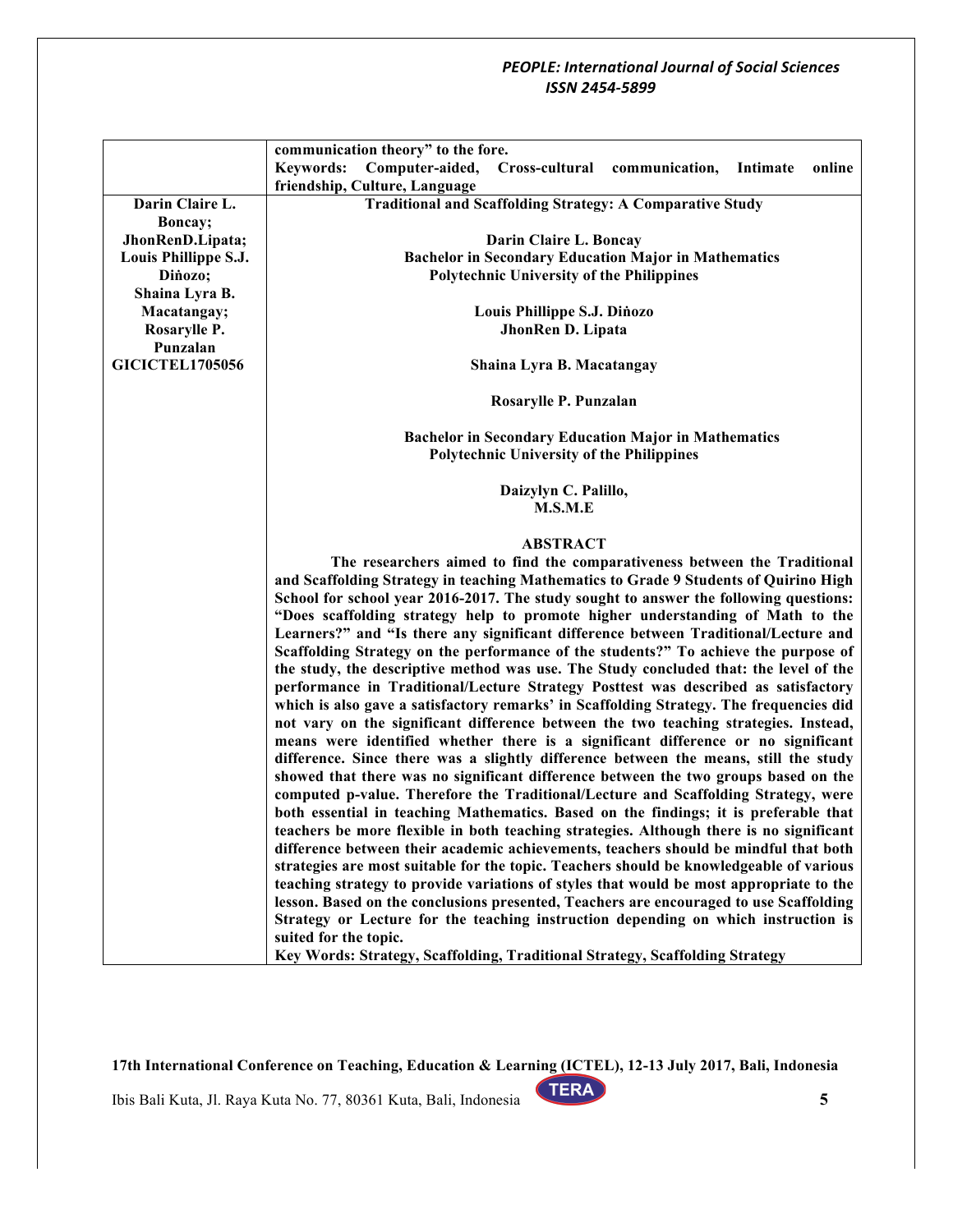| ebrates                | Language learning through the short stories of Ruskin Bond and Ernest Hemingway                                                                                                                                                                                                                                                                                                                                                                                                                                                                                                                                                                                                                                                                                                                                                                                                                   |
|------------------------|---------------------------------------------------------------------------------------------------------------------------------------------------------------------------------------------------------------------------------------------------------------------------------------------------------------------------------------------------------------------------------------------------------------------------------------------------------------------------------------------------------------------------------------------------------------------------------------------------------------------------------------------------------------------------------------------------------------------------------------------------------------------------------------------------------------------------------------------------------------------------------------------------|
| ution Day              |                                                                                                                                                                                                                                                                                                                                                                                                                                                                                                                                                                                                                                                                                                                                                                                                                                                                                                   |
|                        | SaraniGhosal, Ph.D                                                                                                                                                                                                                                                                                                                                                                                                                                                                                                                                                                                                                                                                                                                                                                                                                                                                                |
|                        | <b>Asst. Professor of English</b><br><b>Dept of Humanities and Sciences</b>                                                                                                                                                                                                                                                                                                                                                                                                                                                                                                                                                                                                                                                                                                                                                                                                                       |
|                        | National Institute of Technology Goa, India                                                                                                                                                                                                                                                                                                                                                                                                                                                                                                                                                                                                                                                                                                                                                                                                                                                       |
|                        |                                                                                                                                                                                                                                                                                                                                                                                                                                                                                                                                                                                                                                                                                                                                                                                                                                                                                                   |
|                        | Abstract                                                                                                                                                                                                                                                                                                                                                                                                                                                                                                                                                                                                                                                                                                                                                                                                                                                                                          |
| <b>SaraniGhosal</b>    | The objective of my paper is to show how to teach English language through the short                                                                                                                                                                                                                                                                                                                                                                                                                                                                                                                                                                                                                                                                                                                                                                                                              |
| <b>GICICTEL1705057</b> | stories of Ruskin Bond at tertiary level. Teaching grammar does not seem to be                                                                                                                                                                                                                                                                                                                                                                                                                                                                                                                                                                                                                                                                                                                                                                                                                    |
|                        | interesting to the students, who are studying technology.                                                                                                                                                                                                                                                                                                                                                                                                                                                                                                                                                                                                                                                                                                                                                                                                                                         |
|                        | My focus would be on the Indian perspectives. The subject entitled "Professional                                                                                                                                                                                                                                                                                                                                                                                                                                                                                                                                                                                                                                                                                                                                                                                                                  |
|                        | Communication" is a must-learn subject for all, who have enrolled for either B.Tech                                                                                                                                                                                                                                                                                                                                                                                                                                                                                                                                                                                                                                                                                                                                                                                                               |
|                        |                                                                                                                                                                                                                                                                                                                                                                                                                                                                                                                                                                                                                                                                                                                                                                                                                                                                                                   |
|                        |                                                                                                                                                                                                                                                                                                                                                                                                                                                                                                                                                                                                                                                                                                                                                                                                                                                                                                   |
|                        |                                                                                                                                                                                                                                                                                                                                                                                                                                                                                                                                                                                                                                                                                                                                                                                                                                                                                                   |
|                        |                                                                                                                                                                                                                                                                                                                                                                                                                                                                                                                                                                                                                                                                                                                                                                                                                                                                                                   |
|                        |                                                                                                                                                                                                                                                                                                                                                                                                                                                                                                                                                                                                                                                                                                                                                                                                                                                                                                   |
|                        | exercises as well. I define this method as "Impressionistic pedagogy".                                                                                                                                                                                                                                                                                                                                                                                                                                                                                                                                                                                                                                                                                                                                                                                                                            |
|                        | Keywords: Pedagogy, Impressionistic method and Perception theory                                                                                                                                                                                                                                                                                                                                                                                                                                                                                                                                                                                                                                                                                                                                                                                                                                  |
| Marie Cris U. Fabi     | The Use Of Filipino And English As A Medium Of Instruction In Teaching                                                                                                                                                                                                                                                                                                                                                                                                                                                                                                                                                                                                                                                                                                                                                                                                                            |
|                        |                                                                                                                                                                                                                                                                                                                                                                                                                                                                                                                                                                                                                                                                                                                                                                                                                                                                                                   |
|                        | Divina G. Cezar                                                                                                                                                                                                                                                                                                                                                                                                                                                                                                                                                                                                                                                                                                                                                                                                                                                                                   |
|                        | <b>Erickson B. Cuares</b>                                                                                                                                                                                                                                                                                                                                                                                                                                                                                                                                                                                                                                                                                                                                                                                                                                                                         |
|                        | Jenny T. Divina                                                                                                                                                                                                                                                                                                                                                                                                                                                                                                                                                                                                                                                                                                                                                                                                                                                                                   |
|                        | Marie Cris U. Fabi                                                                                                                                                                                                                                                                                                                                                                                                                                                                                                                                                                                                                                                                                                                                                                                                                                                                                |
|                        |                                                                                                                                                                                                                                                                                                                                                                                                                                                                                                                                                                                                                                                                                                                                                                                                                                                                                                   |
|                        | <b>Polytechnic University of the Philippines</b>                                                                                                                                                                                                                                                                                                                                                                                                                                                                                                                                                                                                                                                                                                                                                                                                                                                  |
|                        | <b>Rhowel P. Nuñez</b>                                                                                                                                                                                                                                                                                                                                                                                                                                                                                                                                                                                                                                                                                                                                                                                                                                                                            |
|                        | Judelyn M. Ocampo                                                                                                                                                                                                                                                                                                                                                                                                                                                                                                                                                                                                                                                                                                                                                                                                                                                                                 |
|                        | Prof. Daizylyn C. Palillo                                                                                                                                                                                                                                                                                                                                                                                                                                                                                                                                                                                                                                                                                                                                                                                                                                                                         |
|                        | <b>ABSTRACT</b>                                                                                                                                                                                                                                                                                                                                                                                                                                                                                                                                                                                                                                                                                                                                                                                                                                                                                   |
|                        | Mathematics educators have been exerting effort in striving ways to teach mathematics                                                                                                                                                                                                                                                                                                                                                                                                                                                                                                                                                                                                                                                                                                                                                                                                             |
|                        | better. The majority of the students find mathematics hard because it demands more                                                                                                                                                                                                                                                                                                                                                                                                                                                                                                                                                                                                                                                                                                                                                                                                                |
|                        | effort and understanding skills and harder when mathematics is being taught in the                                                                                                                                                                                                                                                                                                                                                                                                                                                                                                                                                                                                                                                                                                                                                                                                                |
|                        | language they were not used to. To aid these difficulties, use of bilingual approach in                                                                                                                                                                                                                                                                                                                                                                                                                                                                                                                                                                                                                                                                                                                                                                                                           |
|                        |                                                                                                                                                                                                                                                                                                                                                                                                                                                                                                                                                                                                                                                                                                                                                                                                                                                                                                   |
|                        |                                                                                                                                                                                                                                                                                                                                                                                                                                                                                                                                                                                                                                                                                                                                                                                                                                                                                                   |
|                        |                                                                                                                                                                                                                                                                                                                                                                                                                                                                                                                                                                                                                                                                                                                                                                                                                                                                                                   |
| <b>GICICTEL1705058</b> | programme or Medicine.<br>As a facilitator, I prefer to quote passages from the short stories of Ruskin Bond and I<br>show the usage of articles, verb agreement and new words. The passage creates an<br>impression in the mind of the stakeholders. Based on the impression received, they<br>respond to it in their own ways, which is again related to their perception. The<br>perception varies from individual to individual. The facilitator can give them different<br><b>Mathematics: A Comparative Study</b><br><b>Bachelor in Secondary Education major in Mathematics</b><br>teaching mathematics is mostly suggested.<br>However, knowing the purpose of language is to communicate - to carry out ideas,<br>thought, and feelings from one person to another so that they understood. The<br>understanding and usage of the national language by the Filipinos will serve not only |

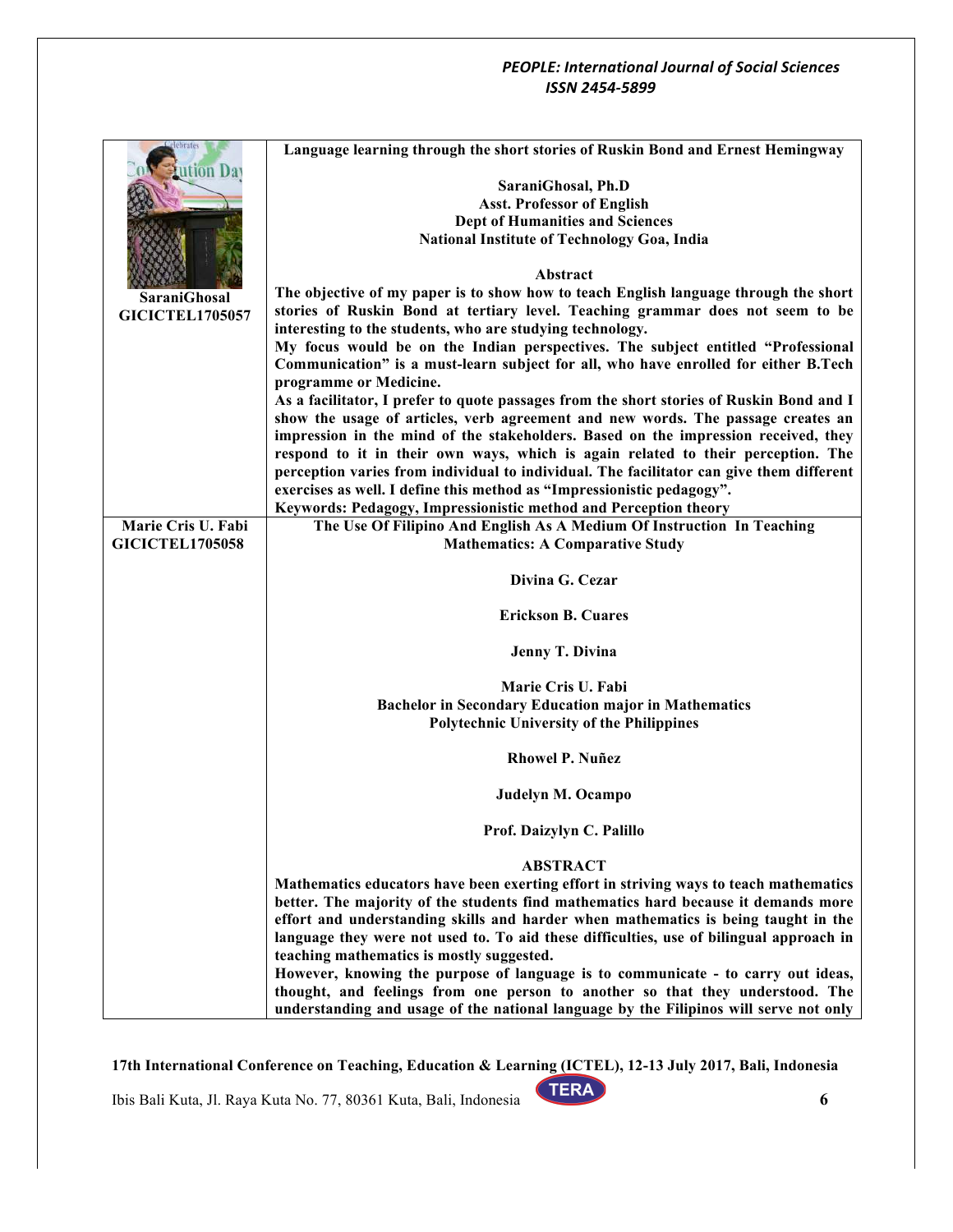|                        | as a vehicle for achieving our goal of national identity and unity but also allow for the<br>effective transmission of knowledge and information. (Philippine Constitution, Article |
|------------------------|-------------------------------------------------------------------------------------------------------------------------------------------------------------------------------------|
|                        | <b>XIV, Sec.6)</b>                                                                                                                                                                  |
|                        | This study aimed to know the comparison of the medium used in teaching                                                                                                              |
|                        | Mathematics. And also, the study aimed to determine the significant level of the                                                                                                    |
|                        | students through the results of the achievement test. The respondents were chosen                                                                                                   |
|                        | from the heterogeneous section of the Grade VIII level of the school Camp General                                                                                                   |
|                        | Emilio Aguinaldo High School. The instrument used was researcher-made                                                                                                               |
|                        | questionnaire which examination was intended to measure and know the achievement                                                                                                    |
|                        | level of the respondents. The instrument was administered by the researchers under                                                                                                  |
|                        | the supervision of the respondents' Math teachers since our data gathering was done                                                                                                 |
|                        | during their Math subjects. Based on the findings, the overall mean of the respondents                                                                                              |
|                        | in terms of the results of the summative test, the control group which was the VIII-                                                                                                |
|                        | Caimito fell under the rating of satisfactory while the experimental group which was                                                                                                |
|                        | the VIII-Lanzones fell under the rating of fairly satisfactory. Since the computed P-                                                                                               |
|                        | value is 0.003, the null hypothesis is rejected. This implies that there is a significant                                                                                           |
|                        | difference between the achievement level of the control group and experimental group.                                                                                               |
|                        | The effectiveness of oral health promotion project in a primary school, Yala province,                                                                                              |
|                        | <b>Thailand</b>                                                                                                                                                                     |
|                        |                                                                                                                                                                                     |
|                        | RozikeenSarae                                                                                                                                                                       |
|                        | Dental public health, Sirindhon College of Public Health, Muang, Yala                                                                                                               |
|                        |                                                                                                                                                                                     |
| <b>RozikeenSarae</b>   | AdhiyahMudor                                                                                                                                                                        |
|                        |                                                                                                                                                                                     |
| <b>GICICTEL1705061</b> | Dentist, Sirindhon College of Public Health, Muang, Yala                                                                                                                            |
|                        |                                                                                                                                                                                     |
|                        | Abstract                                                                                                                                                                            |
|                        | Globally, dental caries is one of the most prevalent diseases and more common in                                                                                                    |
|                        | children living in rural areas. Good oral health practices started at earlier age lead to                                                                                           |
|                        | healthy gums and teeth later in life. Promotion and prevention are most importance                                                                                                  |
|                        | for assisted the students to reduce the occurrence of dental caries.                                                                                                                |
|                        | Objective: The general objective of this study was to evaluate the effectiveness of oral                                                                                            |
|                        | health promotion project among 1st grade students in a primary school. The specific                                                                                                 |
|                        | objectives were to assess 1) oral health attitudes among 1st grade students, 2) oral                                                                                                |
|                        | health knowledge and practices of their parents and teachers in a primary school, Yala                                                                                              |
|                        | province.                                                                                                                                                                           |
|                        | Study Design: A cross-sectional descriptive study was conducted in a primary school in                                                                                              |
|                        | Yala province. The samples include 150 of 1st grade students, 60 student's parents, and                                                                                             |
|                        | 6 teachers in its school. The instruments used in this study were 1) oral health self-care                                                                                          |
|                        | attitudes questionnaire of student and 2) oral health care knowledge of children among<br>parents and teachers. Descriptive statistic was used by percentage, mean and standard     |
|                        | deviation. Paired samples t-test were used to compare oral health knowledge among                                                                                                   |
|                        | parents and teachers after the project had finished.                                                                                                                                |
|                        | Result: The result of this study showed that the mean score of oral health attitudes                                                                                                |
|                        | among 1st grade students was fairly high (M= 2.54 S.D.=0.38). There was no                                                                                                          |
|                        | statistically significant difference in oral health knowledge among parents and                                                                                                     |
|                        | teachers.                                                                                                                                                                           |
|                        | Conclusion: To improve oral health status need to improve knowledge, attitudes, and                                                                                                 |

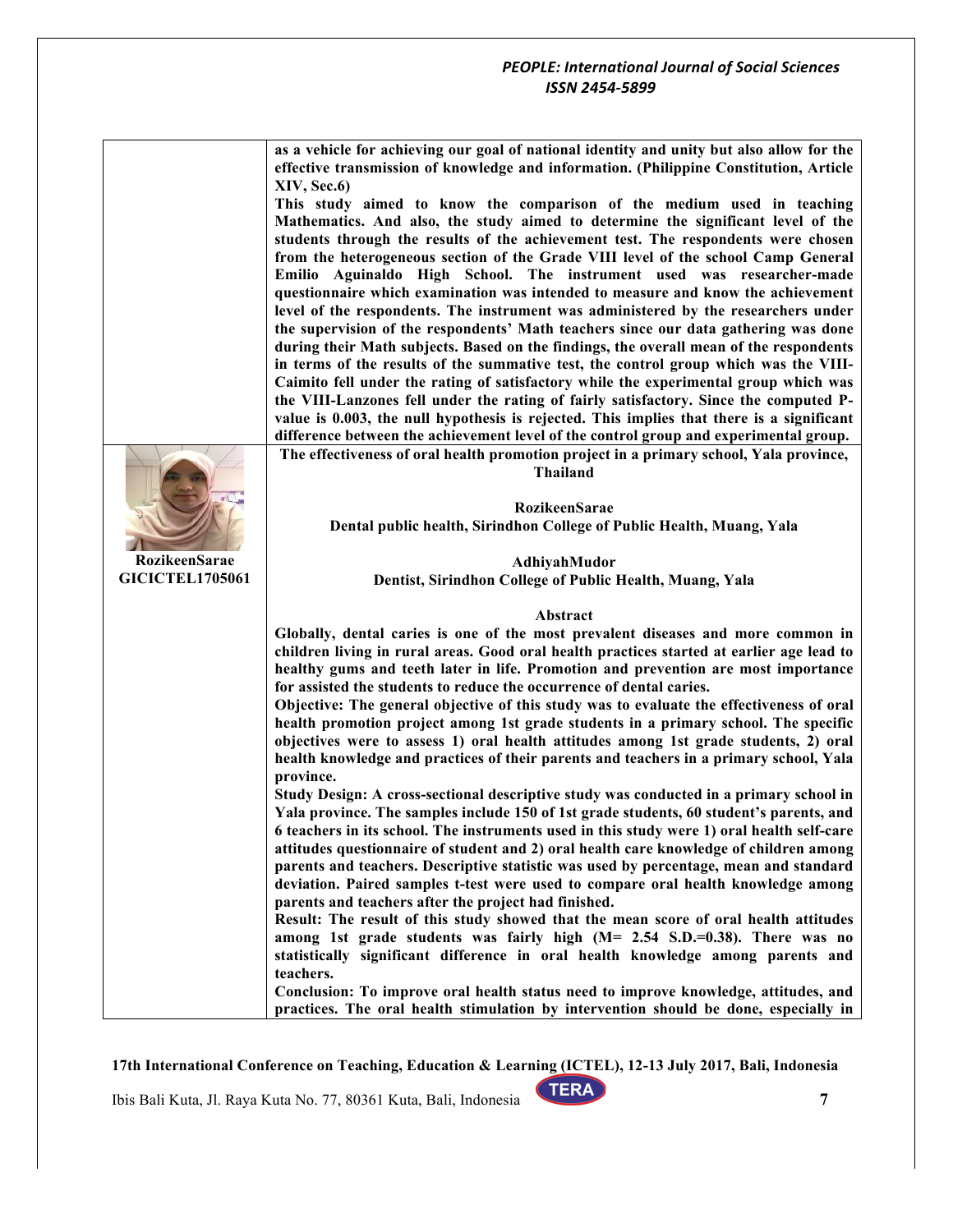|                                                | parents whose take care children.                                                                                                                                                                                                                                                                                                                                                                                                                                                                                                                                                                                                                                                                                                                                                                                                                                                                                                                                                                                                                                                            |
|------------------------------------------------|----------------------------------------------------------------------------------------------------------------------------------------------------------------------------------------------------------------------------------------------------------------------------------------------------------------------------------------------------------------------------------------------------------------------------------------------------------------------------------------------------------------------------------------------------------------------------------------------------------------------------------------------------------------------------------------------------------------------------------------------------------------------------------------------------------------------------------------------------------------------------------------------------------------------------------------------------------------------------------------------------------------------------------------------------------------------------------------------|
|                                                | <b>Keywords</b>                                                                                                                                                                                                                                                                                                                                                                                                                                                                                                                                                                                                                                                                                                                                                                                                                                                                                                                                                                                                                                                                              |
|                                                | Oral health care,                                                                                                                                                                                                                                                                                                                                                                                                                                                                                                                                                                                                                                                                                                                                                                                                                                                                                                                                                                                                                                                                            |
|                                                |                                                                                                                                                                                                                                                                                                                                                                                                                                                                                                                                                                                                                                                                                                                                                                                                                                                                                                                                                                                                                                                                                              |
|                                                | The Assessment Rubrics Development of Students and Graduates Soft Skills, Hard<br><b>Skills and Competiveness Performance</b>                                                                                                                                                                                                                                                                                                                                                                                                                                                                                                                                                                                                                                                                                                                                                                                                                                                                                                                                                                |
|                                                | Hadiyanto                                                                                                                                                                                                                                                                                                                                                                                                                                                                                                                                                                                                                                                                                                                                                                                                                                                                                                                                                                                                                                                                                    |
|                                                | SHC Development Office, Research and Public Service Center (LPPM), Universitas<br>Jambi.                                                                                                                                                                                                                                                                                                                                                                                                                                                                                                                                                                                                                                                                                                                                                                                                                                                                                                                                                                                                     |
| Hadiyanto<br><b>GICICTEL1705064</b>            | Noferdiman                                                                                                                                                                                                                                                                                                                                                                                                                                                                                                                                                                                                                                                                                                                                                                                                                                                                                                                                                                                                                                                                                   |
|                                                | Muhaimin                                                                                                                                                                                                                                                                                                                                                                                                                                                                                                                                                                                                                                                                                                                                                                                                                                                                                                                                                                                                                                                                                     |
|                                                | Yuliusman                                                                                                                                                                                                                                                                                                                                                                                                                                                                                                                                                                                                                                                                                                                                                                                                                                                                                                                                                                                                                                                                                    |
|                                                | Abstract.                                                                                                                                                                                                                                                                                                                                                                                                                                                                                                                                                                                                                                                                                                                                                                                                                                                                                                                                                                                                                                                                                    |
|                                                | This paper describes the process and the result of rubrics development of students and<br>graduates soft skills, hard skills and competiveness (SHC) Assessment Universitas<br>Jambi. Eight steps were applied in the rubrics development; they were literature<br>studies; defining and confirming constructs and sub-constructs; constructing<br>indicators; defining face validity, confirming content validity, trying out, consistency<br>testing and finalization. The rubrics were designed to measure students and graduate<br>SHC performance. The $5 - 1$ scale or highest to lowest score was used in the scoring<br>system. The scoring was judged by referring to how the students and graduates meet<br>the indicators of SHC and its sub-construct. The construct soft skill was classified into<br>six sub-constructs communication skills. IT skills, Numeric Skills, Learning Skills,<br>problem solving skills and working with others. Hard skill was not classified into sub-<br>construct, while competiveness classified into three sub constructs; entrepreneurship, |
|                                                | lifelong learning and employability. The rubric had been completed and supposed to<br>be used for students and graduates SHC performance at Universitas Jambi.                                                                                                                                                                                                                                                                                                                                                                                                                                                                                                                                                                                                                                                                                                                                                                                                                                                                                                                               |
|                                                | Key Words:<br>SHC, Soft skills, hard skills, competitiveness, lifelong learning,                                                                                                                                                                                                                                                                                                                                                                                                                                                                                                                                                                                                                                                                                                                                                                                                                                                                                                                                                                                                             |
|                                                | employability, entrepreneurship, rubric assessment.                                                                                                                                                                                                                                                                                                                                                                                                                                                                                                                                                                                                                                                                                                                                                                                                                                                                                                                                                                                                                                          |
| <b>Lynne Nuttall</b><br><b>GICICTEL1705066</b> | Irlens Syndrome and Whanau Transformation.                                                                                                                                                                                                                                                                                                                                                                                                                                                                                                                                                                                                                                                                                                                                                                                                                                                                                                                                                                                                                                                   |
|                                                | <b>Lynne Nuttall</b>                                                                                                                                                                                                                                                                                                                                                                                                                                                                                                                                                                                                                                                                                                                                                                                                                                                                                                                                                                                                                                                                         |
|                                                | TePunaMatauranga, TeWānanga o Aotearoa, Te Awamutu, New Zealand                                                                                                                                                                                                                                                                                                                                                                                                                                                                                                                                                                                                                                                                                                                                                                                                                                                                                                                                                                                                                              |
|                                                | Abstract                                                                                                                                                                                                                                                                                                                                                                                                                                                                                                                                                                                                                                                                                                                                                                                                                                                                                                                                                                                                                                                                                     |
|                                                | This research paper seeks to explore the reality of Irlens Syndrome, the vision of                                                                                                                                                                                                                                                                                                                                                                                                                                                                                                                                                                                                                                                                                                                                                                                                                                                                                                                                                                                                           |
|                                                | TeWānanga o Aotearoa, and the praxis that prompted educational transformation for                                                                                                                                                                                                                                                                                                                                                                                                                                                                                                                                                                                                                                                                                                                                                                                                                                                                                                                                                                                                            |
|                                                | one whānau.                                                                                                                                                                                                                                                                                                                                                                                                                                                                                                                                                                                                                                                                                                                                                                                                                                                                                                                                                                                                                                                                                  |
|                                                | Meares-Irlen Syndrome has been defined as the inability to see comfortably without                                                                                                                                                                                                                                                                                                                                                                                                                                                                                                                                                                                                                                                                                                                                                                                                                                                                                                                                                                                                           |
|                                                | distortion and discomfort (Kriss & Evans, 2005). The ability to read and understand                                                                                                                                                                                                                                                                                                                                                                                                                                                                                                                                                                                                                                                                                                                                                                                                                                                                                                                                                                                                          |
|                                                | written text is fundamental to learning and participation in all communities and for                                                                                                                                                                                                                                                                                                                                                                                                                                                                                                                                                                                                                                                                                                                                                                                                                                                                                                                                                                                                         |
|                                                | individuals who struggle with basic literacy due to this syndrome the acquisition of<br>reading skills is often insurmountable. Socialising the existence and impact of specific                                                                                                                                                                                                                                                                                                                                                                                                                                                                                                                                                                                                                                                                                                                                                                                                                                                                                                             |
|                                                | learning disabilities within educational institutions is one step towards removing<br>barriers to education.                                                                                                                                                                                                                                                                                                                                                                                                                                                                                                                                                                                                                                                                                                                                                                                                                                                                                                                                                                                 |
|                                                |                                                                                                                                                                                                                                                                                                                                                                                                                                                                                                                                                                                                                                                                                                                                                                                                                                                                                                                                                                                                                                                                                              |

**17th International Conference on Teaching, Education & Learning (ICTEL), 12-13 July 2017, Bali, Indonesia**

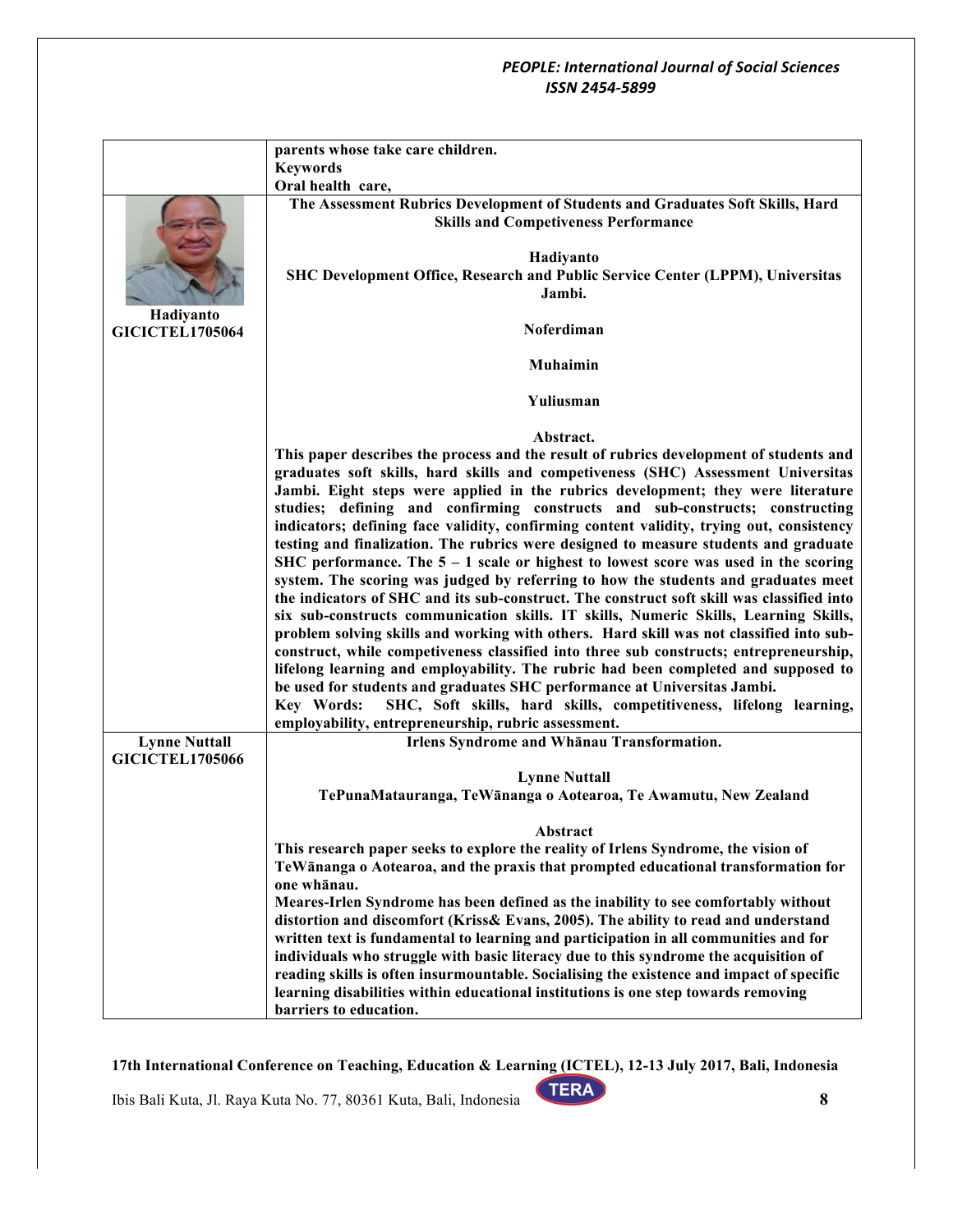|                        | Removing barriers to education has been at the forefront of TeWānanga o Aotearoa<br>(TWoA) revolutionary evolution as an education provider. TWoA is currently one of<br>Aotearoa New Zealand largest tertiary education providers, guided by Māori<br>principles and values. TWoA was founded to provide accessible education to students<br>who for a range of reasons have been alienated by mainstream education.                                                                                                                                                                                                                                                                                                                                                                                                                                                                                                                                                                                                                                                                                                                                                                                                                                                                                                                                                                                                                                                                                                                                                           |
|------------------------|---------------------------------------------------------------------------------------------------------------------------------------------------------------------------------------------------------------------------------------------------------------------------------------------------------------------------------------------------------------------------------------------------------------------------------------------------------------------------------------------------------------------------------------------------------------------------------------------------------------------------------------------------------------------------------------------------------------------------------------------------------------------------------------------------------------------------------------------------------------------------------------------------------------------------------------------------------------------------------------------------------------------------------------------------------------------------------------------------------------------------------------------------------------------------------------------------------------------------------------------------------------------------------------------------------------------------------------------------------------------------------------------------------------------------------------------------------------------------------------------------------------------------------------------------------------------------------|
|                        | This research project explores the intersection of TWoA and Irlens Syndrome as it<br>occurred through the experiences of one whanau using reflective practice to explore                                                                                                                                                                                                                                                                                                                                                                                                                                                                                                                                                                                                                                                                                                                                                                                                                                                                                                                                                                                                                                                                                                                                                                                                                                                                                                                                                                                                        |
|                        | how the praxis of Whanau transformation through education occurred. The research                                                                                                                                                                                                                                                                                                                                                                                                                                                                                                                                                                                                                                                                                                                                                                                                                                                                                                                                                                                                                                                                                                                                                                                                                                                                                                                                                                                                                                                                                                |
|                        | explores the layers of transformation that occur when a specific leaning disability is<br>acknowledged but does not define an educational journey and offers an accessible                                                                                                                                                                                                                                                                                                                                                                                                                                                                                                                                                                                                                                                                                                                                                                                                                                                                                                                                                                                                                                                                                                                                                                                                                                                                                                                                                                                                      |
|                        | narrative to socialise the symptoms and challenges this syndrome presents to whanau                                                                                                                                                                                                                                                                                                                                                                                                                                                                                                                                                                                                                                                                                                                                                                                                                                                                                                                                                                                                                                                                                                                                                                                                                                                                                                                                                                                                                                                                                             |
| AmnaKhaliq             | transformation.<br>How Informal Networks of International Indian Students affect the Learning Culture                                                                                                                                                                                                                                                                                                                                                                                                                                                                                                                                                                                                                                                                                                                                                                                                                                                                                                                                                                                                                                                                                                                                                                                                                                                                                                                                                                                                                                                                           |
| <b>GICICTEL1705067</b> | of a Canadian Institution: Northern Lights College                                                                                                                                                                                                                                                                                                                                                                                                                                                                                                                                                                                                                                                                                                                                                                                                                                                                                                                                                                                                                                                                                                                                                                                                                                                                                                                                                                                                                                                                                                                              |
|                        |                                                                                                                                                                                                                                                                                                                                                                                                                                                                                                                                                                                                                                                                                                                                                                                                                                                                                                                                                                                                                                                                                                                                                                                                                                                                                                                                                                                                                                                                                                                                                                                 |
|                        | <b>AMNA KHALIQ</b>                                                                                                                                                                                                                                                                                                                                                                                                                                                                                                                                                                                                                                                                                                                                                                                                                                                                                                                                                                                                                                                                                                                                                                                                                                                                                                                                                                                                                                                                                                                                                              |
|                        | MBA, B.commHons., Canada<br><b>Faculty of Business Management,</b>                                                                                                                                                                                                                                                                                                                                                                                                                                                                                                                                                                                                                                                                                                                                                                                                                                                                                                                                                                                                                                                                                                                                                                                                                                                                                                                                                                                                                                                                                                              |
|                        | Northern Lights College, British Columbia Canada.                                                                                                                                                                                                                                                                                                                                                                                                                                                                                                                                                                                                                                                                                                                                                                                                                                                                                                                                                                                                                                                                                                                                                                                                                                                                                                                                                                                                                                                                                                                               |
|                        |                                                                                                                                                                                                                                                                                                                                                                                                                                                                                                                                                                                                                                                                                                                                                                                                                                                                                                                                                                                                                                                                                                                                                                                                                                                                                                                                                                                                                                                                                                                                                                                 |
|                        | Abstract                                                                                                                                                                                                                                                                                                                                                                                                                                                                                                                                                                                                                                                                                                                                                                                                                                                                                                                                                                                                                                                                                                                                                                                                                                                                                                                                                                                                                                                                                                                                                                        |
|                        | How informal networks of International Indian students affect the learning culture of<br>a Canadian institution: Northern Lights College is analyzed in depth in this project.<br>Two main indicators of Indian students and a comparison of Canadian and Indian<br>education system were explored in detail. The secondary data showed that the<br>Canadian education encourages innovation, creativity, critical thinking, and provide<br>more career options as compared to memorization, stress on high grades and fewer<br>career choices in Indian education system. The primary data showed that Indian<br>students are polite, persistent and hard working. My research has shown that being<br>new to Canada, home sickness, weather, family and societal pressure, high<br>expectations, work, culture, low motivation, becoming independent first time in life<br>and tight financial budget were the main reasons for informal networks of<br>international Indian students. The analysis showed that circumstances influence<br>behavior. At the end, high societal pressure from India and better future expectations<br>in Canada stood out to be the most important factors in shaping the current situation<br>of informal networks of international Indian students in Dawson Creek. Northern<br>Lights College. Indian students should know themselves, be open minded and should<br>not stay in their comfort zone are the recommendations provided. Continual hard<br>work, right mindset, easy culture transition and development programs should be used |
|                        | for international Indian students for their superior education attainment and better<br>quality of life in Canada.                                                                                                                                                                                                                                                                                                                                                                                                                                                                                                                                                                                                                                                                                                                                                                                                                                                                                                                                                                                                                                                                                                                                                                                                                                                                                                                                                                                                                                                              |
|                        | <b>Key Words:</b><br>India, Canada, Northern Lights College, International Students, Family Pressure,<br>Societal Pressure, Low Income, Homesick, High Expectations, Education, Innovation,<br><b>Critical Thinking, Creativity</b>                                                                                                                                                                                                                                                                                                                                                                                                                                                                                                                                                                                                                                                                                                                                                                                                                                                                                                                                                                                                                                                                                                                                                                                                                                                                                                                                             |

**17th International Conference on Teaching, Education & Learning (ICTEL), 12-13 July 2017, Bali, Indonesia**

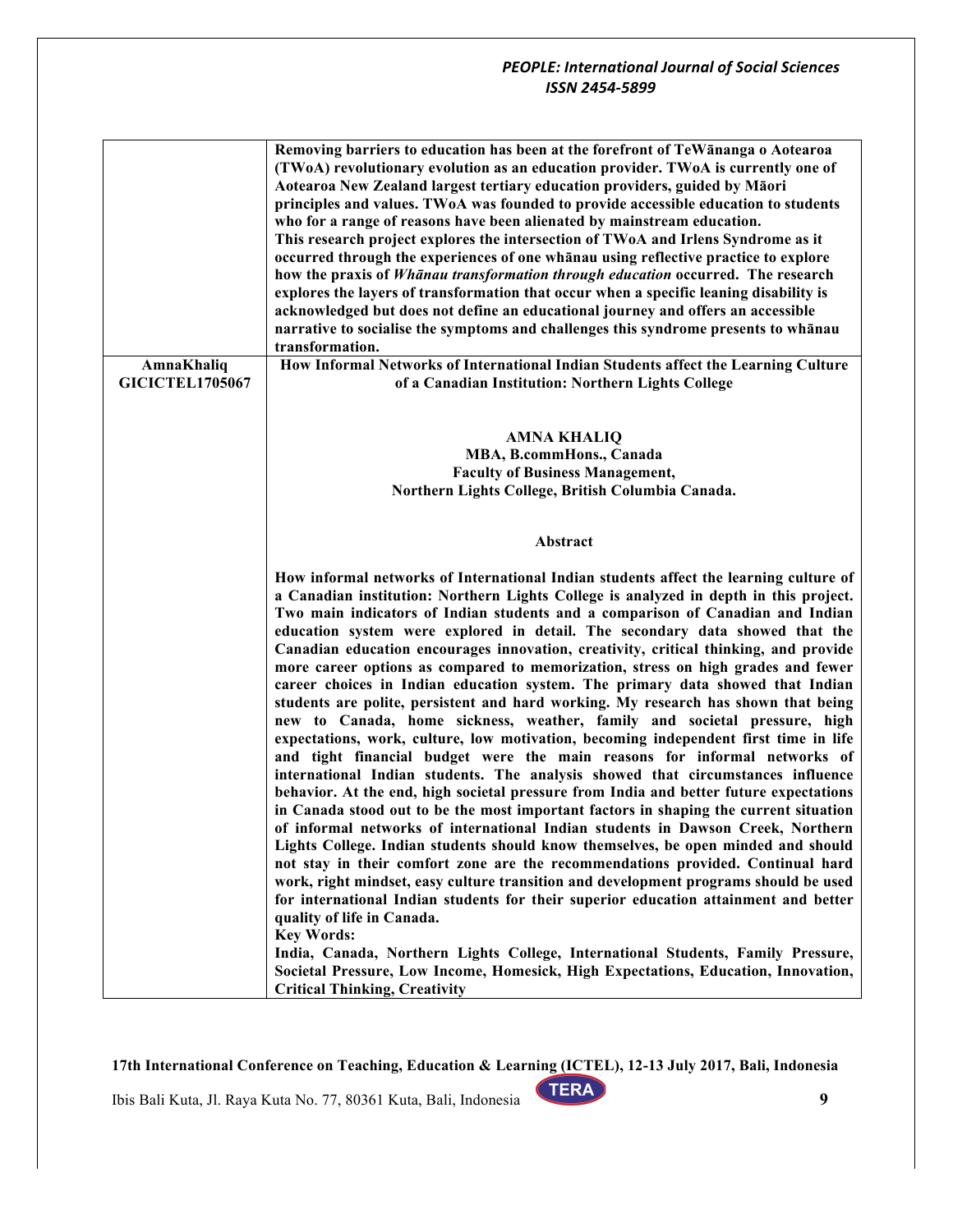|                           | <b>BMT Digital Learning Resource in Blended Learning Environment for Basic</b>                                                                                       |
|---------------------------|----------------------------------------------------------------------------------------------------------------------------------------------------------------------|
|                           | <b>Movement Therapy Course: A Mixed-Method Approach</b>                                                                                                              |
|                           |                                                                                                                                                                      |
|                           | ZahidahAbdKadir                                                                                                                                                      |
|                           | Universiti Kuala Lumpur, MIIT, Kuala Lumpur, Malaysia                                                                                                                |
|                           |                                                                                                                                                                      |
| ZahidahAbdKadir           | NurulShuhadahRosni                                                                                                                                                   |
| <b>GICICTEL1705068</b>    | Universiti Kuala Lumpur, MIIT, Kuala Lumpur, Malaysia                                                                                                                |
|                           | Shanti BalrajBaboo                                                                                                                                                   |
|                           | UniversitiSains Malaysia, Pulau Pinang, Malaysia                                                                                                                     |
|                           |                                                                                                                                                                      |
|                           | Abstract                                                                                                                                                             |
|                           | The evolution of technologies and the development of new media design for educational                                                                                |
|                           | purposes are expanding. This work aims to evaluate BMT Digital Learning for<br>undergraduate physiotherapy students in blended learning approach. Based on           |
|                           | instructors' and students' perceptions towards learning content design along with                                                                                    |
|                           | multimedia design guideline, BMT Digital Learning has been design and developed                                                                                      |
|                           | carefully aims to improve students' skill performance in basic movement therapy. This                                                                                |
|                           | study employed mixed method approach to gather data from semi-structured                                                                                             |
|                           | interviews as design guideline for BMT Digital Learning application. A quantitative                                                                                  |
|                           | method using quasi-experimental design were used to evaluate students' score                                                                                         |
|                           | performance while descriptive statistic used to evaluate learning content design. A total                                                                            |
|                           | of 103 students from the Universiti Kuala Lumpur, RCMP (Royal College Medical,<br>Perak) was divided in two groups. The Control group received standard teaching     |
|                           | sessions (N=51). The Treatment group received the same standard sessions but                                                                                         |
|                           | additionally used BMT Digital Learning Resource application (N=52). Written test on                                                                                  |
|                           | basic movement therapy was done by students before and after the intervention.                                                                                       |
|                           | Statistically significant better scorings for the treatment group were found. The results                                                                            |
|                           | strongly suggest that the use of BMT Digital Learning Resource application is suitable                                                                               |
|                           | for practical procedure purposes.                                                                                                                                    |
|                           | Keywords: Blended learning, Physiotherapy, Educational technology, Mixed method,                                                                                     |
|                           | Multimedia design                                                                                                                                                    |
| <b>BithikaDasguptaSar</b> | <b>Remedial Teaching: a Challenge or Reward?</b>                                                                                                                     |
| kar                       | BithikaDasguptaSarkar                                                                                                                                                |
| <b>GICICTEL1705071</b>    | <b>University professor, Magadh University</b>                                                                                                                       |
|                           |                                                                                                                                                                      |
|                           | Abstract:                                                                                                                                                            |
|                           | To remedy means to cure a defect. Therefore, Remedial Teaching offers solution to                                                                                    |
|                           | improve the performance of the underachievers. It provides instructional correctness -                                                                               |
|                           | a process of filling in the gaps in the process of learning, a process of removing                                                                                   |
|                           | distortions that have crept into students' learning. It is a type of instruction through<br>which errors are corrected and repetition of earlier flaws is prevented. |
|                           | It is an instructional effort to upgrade underachievers by removing their performance                                                                                |
|                           | errors.                                                                                                                                                              |
|                           | <b>Remedial Teaching involves:</b>                                                                                                                                   |
|                           | 1. Counselling (individually or in small groups in a large class)                                                                                                    |
|                           | 2. Observing, diagnosing , curing and evaluating performance,                                                                                                        |

**17th International Conference on Teaching, Education & Learning (ICTEL), 12-13 July 2017, Bali, Indonesia**

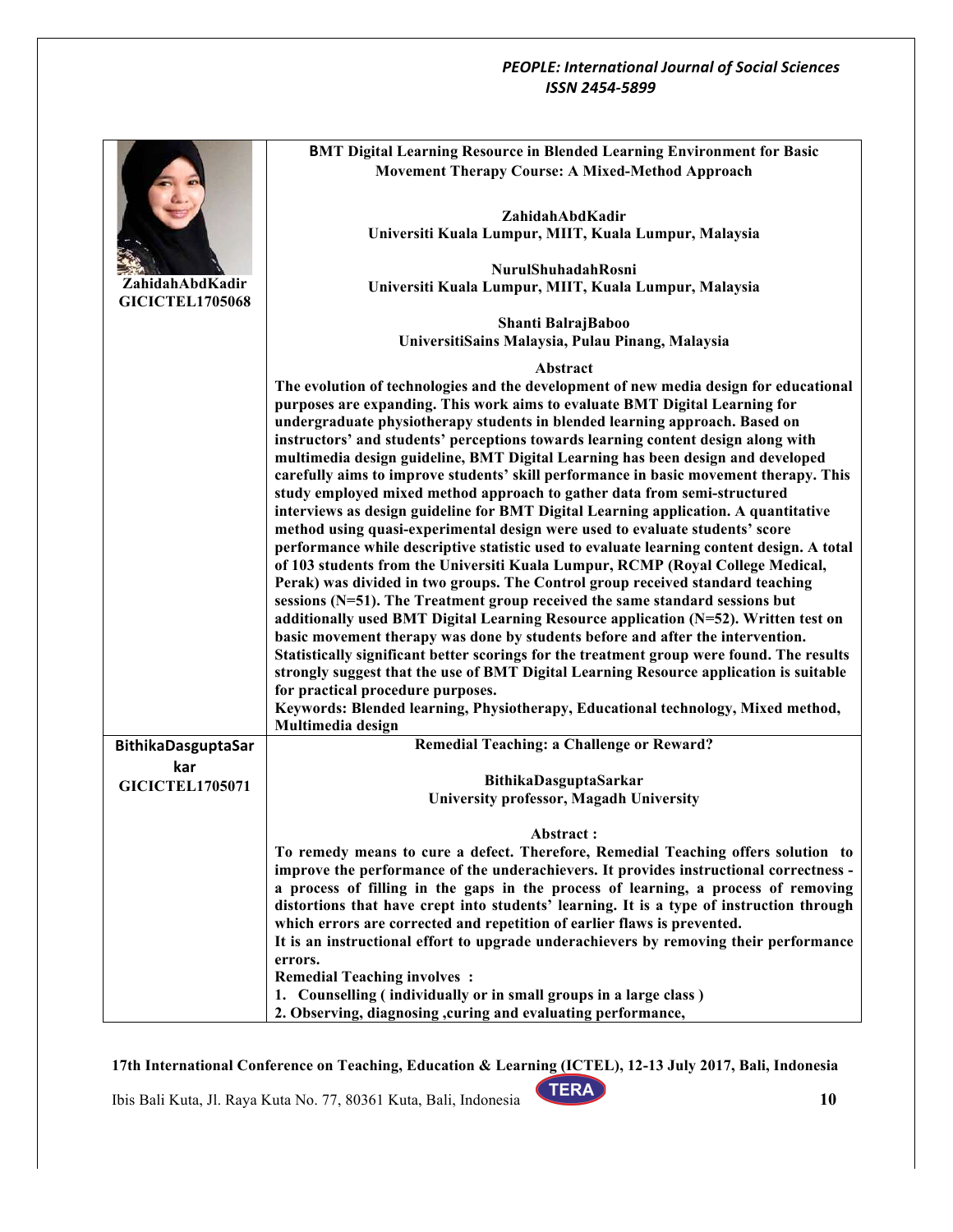|                        | 3. Working purposefully and intensively with the students,                                  |
|------------------------|---------------------------------------------------------------------------------------------|
|                        | 4. Acquiring requisite skills for dealing with learning problem disorders,                  |
|                        | 5. Providing updated and adequate information to the learners.                              |
|                        | In this study, we will concentrate on the learners' performance in English as Second        |
|                        | language (ESL), particularly in language skills (LSRW).                                     |
|                        | <b>KEY WORDS / PHRASES:</b>                                                                 |
|                        | Diagnosing, counselling, evaluating performance                                             |
| Peñafrancia V.         | Composing a Photo Essay using the Lens of Critical Visual Literacy                          |
| Olayon                 |                                                                                             |
| <b>GICICTEL1705076</b> | Peñafrancia V. Olayon                                                                       |
|                        | Ateneo de Naga University, Naga City, Philippines                                           |
|                        |                                                                                             |
|                        | Margarita F. Fajardo                                                                        |
|                        | Ateneo de Naga University, Naga City, Philippines                                           |
|                        |                                                                                             |
|                        | <b>Abstract</b>                                                                             |
|                        | The application of critical visual literacy in college language classes is not yet widely   |
|                        | explored in the Philippines. This study, therefore, aims to fill the dearth of research in  |
|                        | the critical learning of visual texts especially in the current context where the           |
|                        | ubiquitousness of images is a global reality. Adopting Janks' (2013) redesign cycle, this   |
|                        | research seeks to examine the integration of critical visual literacy in a tertiary English |
|                        | language classroom through the composition of a photo essay. Specifically, it will          |
|                        | investigate college students' decisions in creating a photo essay guided by the social      |
|                        | semiotic theory developed by Kress and Van Leeuwen (2006) and by using the lens of          |
|                        | critical visual literacy. An example photo essay will be shown and students'                |
|                        | construction, deconstruction, and reconstruction of it will be discussed. This study will   |
|                        | open up further academic conversations on how images can be used together with              |
|                        | words in improving language learning and providing opportunities for students to            |
|                        |                                                                                             |
|                        | carefully examine power relations in society and convey equitable worldviews.               |
|                        | Keywords: Critical Visual Literacy, Photo Essay, Language Learning                          |
| <b>Jason Alvarez</b>   | Performance of Pre-Service Teachers in their Field Study Courses and Practice               |
| <b>GICICTEL1705077</b> | Teaching                                                                                    |
|                        | <b>Jason Alvarez</b>                                                                        |
|                        | Department of Computer Education, College of Education, Rizal Technological                 |
|                        | University, Mandaluyong City, Metro Manila, Philippines                                     |
|                        |                                                                                             |
|                        | <b>ABSTRACT</b>                                                                             |
|                        | This study aims to assess the Performance of Pre-Service Teachers of Rizal                  |
|                        | Technological University - College of Education on their Field Study Courses and            |
|                        |                                                                                             |
|                        | Practice Teaching in the laboratory high school and other cooperating high schools.         |
|                        | This utilized the descriptive research design in which questionnaires were used to          |
|                        | gather data. This was conducted with the help of 251 qualified respondents.                 |
|                        | The data were processed, analyzed and interpreted using the following statistical tools:    |
|                        | frequency, percentage, means, Cronbach's alpha and Pearson's R. The study showed            |
|                        | that the Pre-Service teachers have recorded a good academic performance in six field        |
|                        | study courses, manifested a very good academic performance in Practice Teaching             |
|                        | both in-campus and off-campus.                                                              |
|                        | The pre-service teachers have demonstrated a very high level of competencies in their       |

**17th International Conference on Teaching, Education & Learning (ICTEL), 12-13 July 2017, Bali, Indonesia**

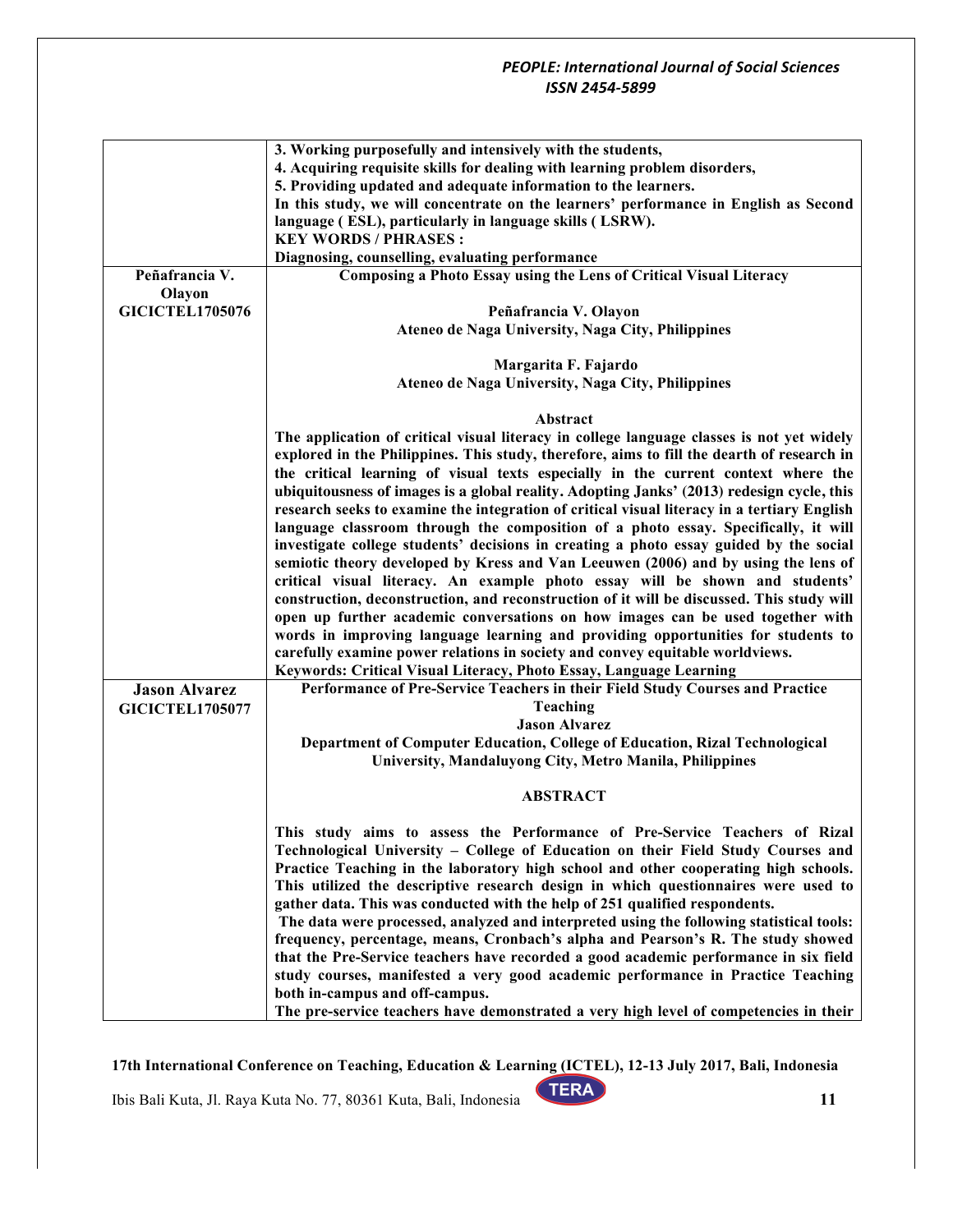|                        | field study courses. Further, it also found out that at .05 level of significance, there is |
|------------------------|---------------------------------------------------------------------------------------------|
|                        | no significant relationship between the respondents' level of competencies and              |
|                        | academic performance on field study courses. Same results was manifested between            |
|                        |                                                                                             |
|                        | the respondents' level of competencies on field study courses and their academic            |
|                        | performance in practice teaching. However, the study have recorded a significant            |
|                        | relationship between the academic performance of pre-service teachers on both Field         |
|                        | <b>Study Courses and Practice Teaching.</b>                                                 |
|                        | Keywords: Experiential Learning, Field Study Courses, Teacher Education, Practice           |
|                        |                                                                                             |
|                        | <b>Teaching</b>                                                                             |
|                        | <b>Empirical Study on the Effectiveness of Technology Application towards Students'</b>     |
|                        | <b>Good Feedback Practice</b>                                                               |
|                        |                                                                                             |
|                        | NurulNisaBinti Omar                                                                         |
|                        | KDU University College, Selangor, Malaysia                                                  |
|                        |                                                                                             |
|                        |                                                                                             |
|                        | Abstract                                                                                    |
| <b>NurulNisaBinti</b>  | Technology application in a classroom is widely used in assisting educators to perform      |
| <b>OmarGICICTEL170</b> | more engaging and captivating activities with students. More recently, however, there       |
| 5078                   | are concerns towards students' performance level and the quality of feedback gained         |
|                        | from the usage of technology application approach in classroom assessment. In this          |
|                        | article, the author will discuss the effectiveness of technology application as an          |
|                        |                                                                                             |
|                        | assessment tool in classroom activities by studying the usage of Kahoot assessment tool.    |
|                        | An empirical study was done in a classroom environment with a case study on 150             |
|                        | students. Results from this study will showcase a comparison study on students'             |
|                        | performance level in classroom assessment with and without technology application           |
|                        | method. The contribution will deepen the understanding of the implication of                |
|                        | technology application in assessment activities towards students' good feedback             |
|                        |                                                                                             |
|                        | practice.                                                                                   |
|                        | Keywords: good feedback practice, technology application, Kahoot assessment                 |
| Dr.Alok Mishra         | A Curriculum on Sustainable Software Engineering                                            |
| <b>GICICTEL1705081</b> |                                                                                             |
|                        | <b>Alok Mishra</b>                                                                          |
|                        | <b>Department of Software Engineering</b>                                                   |
|                        |                                                                                             |
|                        | <b>Atilim University, Ankara Turkey</b>                                                     |
|                        | alok.mishra@atilim.edu.tr                                                                   |
|                        |                                                                                             |
|                        |                                                                                             |
|                        | <b>ABSTRACT</b>                                                                             |
|                        |                                                                                             |
|                        | Current software engineering practices have significant effects on the environment.         |
|                        |                                                                                             |
|                        | Examples include e-waste from computers made discarded due to software upgrades,            |
|                        | and changes in the power demands of new versions of software. Sustainable software          |
|                        | engineering aims to create reliable, long-lasting software that satisfy the needs of users  |
|                        | while reducing environmental impacts. Sustainability is becoming a significant              |
|                        | emerging area in Information Technology (IT)-as contribution of IT to safeguard             |
|                        | our future, and as evolving market segment. IT's high productivity in combination           |
|                        | with short life cycles and, on the other hand, growing resource problems of our planet,     |
|                        |                                                                                             |
|                        | lead to a essence that software engineers take their share of responsibility for            |
|                        | sustainability. Therefore, we need to include the concept of sustainability into the        |

**17th International Conference on Teaching, Education & Learning (ICTEL), 12-13 July 2017, Bali, Indonesia**

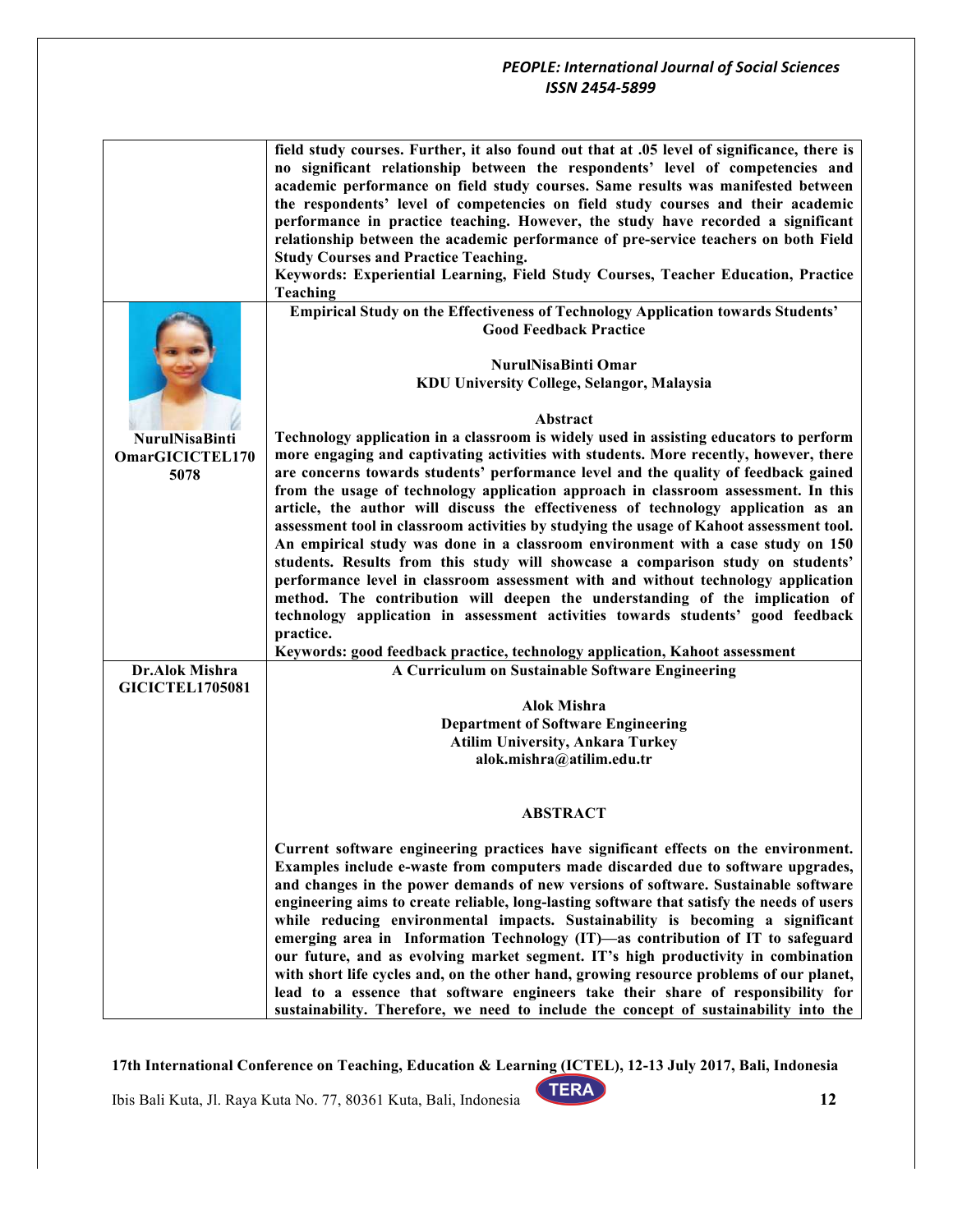|                        | university curriculum of computer science, software engineering and information                                                                                              |
|------------------------|------------------------------------------------------------------------------------------------------------------------------------------------------------------------------|
|                        | systems.                                                                                                                                                                     |
|                        | According to the World Commission on Environment and Development Sustainability,                                                                                             |
|                        | sustainability is defined as "meeting the needs of the present without compromising the<br>ability of future generations to meet their own needs". The goal with sustainable |
|                        | software engineering is to create better software so future generations' opportunities                                                                                       |
|                        | should not be compromised. According to the SMART 2020 report, in 2007 the ICT                                                                                               |
|                        | sector was responsible for 2% of global carbon emissions. Additionally, the report                                                                                           |
|                        | estimates that the combined carbon footprint of PCs and monitors is expected to triple                                                                                       |
|                        | by 2020. While there is growing interest among software engineers regarding                                                                                                  |
|                        | environmental sustainability, the relationship between software and sustainability is                                                                                        |
|                        | still a relatively minor concern, if it is thought of at all, for most users and developers.                                                                                 |
|                        | Our goal with this research is to raise awareness that similar software systems can                                                                                          |
|                        | have quite different levels of energy consumption, and therefore different<br>environmental footprints, and that these and other environmental impacts are an                |
|                        | important part of the software engineering field.                                                                                                                            |
|                        | Sustainability, software engineering and green computing study in computing is not                                                                                           |
|                        | only critical and imminent for the long-term benefit of human beings, but also has the                                                                                       |
|                        | potential to attract more students to this area due to its indispensable significance for                                                                                    |
|                        | future. Over the past few years, sustainable software engineering and green computing                                                                                        |
|                        | has received an increasing amount of attention since it is considered as one of the                                                                                          |
|                        | critical factors for protecting the environment. In this paper, a curriculum for                                                                                             |
|                        | sustainable software engineering is proposed with components required in this regard.<br>The course design is based on a multi-faceted approach that adopts different        |
|                        | perspectives on sustainability and aims to increase students' awareness of the complex                                                                                       |
|                        | nature of sustainability while developing software development and deployment.                                                                                               |
|                        | The challenge is to motivate and interest students and faculty members for                                                                                                   |
|                        | sustainability, to identify spheres of activity for software engineers, to build up                                                                                          |
|                        | competence fields for solutions, and to incorporate the topic into the syllabus.                                                                                             |
|                        | Key words: Sustainability, Sustainable Software Engineering, Curriculum, Green                                                                                               |
|                        | <b>Computing, Software Engineers</b>                                                                                                                                         |
|                        | "The Use of Authentic Materials In Teaching English: Teachers a ETM Perspective in<br><b>EFL Classes"</b>                                                                    |
|                        |                                                                                                                                                                              |
|                        | Miftahul Huda                                                                                                                                                                |
|                        | English Education, Faculty of Language and Art, Indonesia University of Education,                                                                                           |
|                        | Jakarta, Indonesia                                                                                                                                                           |
|                        |                                                                                                                                                                              |
| Miftahul Huda          | Abstract                                                                                                                                                                     |
| <b>GICICTEL1705082</b> | Teaching English in Indonesian schools are mostly still depend on the textbooks<br>provided by the publishing companies and government agencies, Sometimes the               |
|                        | teachers are not satisfied with the text book. The idea of using authentic materials                                                                                         |
|                        | would be the alternative for teachers to design entire lessons with materials they create                                                                                    |
|                        | themselves. Authentic material provides the learners with many significant advantages                                                                                        |
|                        | and promotes them with high motivation and interest in language learning and lead to                                                                                         |
|                        | improving communicative competence (Guariento& Morley, 2001; Wilcox et al., 1999).                                                                                           |
|                        | This study attempted to investigate Indonesian EFL teachers' attitudes and beliefs                                                                                           |
|                        | regarding the use of authentic materials at State Islamic high school level in Indonesia<br>according to communicative language principles. 6 English teachers<br>took apart |
|                        |                                                                                                                                                                              |

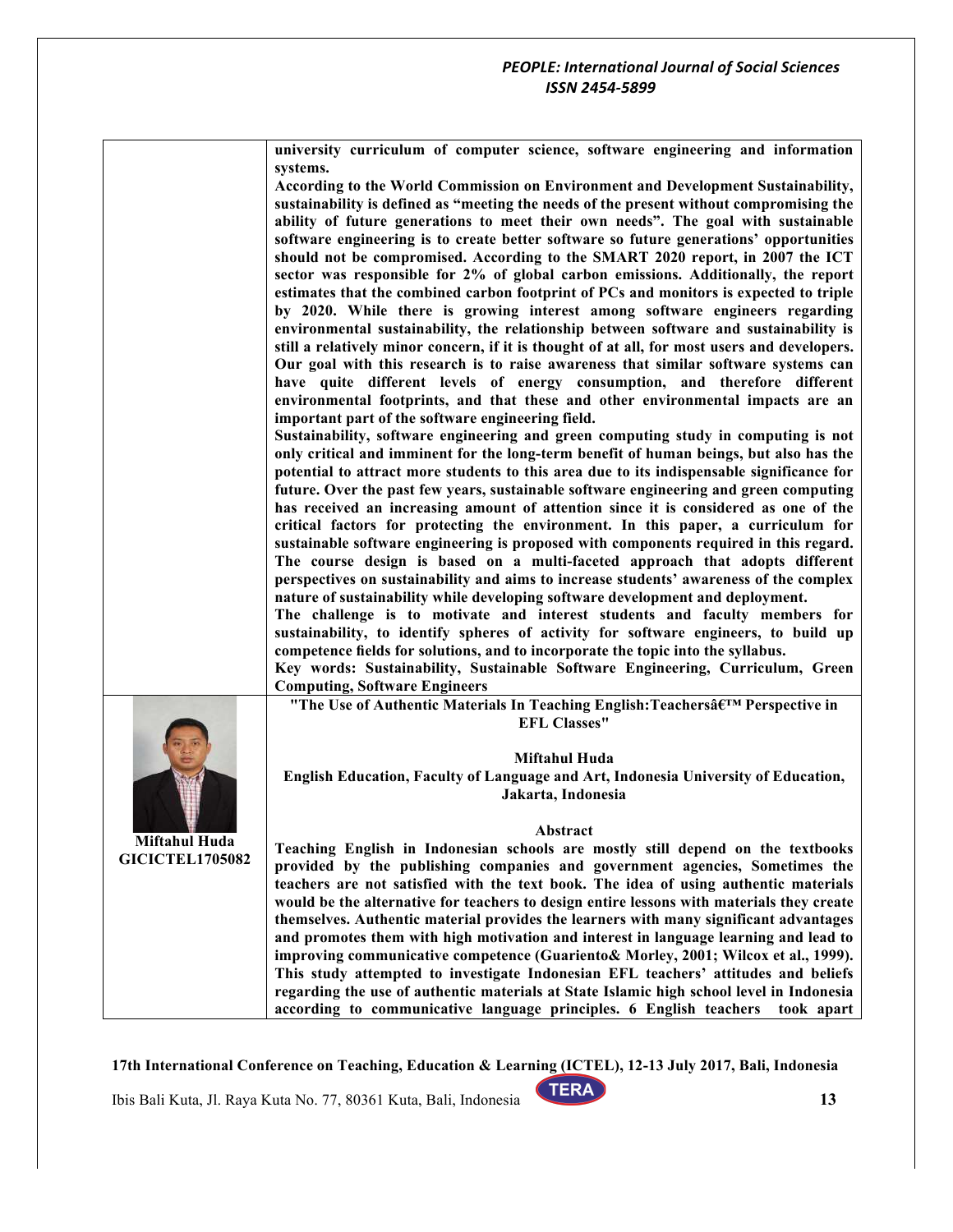|                                             | completed a survey questionnaire for the purpose of this study. The results indicate<br>that English teachers have a positive attitude toward using authentic materials in the<br>classroom. Most of the teachers (100%) prefer to use authentic materials, the analysis<br>shows that (50%) of teachers concern about motivating the students in learning the<br>language by using authentic materials, another 50% stated that they would use<br>authentic materials in order to provide the students with the language used in real<br>society. Recommendations for future study are provided.<br>Authentic/Non-Authentic Materials;<br>Index<br>Terms:<br>Authentic<br>Learning;<br><b>Communicative Approach.</b>                                                                                                                                                                                                                           |
|---------------------------------------------|--------------------------------------------------------------------------------------------------------------------------------------------------------------------------------------------------------------------------------------------------------------------------------------------------------------------------------------------------------------------------------------------------------------------------------------------------------------------------------------------------------------------------------------------------------------------------------------------------------------------------------------------------------------------------------------------------------------------------------------------------------------------------------------------------------------------------------------------------------------------------------------------------------------------------------------------------|
|                                             | <b>Students' Perceptions Of Native And Non-Native English Speaking Teacher</b>                                                                                                                                                                                                                                                                                                                                                                                                                                                                                                                                                                                                                                                                                                                                                                                                                                                                   |
|                                             | <b>Effectiveness In English Language Teaching</b><br><b>BernaTimur</b><br>Hacettepe University, Department Of Basic English, Hacettepe University, Ankara,<br><b>Turkey</b>                                                                                                                                                                                                                                                                                                                                                                                                                                                                                                                                                                                                                                                                                                                                                                      |
|                                             | Abstract                                                                                                                                                                                                                                                                                                                                                                                                                                                                                                                                                                                                                                                                                                                                                                                                                                                                                                                                         |
| <b>BernaTimur</b><br><b>GICICTEL1705083</b> | Teaching abroad is one of the best ways for native speakers to work abroad, save<br>Money and explore new culture. But what happens when you are not a native English<br>speaker?                                                                                                                                                                                                                                                                                                                                                                                                                                                                                                                                                                                                                                                                                                                                                                |
|                                             | I have been teaching English for more than 17 years. A couple of years ago I decided to<br>take a year off and work abroad as an English teacher. However it is almost impossible<br>to find a job if you are a non-native English speaker. All the jobs I look at say that I<br>need to be a native speaker of certain nations. Are native speakers really better<br>teachers? I think at some point majority of people have a strong belief/prejudge that<br>they are superior to non-natives. That's what most of the institutions, school or even<br>kindergardens think of.<br>Native speakers often have the advantage of linguistic confidence about their language<br>in the classroom which non-natives sometimes lack. Non-natives on the other hand<br>have many advantages that their native colleques don't. In the first place they often<br>had the same experience of learning English as their students are now having. So they |
|                                             | can better anticipate students'problems, serve as a successful learning model or<br>understand how the learners feel.<br>However in this study I would like to handle the matter in students' perspective and<br>try to shed light on their prospects of native and non-native English speaking teachers'<br>effectiveness in language teaching. Do they really prefer to learn it from native                                                                                                                                                                                                                                                                                                                                                                                                                                                                                                                                                   |
|                                             | speakers rather than non-native teachers?<br>Although English is taught as a foreign language both in state and in private schools in<br>Turkey, Turkish people have problems especially with speaking English. They believe<br>that they cannot achive their goals no matter how much effort they expend to learn<br>English. Moreover, most student don't like English because they think they cannot<br>learn it properly whatever they do.                                                                                                                                                                                                                                                                                                                                                                                                                                                                                                   |
|                                             | Authorities try to find different ways to solve the problem and improve the quality of<br>English education. They often change curriculum and take new programs from other<br>countries. Many institutions thought employing native teacher would be a good idea<br>improves students' performance and motivation.<br>Hacettepe university is one of these universities which has employed 9 native English<br>teachers mainly from the UK and the USA for the last four years.                                                                                                                                                                                                                                                                                                                                                                                                                                                                  |
|                                             | The data were collected with a questionnaire distributed to 163 students from                                                                                                                                                                                                                                                                                                                                                                                                                                                                                                                                                                                                                                                                                                                                                                                                                                                                    |

**17th International Conference on Teaching, Education & Learning (ICTEL), 12-13 July 2017, Bali, Indonesia**

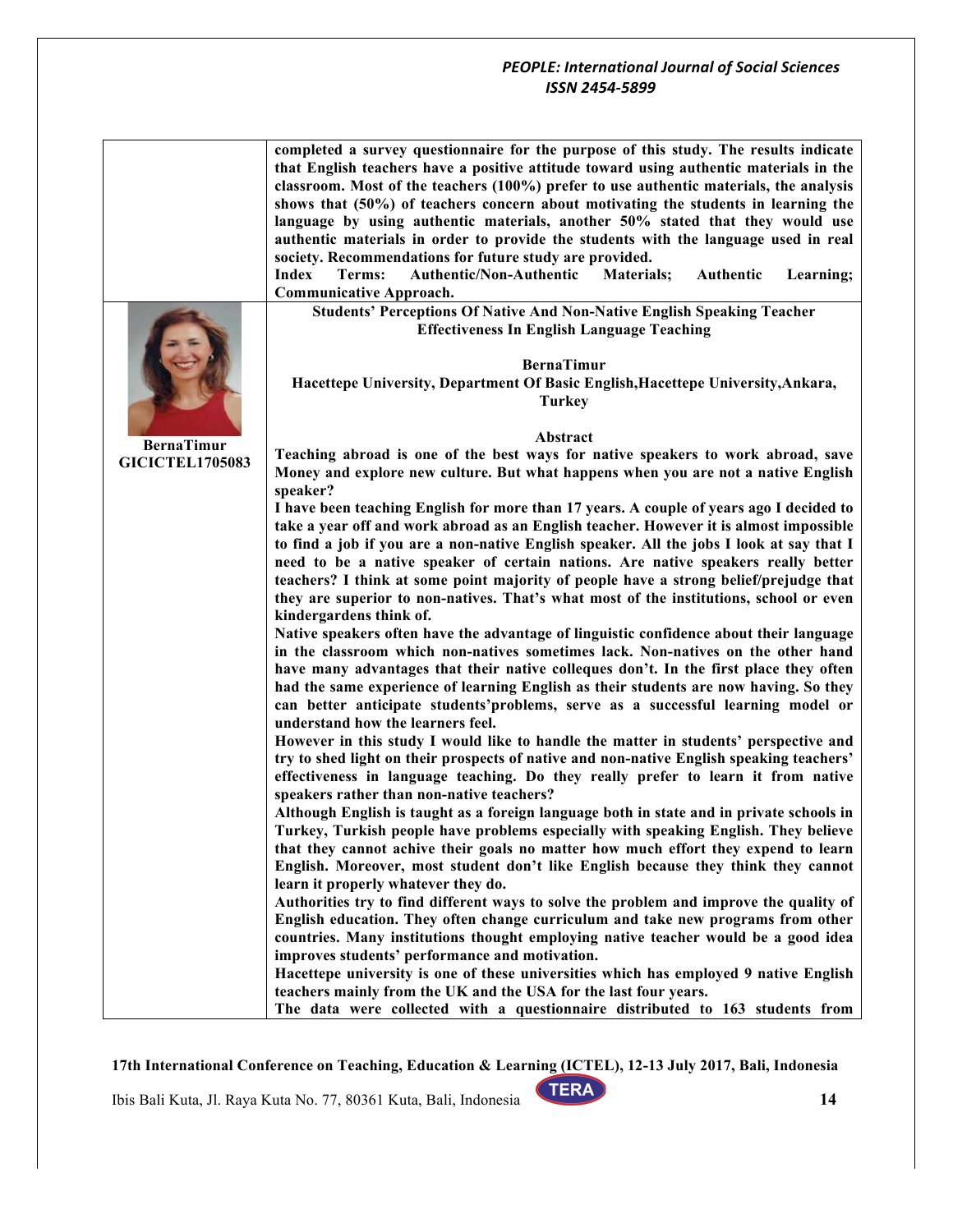|                        | Hacettepe University, Department of Basic English.                                         |
|------------------------|--------------------------------------------------------------------------------------------|
|                        | I hoped to throw light on discrepancy between general belief and classroom realities.      |
|                        | More specifically I aimed to find the answer of the following questions;                   |
|                        | What are the differences in teaching behaviour between native and non-native<br>1.         |
|                        | <b>English teachers?</b>                                                                   |
|                        | What are students' perceptions toward native and non-native teachers in<br>2.              |
|                        | terms of;                                                                                  |
|                        | <b>Teaching-learning process</b>                                                           |
|                        | Communication<br>-                                                                         |
|                        | <b>Motivation</b>                                                                          |
|                        |                                                                                            |
|                        | 3.<br>Is students' proficiency level of English a factor in their perceptions?             |
| HacerYılmazBulguru     | LET'S GET IN TOUCH VIA WHATSAPP: A Study on University Students'                           |
| <b>GICICTEL1705084</b> | Perceptions on Whatsapp in EFL Classes                                                     |
|                        |                                                                                            |
|                        | HacerYılmazBulguru                                                                         |
|                        | Anadolu University, School of Foreign Languages, Department of Basic English               |
|                        | Abstract                                                                                   |
|                        | Communication is a need and a must that is surrounded by many sources of                   |
|                        |                                                                                            |
|                        | technologies. Some, including computers, mobile phones, i-pads and i-pods are the          |
|                        | inevitable parts of our new era. Social media technologies take part in EFL numerous       |
|                        | different forms involving wikis, videos, podcasts, weblogs, Internet forums, social blogs  |
|                        | etc. Such technologies adress many, especially teenagers by wallposting, blogging,         |
|                        | video-sharing, picture- music sharing. Mobile phones applications offering various         |
|                        | features aforementioned are a perfect resource to use in EFL classes. Launched in          |
|                        | 2009, Whatsapp, is one of the app that is prevalent among a great deal of teenagers.       |
|                        | Hence, it might have a remarkable role in teaching a foreign language to university        |
|                        | students. This study attempts to research the role of Whatsapp on the attitudes and        |
|                        | feelings of students towards learning English. To do this, various out of class tasks will |
|                        | be assigned to pre-intermediate level of preparotory school students of English at         |
|                        | Anadolu University, School of Foreign Languages during four weeks. The data will be        |
|                        | gathered through a Likert type questionnaire administered to participants in the study     |
|                        | following the four-week study period.                                                      |
|                        |                                                                                            |
|                        | Key words: Technology, EFL, Whatsapp, Integration of Mobile Technologies                   |
|                        | This study is conducted with a number of 20 prep school students studying in the           |
|                        | academic year 2016-2017.                                                                   |
| Ahmed                  | Effect of Boko Haram insurgency on Access to education in North-east Nigeria               |
| MuditoGICICTEL17       |                                                                                            |
| 05086                  | <b>Ahmed Mudito</b>                                                                        |
|                        | <b>Jigawa State College of education Gumel</b>                                             |
|                        |                                                                                            |
|                        | <b>BalaZakar</b>                                                                           |
|                        | <b>Jigawa State College of education Gumel</b>                                             |
|                        | Abstract                                                                                   |
|                        | The study investigated effects of Boko Haram insurgency on access to education in          |
|                        | North east Nigeria. Despite the universal declaration that every child in the world must   |
|                        | have access to education, achievement in education especially higher education in the      |
|                        |                                                                                            |
|                        | north east is very low. This is as a result of Boko Haram attacks in the region, targeting |

**17th International Conference on Teaching, Education & Learning (ICTEL), 12-13 July 2017, Bali, Indonesia**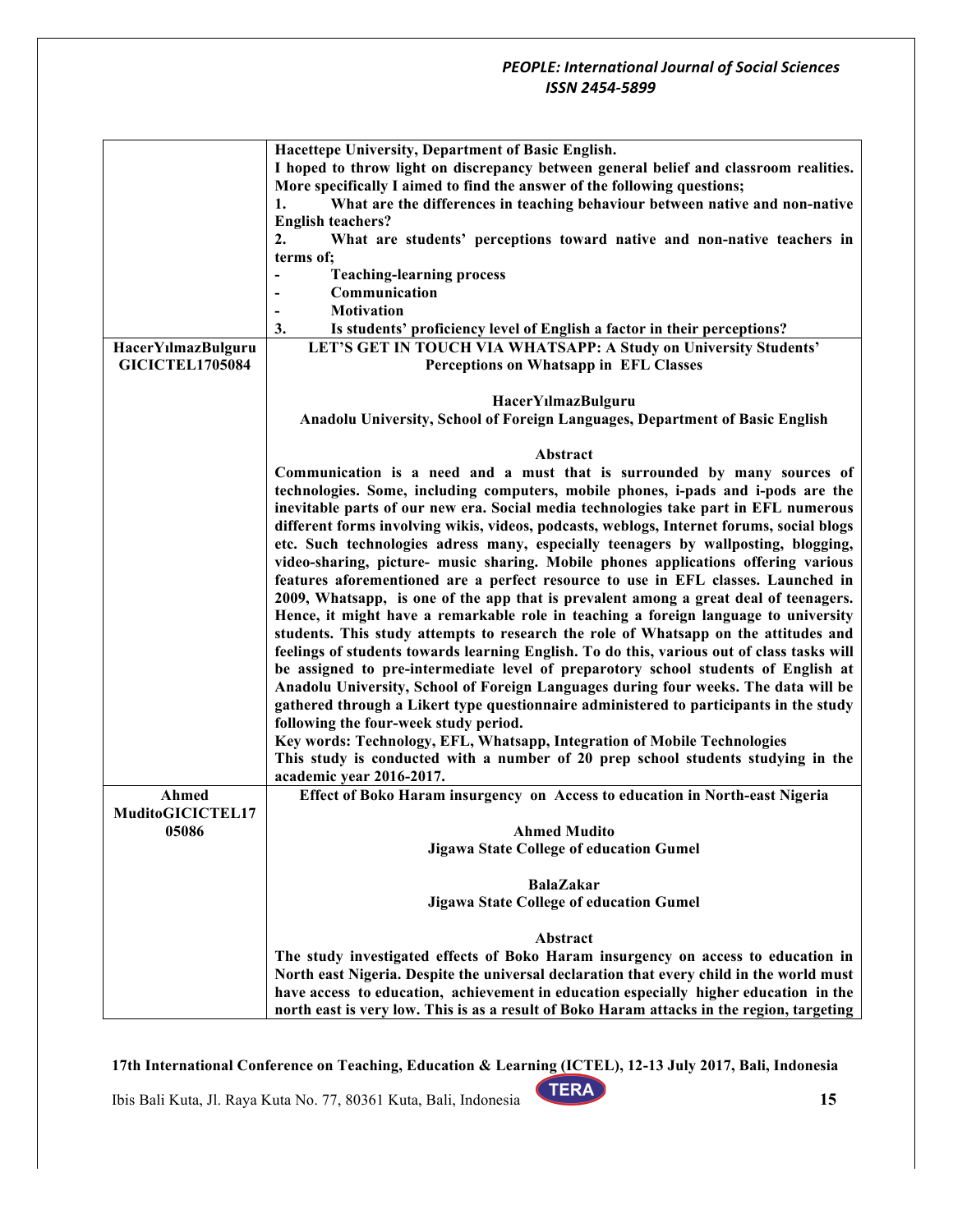|                                                | locations like schools, police stations and army barracks. This paper concentrates on<br>the Boko Haram uprising as well as how it affects access to education in the north east.<br>The study used documentary sources with a view to determine the effect of the<br>uprising. Several recommendations such as making education free and compulsory in<br>the region, supporting victims of the uprising, provision and equipping educational<br>facilities at all internally displaced camps in the region and prosecuting perpetrators of<br>such despicable acts are spelt out.<br>Key words: Boko Haram, Insurgency, Access to education, Illiteracy |
|------------------------------------------------|-----------------------------------------------------------------------------------------------------------------------------------------------------------------------------------------------------------------------------------------------------------------------------------------------------------------------------------------------------------------------------------------------------------------------------------------------------------------------------------------------------------------------------------------------------------------------------------------------------------------------------------------------------------|
|                                                | An Assessment Of Ecowas Free Movement Protocol In Promoting Regional                                                                                                                                                                                                                                                                                                                                                                                                                                                                                                                                                                                      |
|                                                | <b>Development In West Africa</b><br>MutawalliAlhajiSule<br>Department of Social Development Mai IdrissAlooma Polytechnic Geidam, Yobe State<br>Nigeria                                                                                                                                                                                                                                                                                                                                                                                                                                                                                                   |
|                                                | Abstract                                                                                                                                                                                                                                                                                                                                                                                                                                                                                                                                                                                                                                                  |
| MutawalliAlhajiSule<br><b>GICICTEL1705089</b>  | Economic Community of West African State [ECOWAS] was formed in 1975 with the<br>objectives of among others facilitating economic development, fostering relation and<br>promoting peace among her members. In her efforts of achieving these objectives,                                                                                                                                                                                                                                                                                                                                                                                                 |
|                                                | several protocols among which the protocol on free movement of people was adopted<br>aimed at removing all obstacles for the movement of people across the subcontinent.<br>Although, success have been recorded in removing all kind of visa requirements                                                                                                                                                                                                                                                                                                                                                                                                |
|                                                | through the introduction of one passport, less have been found to have achieved of its<br>much expectations. Non harmonization of currency, poor political commitment and<br>existence of multiples checkpoints hampered the success of the protocol. This study<br>examined the success recorded and the challenges that hijacked the full<br>implementation of the protocol.                                                                                                                                                                                                                                                                            |
|                                                | Key Words: Ecowas, Free Movement, Success, Challenges                                                                                                                                                                                                                                                                                                                                                                                                                                                                                                                                                                                                     |
| Isreal, Happiness C.<br><b>GICICTEL1705091</b> | <b>Challenges Of Teacher Education In The 21st Century Nigeria</b>                                                                                                                                                                                                                                                                                                                                                                                                                                                                                                                                                                                        |
|                                                | Isreal, Happiness C.                                                                                                                                                                                                                                                                                                                                                                                                                                                                                                                                                                                                                                      |
|                                                | Department of Christian Religious Studies, Federal College Of Education, Obudu,<br><b>Cross River State, Nigeria</b>                                                                                                                                                                                                                                                                                                                                                                                                                                                                                                                                      |
|                                                | <b>Iwen, Emmanuel Terna</b><br>Department of Christian Religious Studies, Federal College Of Education, Obudu,                                                                                                                                                                                                                                                                                                                                                                                                                                                                                                                                            |
|                                                | <b>Cross River State, Nigeria</b>                                                                                                                                                                                                                                                                                                                                                                                                                                                                                                                                                                                                                         |
|                                                | Abstract                                                                                                                                                                                                                                                                                                                                                                                                                                                                                                                                                                                                                                                  |
|                                                | Education is universally viewed as the vehicle that is capable of importing and                                                                                                                                                                                                                                                                                                                                                                                                                                                                                                                                                                           |
|                                                | exporting transformational behaviour, growth and sustainability of nation's wealth. It                                                                                                                                                                                                                                                                                                                                                                                                                                                                                                                                                                    |
|                                                | is a channel to articulate new ideas thoughts and futuristic aspirations of an individual<br>and the nation at larger as a social institution, education had maintained her                                                                                                                                                                                                                                                                                                                                                                                                                                                                               |
|                                                | traditional responsibility until the age of global connections. Nigeria in particular has                                                                                                                                                                                                                                                                                                                                                                                                                                                                                                                                                                 |
|                                                | witnessed several educational reforms in order to achieve the best which started at pre-                                                                                                                                                                                                                                                                                                                                                                                                                                                                                                                                                                  |
|                                                | independence. By and large, progress was noticeable as expectant results were<br>achieved. However, the growing trend of the global education which demand the use of<br>science and technology and information communication technology (ICT) where the                                                                                                                                                                                                                                                                                                                                                                                                  |
|                                                | communication infrastructure like telephone, Tax, e-mail and computer networking                                                                                                                                                                                                                                                                                                                                                                                                                                                                                                                                                                          |

**17th International Conference on Teaching, Education & Learning (ICTEL), 12-13 July 2017, Bali, Indonesia**

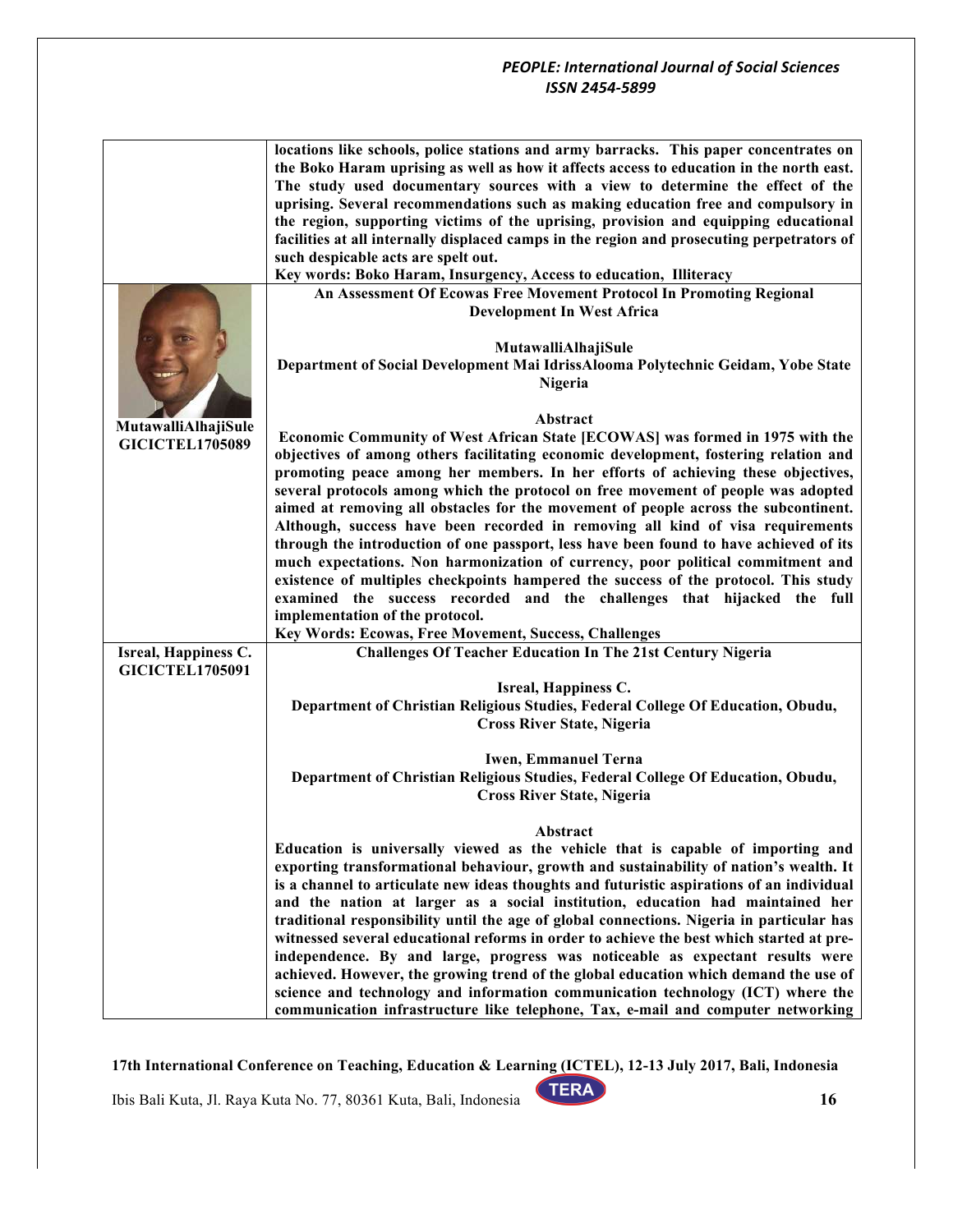|                        | have turned the world into a global village. This historical reality has placed Nigeria<br>teacher education on the disadvantaged position. The paper therefore adopted the used<br>of historical approach to argue out the contentious issues. Furthermore, the study<br>observed with dismay that inconsistency in government policy formulation and<br>haphazard implementation of such policies has sufficiently affected the quality of<br>education delivery of Nigeria. The paper is of the opinion that regulatory bodies or<br>agencies for the training of teachers in Nigeria should embark on aggressive reforms in<br>order to redirect teacher education in Nigeria to meet up with global expectation. On<br>the final note, education is the only valuable asset a nation can offer to her citizens.<br>Therefore, Nigeria should not play politics with the future of her citizens educationally. |
|------------------------|--------------------------------------------------------------------------------------------------------------------------------------------------------------------------------------------------------------------------------------------------------------------------------------------------------------------------------------------------------------------------------------------------------------------------------------------------------------------------------------------------------------------------------------------------------------------------------------------------------------------------------------------------------------------------------------------------------------------------------------------------------------------------------------------------------------------------------------------------------------------------------------------------------------------|
| <b>Semra SADIK</b>     | Investigating the educational beliefs of students participating in the pedagogical                                                                                                                                                                                                                                                                                                                                                                                                                                                                                                                                                                                                                                                                                                                                                                                                                                 |
| <b>KRUPKA</b>          | formation certificate program                                                                                                                                                                                                                                                                                                                                                                                                                                                                                                                                                                                                                                                                                                                                                                                                                                                                                      |
|                        |                                                                                                                                                                                                                                                                                                                                                                                                                                                                                                                                                                                                                                                                                                                                                                                                                                                                                                                    |
| <b>GICICTEL1705092</b> |                                                                                                                                                                                                                                                                                                                                                                                                                                                                                                                                                                                                                                                                                                                                                                                                                                                                                                                    |
|                        | <b>Fatma SADIK</b>                                                                                                                                                                                                                                                                                                                                                                                                                                                                                                                                                                                                                                                                                                                                                                                                                                                                                                 |
|                        | <b>Cukurova University Faculty of Education, Adana, Turkey</b>                                                                                                                                                                                                                                                                                                                                                                                                                                                                                                                                                                                                                                                                                                                                                                                                                                                     |
|                        |                                                                                                                                                                                                                                                                                                                                                                                                                                                                                                                                                                                                                                                                                                                                                                                                                                                                                                                    |
|                        | Semra SADIK KRUPKA                                                                                                                                                                                                                                                                                                                                                                                                                                                                                                                                                                                                                                                                                                                                                                                                                                                                                                 |
|                        | Cukurova University, International Office, Adana, Turkey                                                                                                                                                                                                                                                                                                                                                                                                                                                                                                                                                                                                                                                                                                                                                                                                                                                           |
|                        |                                                                                                                                                                                                                                                                                                                                                                                                                                                                                                                                                                                                                                                                                                                                                                                                                                                                                                                    |
|                        | Abstract                                                                                                                                                                                                                                                                                                                                                                                                                                                                                                                                                                                                                                                                                                                                                                                                                                                                                                           |
|                        | Educational beliefs have often been a topic of research studies during recent years. The                                                                                                                                                                                                                                                                                                                                                                                                                                                                                                                                                                                                                                                                                                                                                                                                                           |
|                        |                                                                                                                                                                                                                                                                                                                                                                                                                                                                                                                                                                                                                                                                                                                                                                                                                                                                                                                    |
|                        | most important reason is that the teachers' beliefs affect their decisions and activities                                                                                                                                                                                                                                                                                                                                                                                                                                                                                                                                                                                                                                                                                                                                                                                                                          |
|                        | with regard to teaching. In addition to this, the number of studies dealing with the                                                                                                                                                                                                                                                                                                                                                                                                                                                                                                                                                                                                                                                                                                                                                                                                                               |
|                        | educators' views about education is very limited in Turkey. Based on the related                                                                                                                                                                                                                                                                                                                                                                                                                                                                                                                                                                                                                                                                                                                                                                                                                                   |
|                        | literature, most of the studies were done with teachers and students enrolled at                                                                                                                                                                                                                                                                                                                                                                                                                                                                                                                                                                                                                                                                                                                                                                                                                                   |
|                        | Faculties of Education. However, teacher education is performed in two ways. The first                                                                                                                                                                                                                                                                                                                                                                                                                                                                                                                                                                                                                                                                                                                                                                                                                             |
|                        | one is education at Faculties of Education. The second one is teacher education with                                                                                                                                                                                                                                                                                                                                                                                                                                                                                                                                                                                                                                                                                                                                                                                                                               |
|                        |                                                                                                                                                                                                                                                                                                                                                                                                                                                                                                                                                                                                                                                                                                                                                                                                                                                                                                                    |
|                        | Pedagogical Formation Programs for students who graduated from various faculties,                                                                                                                                                                                                                                                                                                                                                                                                                                                                                                                                                                                                                                                                                                                                                                                                                                  |
|                        | especially Faculties of Science and Letters. The limited numbers of available studies                                                                                                                                                                                                                                                                                                                                                                                                                                                                                                                                                                                                                                                                                                                                                                                                                              |
|                        | with pre-service teachers who are participating in Pedagogical Formation Programs                                                                                                                                                                                                                                                                                                                                                                                                                                                                                                                                                                                                                                                                                                                                                                                                                                  |
|                        | are mainly dealing with the pre-service teachers' attitudes towards teaching, their                                                                                                                                                                                                                                                                                                                                                                                                                                                                                                                                                                                                                                                                                                                                                                                                                                |
|                        | motivation, the reasons to choose teaching as a profession, and their views about self-                                                                                                                                                                                                                                                                                                                                                                                                                                                                                                                                                                                                                                                                                                                                                                                                                            |
|                        | efficacy. Since thousands of graduates register for Pedagogical Formation Programs to                                                                                                                                                                                                                                                                                                                                                                                                                                                                                                                                                                                                                                                                                                                                                                                                                              |
|                        |                                                                                                                                                                                                                                                                                                                                                                                                                                                                                                                                                                                                                                                                                                                                                                                                                                                                                                                    |
|                        | become teachers every year, it was essential to perform research investigating the                                                                                                                                                                                                                                                                                                                                                                                                                                                                                                                                                                                                                                                                                                                                                                                                                                 |
|                        | beliefs of pre-service teachers participating in these programs about education. This                                                                                                                                                                                                                                                                                                                                                                                                                                                                                                                                                                                                                                                                                                                                                                                                                              |
|                        | descriptive survey model study was done at the Cukurova University. 466 students                                                                                                                                                                                                                                                                                                                                                                                                                                                                                                                                                                                                                                                                                                                                                                                                                                   |
|                        | (305 female and 161 male) out of 2000 enrolled at the Pedagogical Formation                                                                                                                                                                                                                                                                                                                                                                                                                                                                                                                                                                                                                                                                                                                                                                                                                                        |
|                        | Certificate program of the Faculty of Education voluntarily participated in the study.                                                                                                                                                                                                                                                                                                                                                                                                                                                                                                                                                                                                                                                                                                                                                                                                                             |
|                        | The data was collected through the Educational Belief Scale (EBS) developed by                                                                                                                                                                                                                                                                                                                                                                                                                                                                                                                                                                                                                                                                                                                                                                                                                                     |
|                        | Yılmaz, Altınkurt&Çokluk (2011) and analyzed by means of the Mann Whitney–U and                                                                                                                                                                                                                                                                                                                                                                                                                                                                                                                                                                                                                                                                                                                                                                                                                                    |
|                        |                                                                                                                                                                                                                                                                                                                                                                                                                                                                                                                                                                                                                                                                                                                                                                                                                                                                                                                    |
|                        | the Kruskal Wallis tests. The results gained from the study showed that pre-service                                                                                                                                                                                                                                                                                                                                                                                                                                                                                                                                                                                                                                                                                                                                                                                                                                |
|                        | teachers highly believe in existential education and progressivism educational                                                                                                                                                                                                                                                                                                                                                                                                                                                                                                                                                                                                                                                                                                                                                                                                                                     |
|                        | philosophy. The educational philosophy of fundamentalism was found to have the                                                                                                                                                                                                                                                                                                                                                                                                                                                                                                                                                                                                                                                                                                                                                                                                                                     |
|                        | lowest level of believe. Participants with no teaching experience demonstrated to have                                                                                                                                                                                                                                                                                                                                                                                                                                                                                                                                                                                                                                                                                                                                                                                                                             |
|                        | high belief in Progressivism, while participants who are married with children                                                                                                                                                                                                                                                                                                                                                                                                                                                                                                                                                                                                                                                                                                                                                                                                                                     |
|                        | demonstrated to favor the existentialist education philosophy. With regard to gender,                                                                                                                                                                                                                                                                                                                                                                                                                                                                                                                                                                                                                                                                                                                                                                                                                              |
|                        |                                                                                                                                                                                                                                                                                                                                                                                                                                                                                                                                                                                                                                                                                                                                                                                                                                                                                                                    |
|                        | male students highly favor a Perennalism philosophy; the same result was seen with                                                                                                                                                                                                                                                                                                                                                                                                                                                                                                                                                                                                                                                                                                                                                                                                                                 |
|                        | regard to faculties for graduates of Faculties of Science and Letters as well as Faculties                                                                                                                                                                                                                                                                                                                                                                                                                                                                                                                                                                                                                                                                                                                                                                                                                         |
|                        | of Sports Sciences.                                                                                                                                                                                                                                                                                                                                                                                                                                                                                                                                                                                                                                                                                                                                                                                                                                                                                                |
|                        |                                                                                                                                                                                                                                                                                                                                                                                                                                                                                                                                                                                                                                                                                                                                                                                                                                                                                                                    |

**17th International Conference on Teaching, Education & Learning (ICTEL), 12-13 July 2017, Bali, Indonesia**

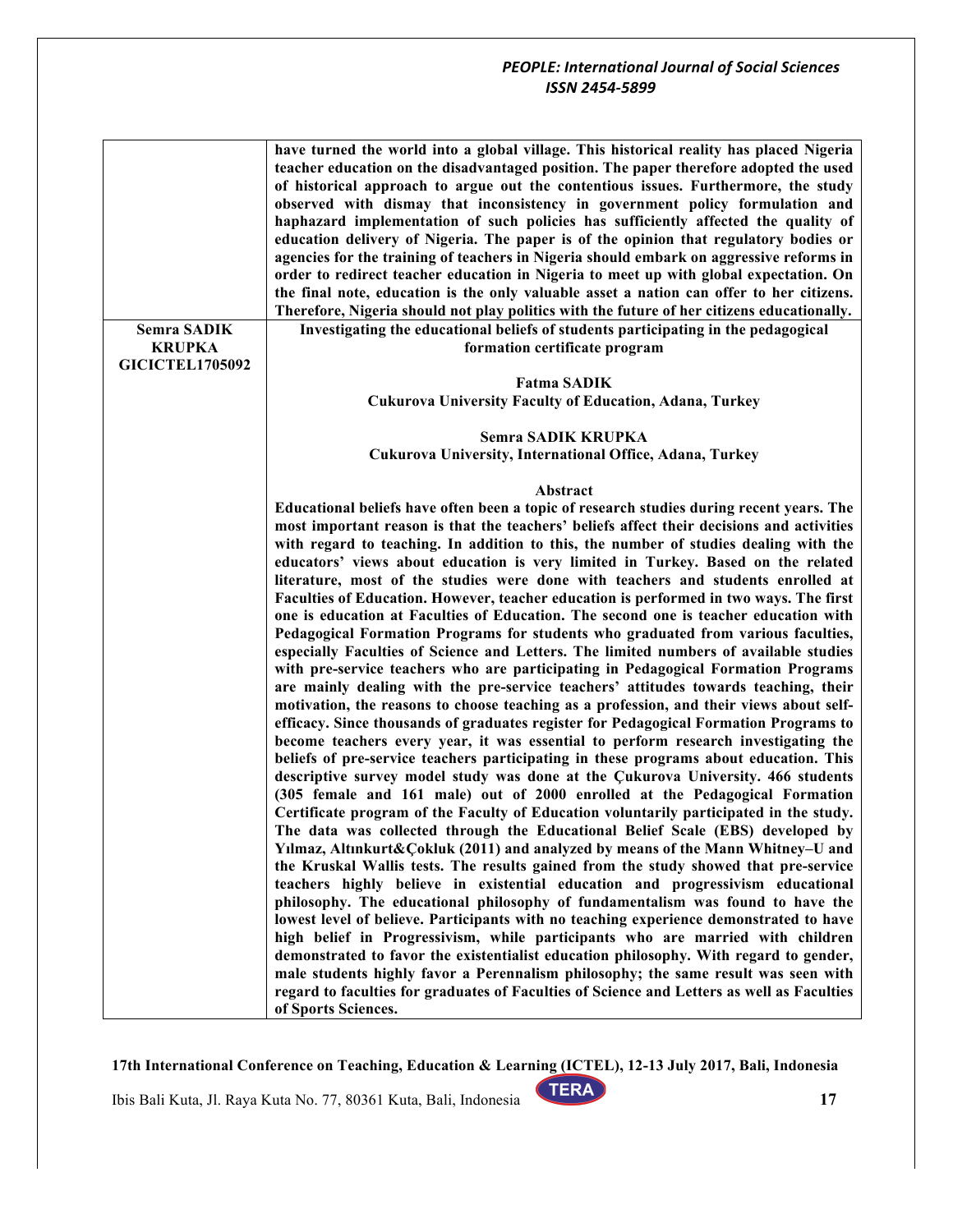|                          | Key words: Educational beliefs, educational philosophy, pre-service teachers                                                                 |
|--------------------------|----------------------------------------------------------------------------------------------------------------------------------------------|
| <b>Elvinia R. Alivio</b> | Teachers' Questions and the Reading Comprehension Performance of the Students: A                                                             |
| <b>GICICTEL1705093</b>   | <b>Correlational Study</b>                                                                                                                   |
|                          |                                                                                                                                              |
|                          |                                                                                                                                              |
|                          | Jeffrey A. Rajik, Elvinia R. Alivio                                                                                                          |
|                          | Language Department, Mindanao State University - Tawi-Tawi,                                                                                  |
|                          | Sanga-Sanga, Bongao, Tawi-Tawi, Philippines                                                                                                  |
|                          | Graduate School, Mindanao State University - Tawi-Tawi,                                                                                      |
|                          | TubigMampallam, Bongao, Tawi-Tawi, Philippines                                                                                               |
|                          | Abstract                                                                                                                                     |
|                          |                                                                                                                                              |
|                          | This study investigated the influence of the teachers' questions on the performance of                                                       |
|                          | the Grade 9 students in reading comprehension. Specifically, it aimed to (1) identify the                                                    |
|                          | types of questions commonly asked by teachers in literature classes; (2) identify the                                                        |
|                          | reading comprehension level of the students based on Fraenkel's Taxonomy; (3) find                                                           |
|                          | out if there is a significant relationship between the questions asked by the teachers                                                       |
|                          | and the reading comprehension performance of the students. The study used                                                                    |
|                          | descriptive-quantitative design and employed purposive sampling to identify the eight                                                        |
|                          | teacher-respondents and the $50\% + 1$ randomized sampling to identify the 268 student-                                                      |
|                          | respondents from the eight different high schools in Bongao, Tawi-Tawi, Philippines.                                                         |
|                          | This study utilized Fraenkel's Taxonomy of Questions to classify the teacher's                                                               |
|                          | questions. Moreover, the reading comprehension test questions were based on the said                                                         |
|                          | taxonomy and from the short story, The Necklace by Guy de Maupassant. The study                                                              |
|                          | was conducted for seven months during the Academic Year 2016-2017. The results                                                               |
|                          | show that: (1) Teachers common questions were under recall and descriptive. (2) The                                                          |
|                          | students were good in recall and open-ended questions. They performed fairly in the                                                          |
|                          | rest of the question levels. (3) There is no significant relationship between the questions                                                  |
|                          | asked by teachers and the reading performance of the students. The findings of this                                                          |
|                          | study therefore prove that the type of questions asked by teachers during the                                                                |
|                          | discussion in literature classes has no influence on the students' performance in                                                            |
|                          | reading comprehension test.                                                                                                                  |
|                          | Keywords: Fraenkel's Taxonomy,<br>Reading Comprehension,<br>Questioning                                                                      |
|                          | and                                                                                                                                          |
|                          | <b>Comprehension, Reading Comprehension Performance</b><br>Teaching Critical Appreciation of Literary Work to Enhance ESL Learners' Language |
|                          |                                                                                                                                              |
|                          | <b>Skills</b>                                                                                                                                |
|                          |                                                                                                                                              |
|                          | Dr ShaliniYadav                                                                                                                              |
|                          | Assistant Professor, Department of English, Al Jouf University, Saudi Arabia                                                                 |
|                          |                                                                                                                                              |
|                          | Abstract                                                                                                                                     |
| Dr ShaliniYadav          | English, being a tool of knowledge formation and knowledge expansion, is mandatory                                                           |
| <b>GICICTEL1705094</b>   | for ESL learners in ultramodern age to be proficient in, further, to survive with the                                                        |
|                          | expectancies of new pedagogic and commercial culture and to be literati. Language                                                            |
|                          | teachers also have to accomplish a laborious job designing and planning several                                                              |
|                          | strategies and methodologies for result-oriented teaching. This paper discovers the                                                          |
|                          | prospects of refining skills of ESL learners through teaching critical appreciation of                                                       |
|                          | literature. Additionally, it discourses the critical plan of evaluating literary work and                                                    |
|                          | how a language instructor provides assistance and guidelines to ESL learners for                                                             |
|                          | choosing an exact literary genre to value and judge supplying them with features of a                                                        |

**17th International Conference on Teaching, Education & Learning (ICTEL), 12-13 July 2017, Bali, Indonesia**

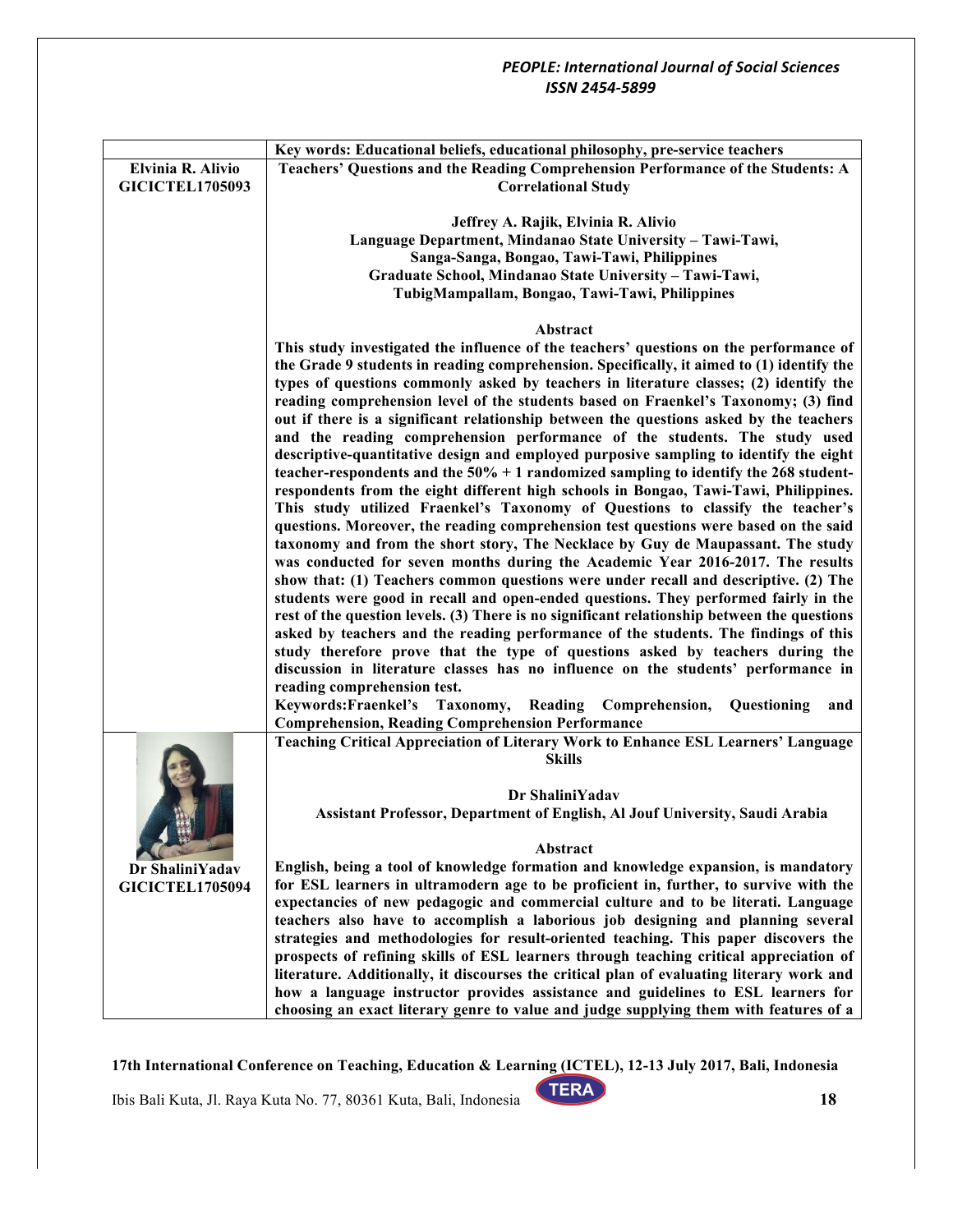|                        | skilled critic. Learning strategies are studied which could be focused by the instructors                                                                                       |
|------------------------|---------------------------------------------------------------------------------------------------------------------------------------------------------------------------------|
|                        | to the learners to infer for successful language learning. Moreover, the paper discusses                                                                                        |
|                        | how the language skills are enhanced during the progression of reading, exploring and                                                                                           |
|                        | judging a literary text with humanistic approach.                                                                                                                               |
|                        | Keywords-Knowledge, ESL Learners, Pedagogic, Literature, Learning Strategies.<br>Levels Of Course Satisfaction Among Distance Learners In Malaysian Research                    |
|                        | <b>Universities</b>                                                                                                                                                             |
|                        |                                                                                                                                                                                 |
|                        | AzadehAmoozegar                                                                                                                                                                 |
|                        | <b>Faculty of Educational Studies, Malaysia</b>                                                                                                                                 |
|                        |                                                                                                                                                                                 |
|                        | ShaffeMohdDaud                                                                                                                                                                  |
| AzadehAmoozegar        | <b>Faculty of Educational Studies, Malaysia</b>                                                                                                                                 |
| <b>GICICTEL1705095</b> |                                                                                                                                                                                 |
|                        | <b>Rosnaini Mahmud</b>                                                                                                                                                          |
|                        | <b>Faculty of Educational Studies, Malaysia</b>                                                                                                                                 |
|                        | Habibah Ab. Jalil                                                                                                                                                               |
|                        | <b>Faculty of Educational Studies, Malaysia</b>                                                                                                                                 |
|                        |                                                                                                                                                                                 |
|                        | Abstract                                                                                                                                                                        |
|                        | Acknowledging that distance education has dramatically increased in the past 20 years,                                                                                          |
|                        | there is concern on satisfaction and quality of student performance, which cause                                                                                                |
|                        | dropping of distance learners from online courses. Such issues of dropping by distance<br>learners indicate levels that worry online educators and faced the Malaysian distance |
|                        | learning institutions with the most challenging problems. In this case, course                                                                                                  |
|                        | satisfaction is considered critical to the success and sustainability of learning                                                                                               |
|                        | institutions and particularly so for distance education organizations. Thus, in present                                                                                         |
|                        | study survey items was developed to discover to what degree the course satisfaction                                                                                             |
|                        | variable being examined in Malaysian Research Universities. The study adopted a                                                                                                 |
|                        | descriptive survey method for data collection. The target population was 367                                                                                                    |
|                        | undergraduate distance learners in two research universities in Malaysia. Based on the                                                                                          |
|                        | results of EFA, all items related to course satisfaction were categorized into three-sub                                                                                        |
|                        | dimension named course content, course support, and course planning. According to                                                                                               |
|                        | subscale categories, the highest mean score belongs to course support (Mean=3.36).                                                                                              |
|                        | Overall, the finding revealed moderate course satisfaction levels among distance<br>learners in Malaysian Research Universities. This study suggests that policy makers,        |
|                        | instructional designers and higher education administrations consider the components                                                                                            |
|                        | of course satisfaction in the curriculum.                                                                                                                                       |
|                        | Keywords: Distance learners, Satisfaction, Online and Distance learning, EFA, Drop                                                                                              |
|                        | Out                                                                                                                                                                             |
|                        | <b>Teaching the Short Story: An Analysis</b>                                                                                                                                    |
|                        |                                                                                                                                                                                 |
|                        | Dr MukeshYadav                                                                                                                                                                  |
|                        | Assistant Professor, Al Jouf University, Kingdom of Saudi Arabia, Sakaka PO.BOX<br>2014                                                                                         |
|                        |                                                                                                                                                                                 |
|                        | Abstract                                                                                                                                                                        |
| Dr MukeshYadav         | Teaching short stories in English classes has been of great value to the students. The                                                                                          |
| <b>GICICTEL1705096</b> |                                                                                                                                                                                 |

**17th International Conference on Teaching, Education & Learning (ICTEL), 12-13 July 2017, Bali, Indonesia**

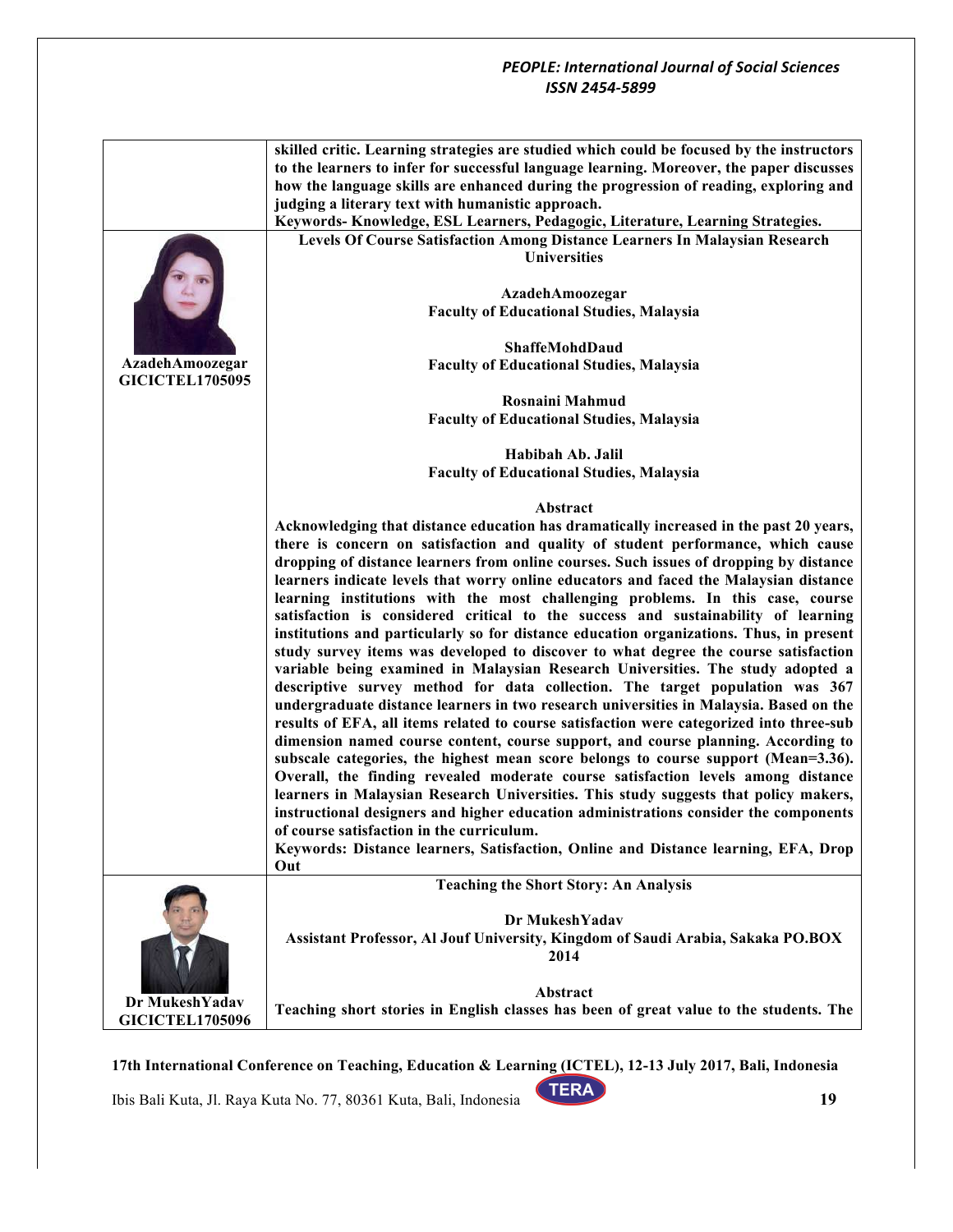|                        | students find them not only interesting but also as one of the most satisfying of all<br>literary forms. The conciseness of short story allows teacher to model concepts and<br>theories immediately and cater them to practice in language learning. The present<br>paper explores the ways to analyze the numerous literary elements ranging to<br>protagonist, visualizing the setting, good leads, conflicts, point of view, vivid verbs,<br>snapshots, similes and metaphors, sensory details, sensing tone and mood, concrete<br>writing, reflective endings, the syntactic and stylistic features, lexis, grammar, figures<br>of speech, context and cohesion which can be taught and discussed with the students.<br>The main objective of this paper is to present potpourri of activities and different<br>approaches for both students and teachers that can impart new verve into the study<br>and appreciation of the form.<br>Keywords: Short stories; Analysis; Theory and Practice; Syntactic; Stylistic |
|------------------------|--------------------------------------------------------------------------------------------------------------------------------------------------------------------------------------------------------------------------------------------------------------------------------------------------------------------------------------------------------------------------------------------------------------------------------------------------------------------------------------------------------------------------------------------------------------------------------------------------------------------------------------------------------------------------------------------------------------------------------------------------------------------------------------------------------------------------------------------------------------------------------------------------------------------------------------------------------------------------------------------------------------------------|
| <b>Jie Zhang</b>       | <b>Exploring the Effective Design of Project-based Learning</b>                                                                                                                                                                                                                                                                                                                                                                                                                                                                                                                                                                                                                                                                                                                                                                                                                                                                                                                                                          |
| <b>GICICTEL1705097</b> |                                                                                                                                                                                                                                                                                                                                                                                                                                                                                                                                                                                                                                                                                                                                                                                                                                                                                                                                                                                                                          |
|                        |                                                                                                                                                                                                                                                                                                                                                                                                                                                                                                                                                                                                                                                                                                                                                                                                                                                                                                                                                                                                                          |
|                        | <b>Jie Zhang</b>                                                                                                                                                                                                                                                                                                                                                                                                                                                                                                                                                                                                                                                                                                                                                                                                                                                                                                                                                                                                         |
|                        | International Business School Suzhou, Xi'an Jiaotong-Liverpool University, Suzhou                                                                                                                                                                                                                                                                                                                                                                                                                                                                                                                                                                                                                                                                                                                                                                                                                                                                                                                                        |
|                        | City, Jiangsu Province, China                                                                                                                                                                                                                                                                                                                                                                                                                                                                                                                                                                                                                                                                                                                                                                                                                                                                                                                                                                                            |
|                        |                                                                                                                                                                                                                                                                                                                                                                                                                                                                                                                                                                                                                                                                                                                                                                                                                                                                                                                                                                                                                          |
|                        | <b>Qing Ye</b>                                                                                                                                                                                                                                                                                                                                                                                                                                                                                                                                                                                                                                                                                                                                                                                                                                                                                                                                                                                                           |
|                        | International Business School Suzhou, Xi'an Jiaotong-Liverpool University, Suzhou                                                                                                                                                                                                                                                                                                                                                                                                                                                                                                                                                                                                                                                                                                                                                                                                                                                                                                                                        |
|                        | City, Jiangsu Province, China                                                                                                                                                                                                                                                                                                                                                                                                                                                                                                                                                                                                                                                                                                                                                                                                                                                                                                                                                                                            |
|                        |                                                                                                                                                                                                                                                                                                                                                                                                                                                                                                                                                                                                                                                                                                                                                                                                                                                                                                                                                                                                                          |
|                        | Abstract                                                                                                                                                                                                                                                                                                                                                                                                                                                                                                                                                                                                                                                                                                                                                                                                                                                                                                                                                                                                                 |
|                        |                                                                                                                                                                                                                                                                                                                                                                                                                                                                                                                                                                                                                                                                                                                                                                                                                                                                                                                                                                                                                          |
|                        | We designed and implemented Project-based Learning (PBL) in an undergraduate                                                                                                                                                                                                                                                                                                                                                                                                                                                                                                                                                                                                                                                                                                                                                                                                                                                                                                                                             |
|                        | Corporate Finance module. Each week students had lecture to learn the basic theories                                                                                                                                                                                                                                                                                                                                                                                                                                                                                                                                                                                                                                                                                                                                                                                                                                                                                                                                     |
|                        | (textbook knowledge) and lecturer showed them how to decide which models from                                                                                                                                                                                                                                                                                                                                                                                                                                                                                                                                                                                                                                                                                                                                                                                                                                                                                                                                            |
|                        | textbook to use in different scenario; what data need to be collected, where to find the                                                                                                                                                                                                                                                                                                                                                                                                                                                                                                                                                                                                                                                                                                                                                                                                                                                                                                                                 |
|                        | right data; how to use these data to work in models. Then students sat in groups to                                                                                                                                                                                                                                                                                                                                                                                                                                                                                                                                                                                                                                                                                                                                                                                                                                                                                                                                      |
|                        | work with mini tasks during and after tutorials. All these mini tasks formed a big                                                                                                                                                                                                                                                                                                                                                                                                                                                                                                                                                                                                                                                                                                                                                                                                                                                                                                                                       |
|                        | project, which was the assessment of this module. We carefully designed PBL to                                                                                                                                                                                                                                                                                                                                                                                                                                                                                                                                                                                                                                                                                                                                                                                                                                                                                                                                           |
|                        | address the challenges of using group project such as student participation and free                                                                                                                                                                                                                                                                                                                                                                                                                                                                                                                                                                                                                                                                                                                                                                                                                                                                                                                                     |
|                        | rider issues. Students' performance and feedback indicates that our PBL design                                                                                                                                                                                                                                                                                                                                                                                                                                                                                                                                                                                                                                                                                                                                                                                                                                                                                                                                           |
|                        |                                                                                                                                                                                                                                                                                                                                                                                                                                                                                                                                                                                                                                                                                                                                                                                                                                                                                                                                                                                                                          |
|                        | effectively enhanced their learning by 1) developing their critical thinking, problem                                                                                                                                                                                                                                                                                                                                                                                                                                                                                                                                                                                                                                                                                                                                                                                                                                                                                                                                    |
|                        | solving, and collaboration skills; 2) applying textbook knowledge to practice; 3)                                                                                                                                                                                                                                                                                                                                                                                                                                                                                                                                                                                                                                                                                                                                                                                                                                                                                                                                        |
|                        | reflecting on learning and the quality of their work.                                                                                                                                                                                                                                                                                                                                                                                                                                                                                                                                                                                                                                                                                                                                                                                                                                                                                                                                                                    |
|                        | Keywords: Project-based Learning; Active Learning; Assessment Design                                                                                                                                                                                                                                                                                                                                                                                                                                                                                                                                                                                                                                                                                                                                                                                                                                                                                                                                                     |
| <b>Qing Ye</b>         | Design, Implementation, And Effectiveness Of Flipped Classroom And Debate                                                                                                                                                                                                                                                                                                                                                                                                                                                                                                                                                                                                                                                                                                                                                                                                                                                                                                                                                |
| <b>GICICTEL1705098</b> |                                                                                                                                                                                                                                                                                                                                                                                                                                                                                                                                                                                                                                                                                                                                                                                                                                                                                                                                                                                                                          |
|                        | <b>Qing Ye</b>                                                                                                                                                                                                                                                                                                                                                                                                                                                                                                                                                                                                                                                                                                                                                                                                                                                                                                                                                                                                           |
|                        | International Business School Suzhou, Xi'an Jiaotong-Liverpool University, Suzhou                                                                                                                                                                                                                                                                                                                                                                                                                                                                                                                                                                                                                                                                                                                                                                                                                                                                                                                                        |
|                        |                                                                                                                                                                                                                                                                                                                                                                                                                                                                                                                                                                                                                                                                                                                                                                                                                                                                                                                                                                                                                          |
|                        | City, Jiangsu Province, China                                                                                                                                                                                                                                                                                                                                                                                                                                                                                                                                                                                                                                                                                                                                                                                                                                                                                                                                                                                            |
|                        | <b>Jie Zhang</b>                                                                                                                                                                                                                                                                                                                                                                                                                                                                                                                                                                                                                                                                                                                                                                                                                                                                                                                                                                                                         |
|                        |                                                                                                                                                                                                                                                                                                                                                                                                                                                                                                                                                                                                                                                                                                                                                                                                                                                                                                                                                                                                                          |
|                        | International Business School Suzhou, Xi'an Jiaotong-Liverpool University, Suzhou                                                                                                                                                                                                                                                                                                                                                                                                                                                                                                                                                                                                                                                                                                                                                                                                                                                                                                                                        |
|                        | City, Jiangsu Province, China                                                                                                                                                                                                                                                                                                                                                                                                                                                                                                                                                                                                                                                                                                                                                                                                                                                                                                                                                                                            |
|                        |                                                                                                                                                                                                                                                                                                                                                                                                                                                                                                                                                                                                                                                                                                                                                                                                                                                                                                                                                                                                                          |
|                        | Abstract                                                                                                                                                                                                                                                                                                                                                                                                                                                                                                                                                                                                                                                                                                                                                                                                                                                                                                                                                                                                                 |
|                        | We adopted two innovative teaching methods in a post-graduate module (Money and                                                                                                                                                                                                                                                                                                                                                                                                                                                                                                                                                                                                                                                                                                                                                                                                                                                                                                                                          |
|                        | Banking): flipped classroom and debate. We find significant evidence that these                                                                                                                                                                                                                                                                                                                                                                                                                                                                                                                                                                                                                                                                                                                                                                                                                                                                                                                                          |

**17th International Conference on Teaching, Education & Learning (ICTEL), 12-13 July 2017, Bali, Indonesia**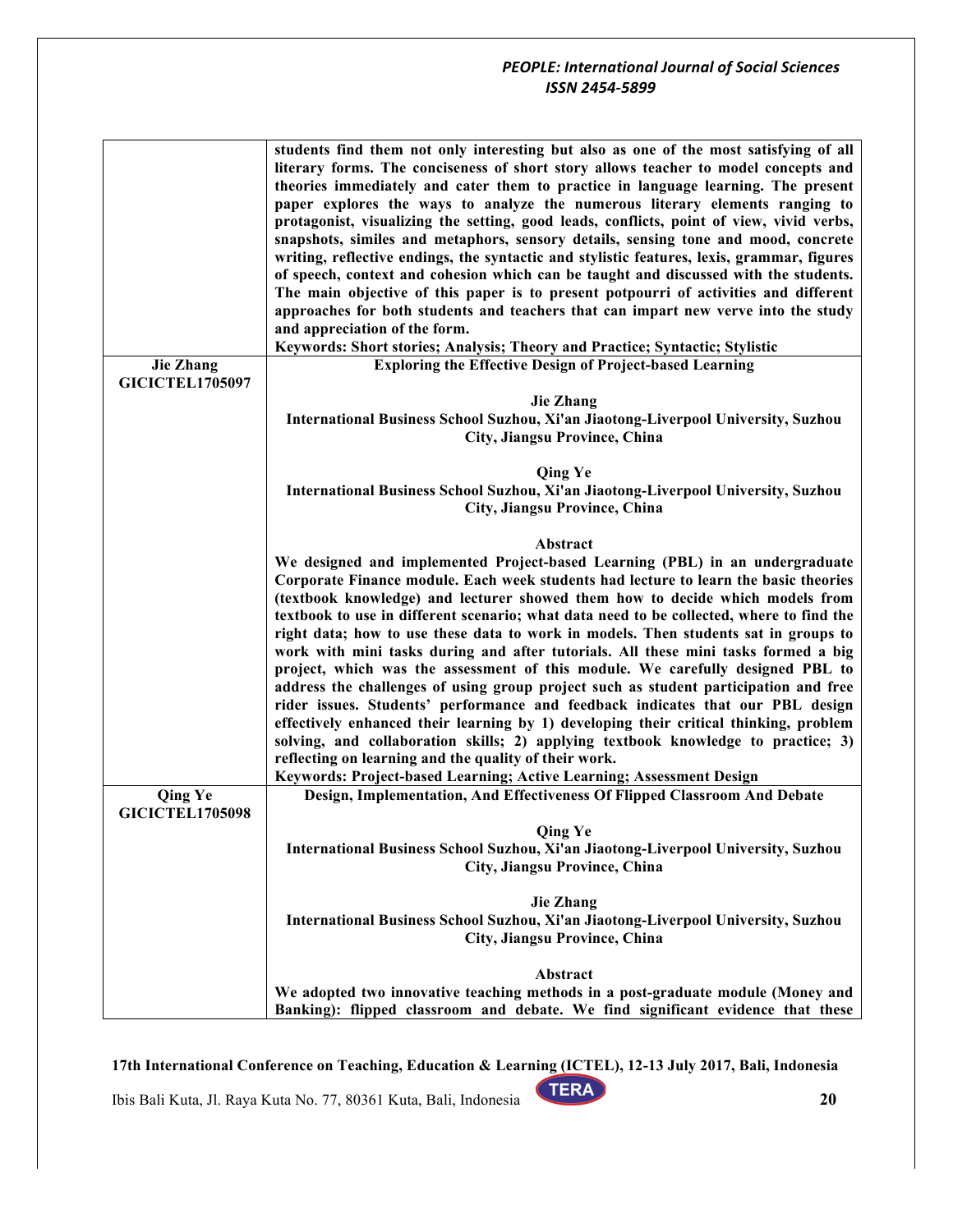| <b>Muhammad Japar</b>  | innovative teaching methods are effective in improving student performance as<br>reflected in exam marks. In addition, we adopt surveys to investigate students'<br>perception of these two new teaching methods. The results indicate that students have<br>great consensus in terms of the benefits of these approaches suggested in literature. In<br>addition, based on the experience we gained in teaching this module and the students'<br>feedback, we provide some suggestions in terms of how to best apply the flipped<br>classroom and debate methods in teaching.<br>Jurisprudential Inquiry as an Alternative Learning Model for Citizenship Education                                                                                                                                                                                                                                                                                                                                                                                                                                                                                                                                                                                                                                                                                                                                                                                                                                                                                                                                                                                                                                                        |
|------------------------|-----------------------------------------------------------------------------------------------------------------------------------------------------------------------------------------------------------------------------------------------------------------------------------------------------------------------------------------------------------------------------------------------------------------------------------------------------------------------------------------------------------------------------------------------------------------------------------------------------------------------------------------------------------------------------------------------------------------------------------------------------------------------------------------------------------------------------------------------------------------------------------------------------------------------------------------------------------------------------------------------------------------------------------------------------------------------------------------------------------------------------------------------------------------------------------------------------------------------------------------------------------------------------------------------------------------------------------------------------------------------------------------------------------------------------------------------------------------------------------------------------------------------------------------------------------------------------------------------------------------------------------------------------------------------------------------------------------------------------|
| <b>GICICTEL1705101</b> | <b>Subjects at Senior High School</b>                                                                                                                                                                                                                                                                                                                                                                                                                                                                                                                                                                                                                                                                                                                                                                                                                                                                                                                                                                                                                                                                                                                                                                                                                                                                                                                                                                                                                                                                                                                                                                                                                                                                                       |
|                        | <b>Muhammad Japar</b><br>UniversitasNegeri Jakarta                                                                                                                                                                                                                                                                                                                                                                                                                                                                                                                                                                                                                                                                                                                                                                                                                                                                                                                                                                                                                                                                                                                                                                                                                                                                                                                                                                                                                                                                                                                                                                                                                                                                          |
| Herman                 | Abstract<br>This study explores the learning model of civic education for Senior High School<br>students. The purpose of Civic education in Senior High School is preparing to be<br>smart and good citizen. In fact, learning program by teacher isn't enough to make<br>student active. To make student active in civic education learning, the idea is<br>application Jurisprudential Inquiry as a model. This qualitative case study draws on<br>interview from eight students and a teacher in Senior High School. The research shows<br>that Jurisprudential inquiry model can be used as an alternative model for civic<br>education as it is effective, efficient and attractive.<br>Key word: learning model, civic education, learning model of jurisprudential inquiry<br><b>Using Short Animation Movie to Improve Students' Writing Skill in Narrative Text</b>                                                                                                                                                                                                                                                                                                                                                                                                                                                                                                                                                                                                                                                                                                                                                                                                                                                |
| <b>GICICTEL1705102</b> | Herman<br>English Education Department, Nommensen HKBP University, Pematangsiantar,<br>North Sumatera Province, Indonesia                                                                                                                                                                                                                                                                                                                                                                                                                                                                                                                                                                                                                                                                                                                                                                                                                                                                                                                                                                                                                                                                                                                                                                                                                                                                                                                                                                                                                                                                                                                                                                                                   |
|                        | Abstract<br>This research is about effect of using short animation movie to the ability of grade XI<br>students in writing narrative text. There are four types of English skill, they are<br>listening, speaking, reading and writing. Writing is considered as the most difficult<br>skill to be learnt because writing is not as speaking to be spontaneity. Many aspects<br>should be considered in having a good writing such as content, organization,<br>vocabulary, language use, and mechanic. (Hughes, 2003:103-104). The problem of this<br>study is "Does the use of short animation movie significantly effect the student's ability<br>in writing narrative text?" The theoretical framework used in this research are,<br>Harmer (2007), Hughes (2003), Kane (2000), Pardiyono (2007), Elbow (2008), Watkins<br>(2005), Arsyad (2007). This research deals with quantitative method. The instrument of<br>collecting data is applied by writing test which consist of pretest and post test. That is<br>to write a narrative text based on the short animation movie given. The result shows<br>that the students who use short animation movie get better score than those who do not<br>watch short animation movie in their writing narrative text. The finding indicates that<br>the result of t-test is 8.80. it means $T$ -value > than t-table or $3.39 > 1.98$ . Therefore, it<br>can be said at the level of 0.05, there is a positive effect of using short animation movie<br>in writing narrative. Finally the writer concludes that using media like short animation<br>movie, can make the students enjoying the lesson and it can support the students<br>interest in writing narrative text. |

**17th International Conference on Teaching, Education & Learning (ICTEL), 12-13 July 2017, Bali, Indonesia**

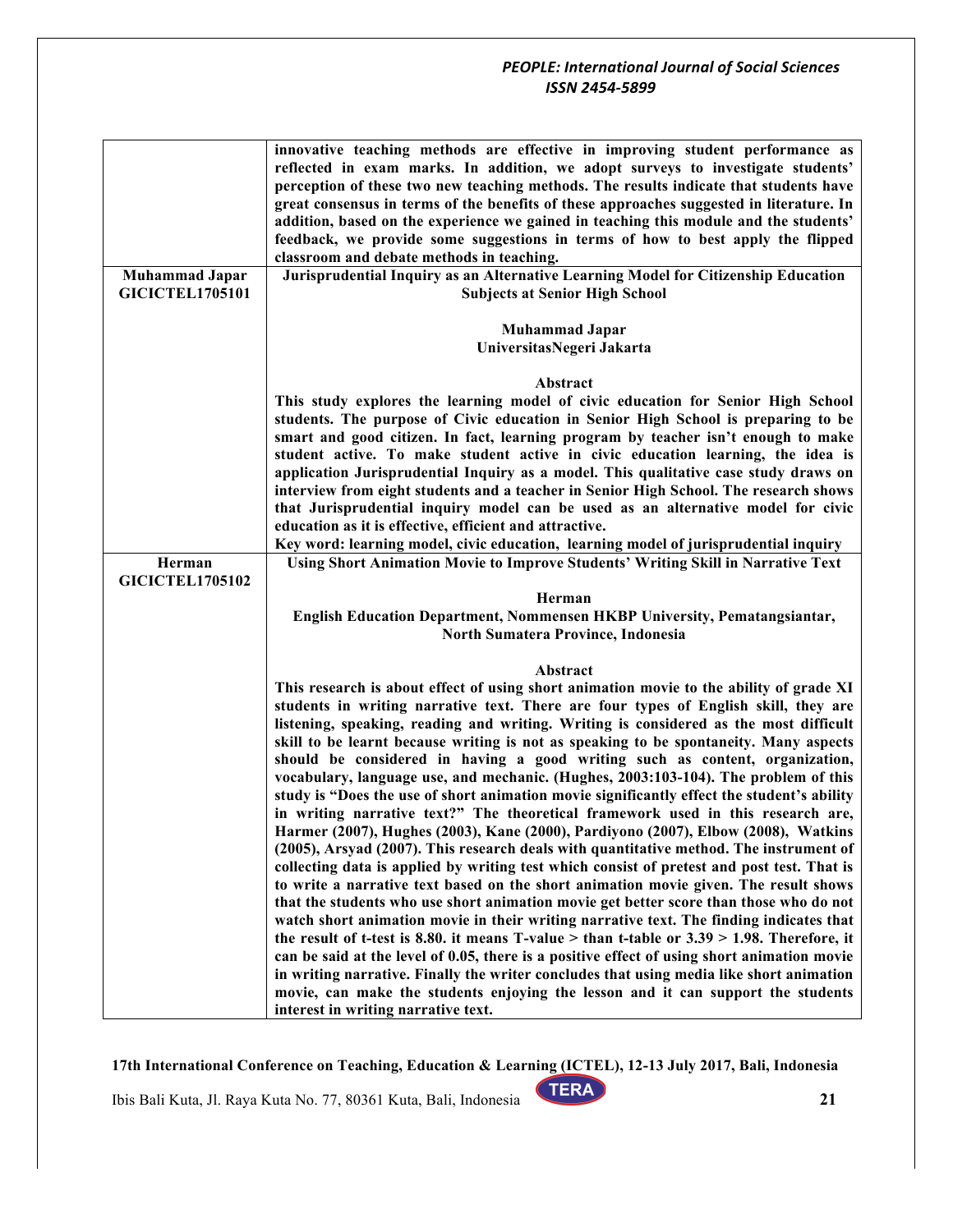|                        | Keywords: Short animation movie, method, writing, narrative text                           |
|------------------------|--------------------------------------------------------------------------------------------|
| Hani Mustafa           | <b>Motivation for Language Learning</b>                                                    |
| <b>GICICTEL1705104</b> |                                                                                            |
|                        | Hani Mustafa                                                                               |
|                        | Centre For Modern Languages, School Of Humanities, Nanyang Technological                   |
|                        | <b>University, Singapore</b>                                                               |
|                        |                                                                                            |
|                        | Abstract                                                                                   |
|                        | English Language has served as the working language which unites speakers from all         |
|                        | over the world. With increased in literacy, more people have access to learning English    |
|                        |                                                                                            |
|                        | and are able to communicate effectively in English. With globalization, the world has      |
|                        | opened up to facilitate global partnership. In this borderless world of globalization,     |
|                        | language serves as an important unifying agent. This role could be carried out by          |
|                        | English Language. However, there is an ever increasing interest in learning foreign        |
|                        | language. What would be the motivation for learning a foreign language? Most people        |
|                        | would have learnt English and their Mother Tongue early in their schooling years.          |
|                        | However, despite the challenges that come with learning a language, many are still         |
|                        | seeking to learn a third or a foreign language. This study looks at the motivation for     |
|                        | learning a foreign language among undergraduates. The findings of the study would          |
|                        | help educators to re-look at their curriculum. It would also help educators to             |
|                        | understand how students perceived the value of languages. For this study, data is          |
|                        | collected among undergraduates who choose to learn foreign languages as their              |
|                        | electives. The students have no previous knowledge of the language. The objective of       |
|                        |                                                                                            |
|                        | the study is to ascertain the motivation behind one's decision to learn a foreign          |
|                        | language. Why do people want to learn a foreign language? How do students choose           |
|                        | the foreign language which they want to learn? How do students perceived the role and      |
|                        | functions of a language.                                                                   |
|                        | Keywords: motivation, foreign language, learning, teaching and globalization.              |
|                        | <b>Diverse Method in Teaching Learning</b>                                                 |
|                        |                                                                                            |
|                        | M. A. I. Nahid                                                                             |
|                        | Dept. of Applied Physics and Electronic Engineering, University of Rajshahi,               |
|                        | <b>Bangladesh</b>                                                                          |
|                        |                                                                                            |
|                        | There are diverse methods in teaching learning in the department of Applied Physics        |
|                        | and Electronic Engineering such as learning by model, viva voce, project/thesis            |
| M. A. I. Nahid         | writing, workshop practice, group discussion, field work/ in plant training and            |
| <b>GICICTEL1705107</b> | industrial tour etc. It is true that all teachers are not same and there is a variation in |
|                        |                                                                                            |
|                        | teaching styles. The students do not feel equal interest in all teachers. In order to get  |
|                        | interest in each course, the one course is taught by two teachers. Each year, every        |
|                        | student faces viva-voce to the concerned exam committee. This enhances their               |
|                        | communicative skill. In fourth year, each student has to do some projects by himself       |
|                        | and show them. This develops their ability of creativity, writing skill. In addition,      |
|                        | workshop is organized by electronics club of APEE in which senior students teach           |
|                        | junior students in some important topic. In such a workshop, junior students ask freely    |
|                        | without any hesitation and students can be benefitted such a workshop. Senior              |
|                        | students can get experience in ability of teaching skill. It is noted that the electronics |
|                        | club is established in 2011 in APEE. The motto of the club is - 'We Enhance                |
|                        | Ourselves'. The other activities of electronics club is electronics project                |

**17th International Conference on Teaching, Education & Learning (ICTEL), 12-13 July 2017, Bali, Indonesia**

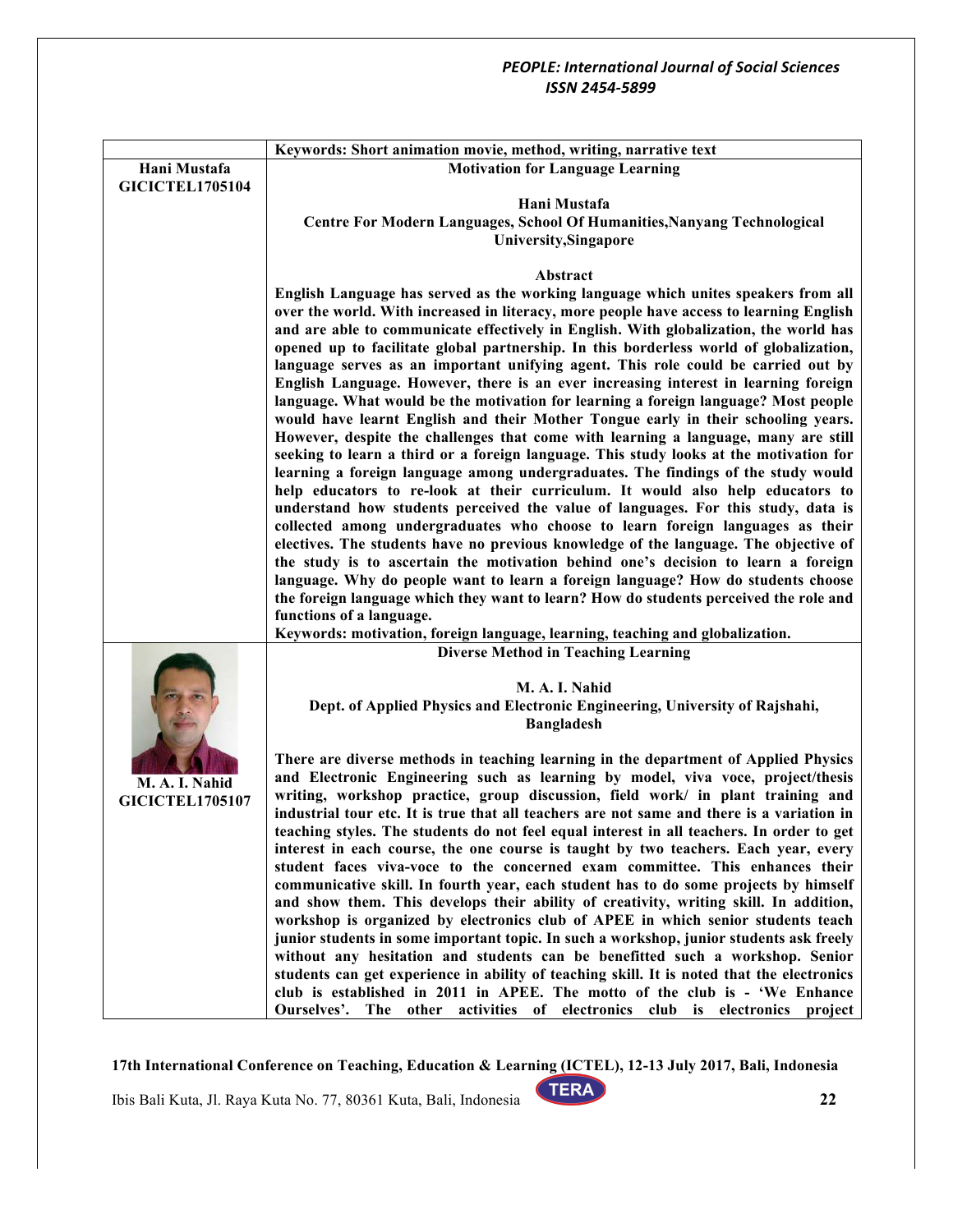|                        | contests/competitions, science shows/exhibitions of electronics projects, scientific        |
|------------------------|---------------------------------------------------------------------------------------------|
|                        | movie/short film show, seminars/talks on electronics/recent advancement in                  |
|                        | technology/interesting topics on relevant fields by invited guest speakers, teachers of     |
|                        | the department and departmental students, e-newsletter etc. The survey is taken             |
|                        | among 150 repondents and the overall score is 3.70 out of 4.00 scale.                       |
|                        | Keywords: Diverse Method, Electronics Club, Workshop, Contest etc.                          |
| NurfitriantiMisheila   | The Importance of Education Among Multi-Ethnic Students in National University of           |
| <b>GICICTEL1705109</b> | Malaysia                                                                                    |
|                        |                                                                                             |
|                        | NurfitriantiMisheila                                                                        |
|                        |                                                                                             |
|                        | Faculty of Education, National University of Malaysia, Kuala Lumpur, Malaysia               |
|                        | Abstract                                                                                    |
|                        |                                                                                             |
|                        | Education has a major impact on human life opportunities to acquire and maintain the        |
|                        | quality of life. This study aimed to investigate the level of importance of education       |
|                        | among the youth of various ethnic groups in the National University of Malaysia.            |
|                        | Additionally, this article also aims to identify the differences of importance of           |
|                        | education based on ethnic. Youth in this study was a students aged around 19-25 years.      |
|                        | The research methodology was a survey using a questionnaire. The respondents were           |
|                        | selected using simple random sampling technique that involves 100 students of various       |
|                        | youth ethnic in the National University of Malaysia. The results of pilot study for the     |
|                        |                                                                                             |
|                        | entire construct is in a high level of reliability and valid for use in the actual study.   |
|                        | Data were analyzed by using SPSS version 22.0 for analyzing data in the form of             |
|                        | descriptive statistics (mean and standard deviation). The results show the importance       |
|                        | of education in the context of work and the economy is in a moderate level. While, the      |
|                        | aspect of self-control and social support, social functioning and decision-making as a      |
|                        | whole is at a low level. There are significant differences for the sake of education for an |
|                        | employment and an economic aspects, social functioning and decision-making based on         |
|                        | ethnicity. And there were no significant differences in the importance of education for     |
|                        | the aspects of self-control and social support based on ethnicity. Analysis of these data   |
|                        |                                                                                             |
|                        | illustrate that the importance of education is one of the factor that is important in the   |
|                        | quality of life for youth of various ethnic groups in the National University of Malaysia.  |
|                        | Keywords: Importance of Education, Employment and the Economy, Self-Control,                |
|                        | <b>Social Functioning, Decision Making</b>                                                  |
| LusyMuharlisiani       | Pengembangan Formula 'KejenuhanEmosional (Burn Out)" Dan "HargaDiri (Self                   |
| <b>GICICTEL1705110</b> | Esteem)" TerhadapKinerjaDosenDalamPelaksanaan Management                                    |
|                        | MutuPerguruanTinggi Di LingkunganPerguruanTinggi                                            |
|                        | Dr.HennySukrisno                                                                            |
|                        |                                                                                             |
|                        | M. Pd+LusyTunik M                                                                           |
|                        | Department Of English, Faculty Of Language And Science, WijayaKusuma Surabaya               |
|                        |                                                                                             |
|                        | University, Surabaya, Indonesia                                                             |
|                        |                                                                                             |
|                        | M. Pd+ SavitriSuryandariS.Psi, M.Psi                                                        |
|                        | Abstract                                                                                    |
|                        | This research sets its goal to know the significant and investigates the extent to which    |
|                        |                                                                                             |
|                        | Burn Out and Self Esteem impacts on the work performance of lecture at Surabaya.            |
|                        | Most burn out research has focussed on environmental correlates, but it is likely that      |

**17th International Conference on Teaching, Education & Learning (ICTEL), 12-13 July 2017, Bali, Indonesia**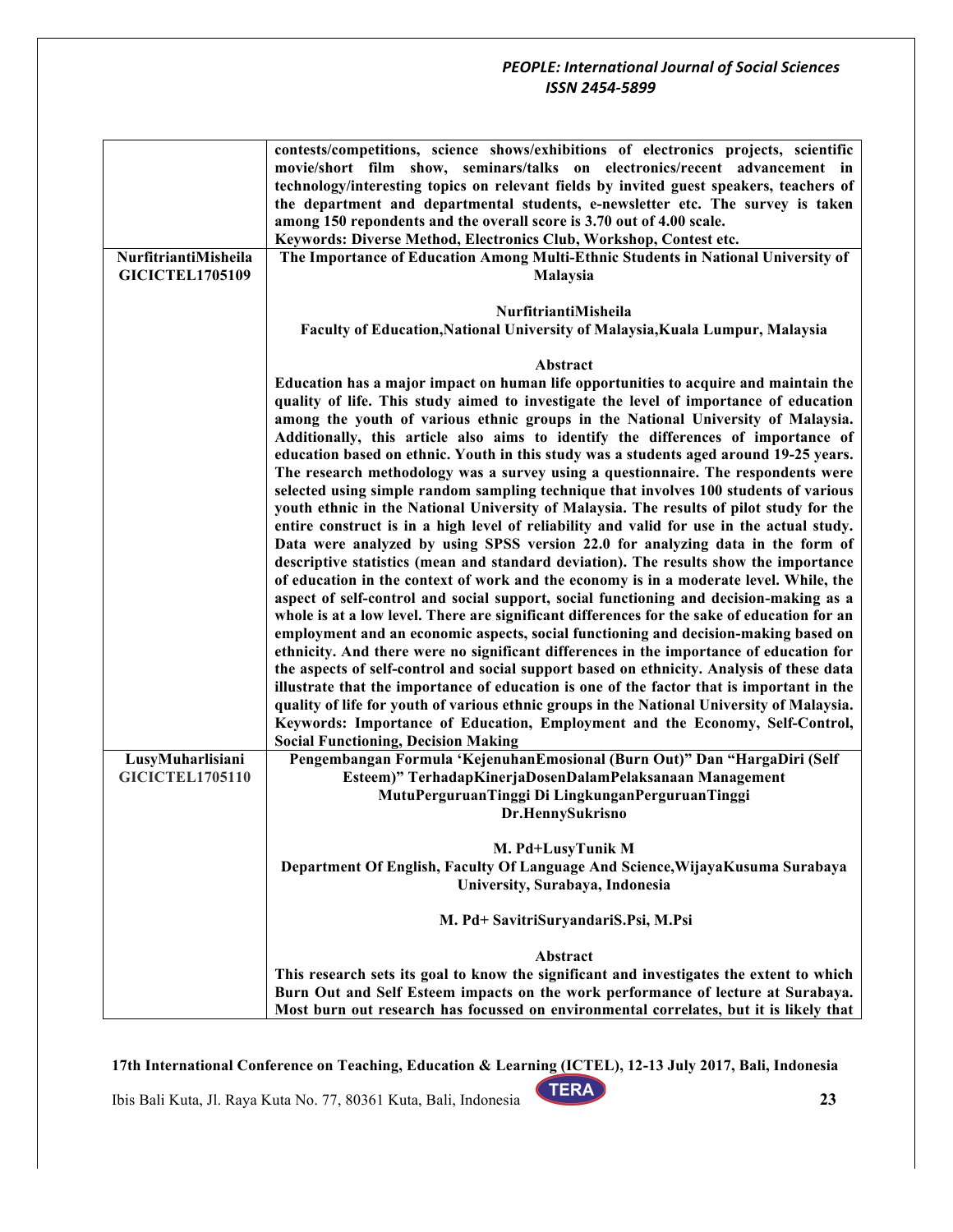|                        | personality factors also play an important part in the development of burn out and<br>self-esteem. The present meta-analysis examined the relationship between personality<br>and three dimensions of the Maslach Burnout Inventory (MBI): emotional exhaustion,<br>depersonalisation, and personal accomplishment. Furthermore, regression analysis<br>found that core self-evaluations, the Five-Factor Model personality characteristics, and<br>positive and negative affectivity explained significant variance in each of the burn out<br>and self-esteem dimensions. Finally, moderator analyses found several instances in<br>which the strength of personality-burnout and self-esteem depended upon whether<br>burn out and self-esteem was assessed with the Human Services Survey of the MBI or<br>the General Survey version of the MBI. It is concluded that lecturer personality is<br>consistently related to burn out and self-esteem. Given the practical importance of |
|------------------------|-------------------------------------------------------------------------------------------------------------------------------------------------------------------------------------------------------------------------------------------------------------------------------------------------------------------------------------------------------------------------------------------------------------------------------------------------------------------------------------------------------------------------------------------------------------------------------------------------------------------------------------------------------------------------------------------------------------------------------------------------------------------------------------------------------------------------------------------------------------------------------------------------------------------------------------------------------------------------------------------|
|                        | lecture burn out and self-esteem, it is recommended that personality variables be<br>included as predictors in future research on burn out and self-esteem.                                                                                                                                                                                                                                                                                                                                                                                                                                                                                                                                                                                                                                                                                                                                                                                                                               |
|                        | This research employs path analysis to statistically analyse the data in which the<br>coefficient determinants is set on 0,05 level. The result of the research analysis proves<br>that Burn Out and Self Esteem simultaneously give significant influence on the work<br>performance lecturer with determination coefficient shows 0,468. Based on finding, it<br>si further suggested that leader on Surabaya should give more attention to the Burn                                                                                                                                                                                                                                                                                                                                                                                                                                                                                                                                    |
|                        | Out and Self Esteem. The result of this research proves that Burn Out and Self Esteem<br>simustaneously give significant influence on work performance.                                                                                                                                                                                                                                                                                                                                                                                                                                                                                                                                                                                                                                                                                                                                                                                                                                   |
| Jana Krátká            | Scientism of teaching a Foreign Language /CLIL/                                                                                                                                                                                                                                                                                                                                                                                                                                                                                                                                                                                                                                                                                                                                                                                                                                                                                                                                           |
| <b>GICICTEL1705111</b> | LenkaHrušková                                                                                                                                                                                                                                                                                                                                                                                                                                                                                                                                                                                                                                                                                                                                                                                                                                                                                                                                                                             |
|                        | Department of Education, Faculty of Corporate Strategy, The Institute of Technology<br>and Business in ČeskéBudějovice, ČeskéBudějovice, Okružní 10, 370 01<br>ČeskéBudějovice, Czech Republic                                                                                                                                                                                                                                                                                                                                                                                                                                                                                                                                                                                                                                                                                                                                                                                            |
|                        | Jana Krátká                                                                                                                                                                                                                                                                                                                                                                                                                                                                                                                                                                                                                                                                                                                                                                                                                                                                                                                                                                               |
|                        | Department of Education, Faculty of Corporate Strategy, The Institute of Technology<br>and Business in ČeskéBudějovice, ČeskéBudějovice, Okružní 10, 370 01<br>ČeskéBudějovice, Czech Republic                                                                                                                                                                                                                                                                                                                                                                                                                                                                                                                                                                                                                                                                                                                                                                                            |
|                        | Abstract                                                                                                                                                                                                                                                                                                                                                                                                                                                                                                                                                                                                                                                                                                                                                                                                                                                                                                                                                                                  |
|                        | This theoretically focused contribution gives a structured view on selected factors of<br>teaching effectiveness, emphasizing pedagogical-psychological factors. The principle of<br>scientism of the education system is analyzed from the point of view of psycho-didactics<br>and language teaching methodology. The authors focuse her attention on goal<br>motivational orientation of language teaching which encourages and enables<br>autonomous and self-directed student learning.<br>Keywords: scientism, pedagogical psychological factors, education, motivation,                                                                                                                                                                                                                                                                                                                                                                                                            |
|                        | expertness                                                                                                                                                                                                                                                                                                                                                                                                                                                                                                                                                                                                                                                                                                                                                                                                                                                                                                                                                                                |
| LenkaHruškováGICI      | Scientism of teaching a Foreign Language /CLIL/<br>LenkaHrušková<br>Department of Education, Faculty of Corporate Strategy, The Institute of Technology<br>and Business in ČeskéBudějovice, ČeskéBudějovice, Okružní 10, 370 01<br>ČeskéBudějovice, Czech Republic<br>Jana Krátká                                                                                                                                                                                                                                                                                                                                                                                                                                                                                                                                                                                                                                                                                                         |
|                        |                                                                                                                                                                                                                                                                                                                                                                                                                                                                                                                                                                                                                                                                                                                                                                                                                                                                                                                                                                                           |

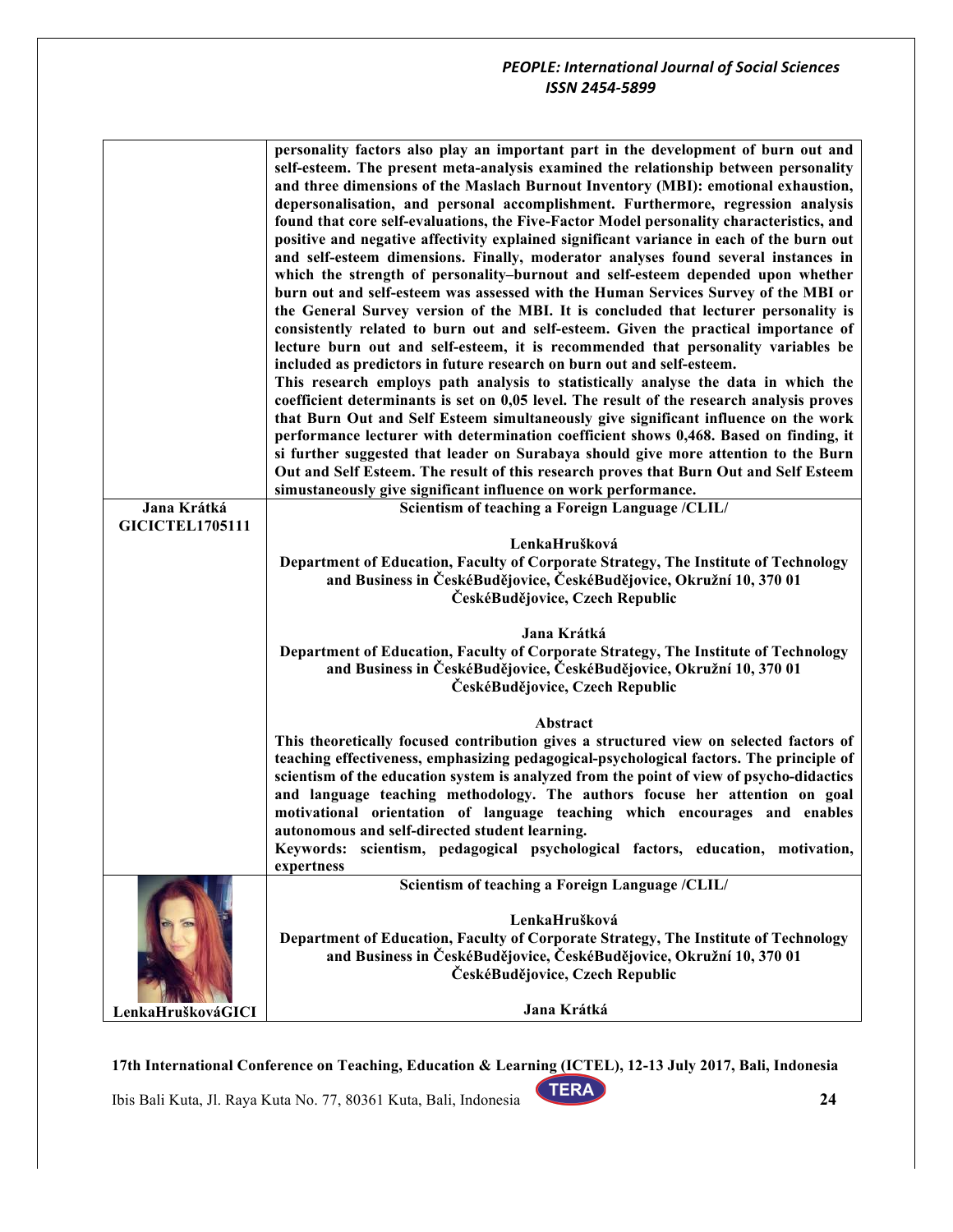|                                                                      | <b>PEOPLE: International Journal of Social Sciences</b><br>ISSN 2454-5899                                                                                                                                                                                                                                                                                                                                                                                                                                                                                                                                                               |
|----------------------------------------------------------------------|-----------------------------------------------------------------------------------------------------------------------------------------------------------------------------------------------------------------------------------------------------------------------------------------------------------------------------------------------------------------------------------------------------------------------------------------------------------------------------------------------------------------------------------------------------------------------------------------------------------------------------------------|
|                                                                      |                                                                                                                                                                                                                                                                                                                                                                                                                                                                                                                                                                                                                                         |
| <b>CTEL1705112</b>                                                   | Department of Education, Faculty of Corporate Strategy, The Institute of Technology<br>and Business in ČeskéBudějovice, ČeskéBudějovice, Okružní 10, 370 01<br>ČeskéBudějovice, Czech Republic                                                                                                                                                                                                                                                                                                                                                                                                                                          |
|                                                                      | Abstract                                                                                                                                                                                                                                                                                                                                                                                                                                                                                                                                                                                                                                |
|                                                                      | This theoretically focused contribution gives a structured view on selected factors of<br>teaching effectiveness, emphasizing pedagogical-psychological factors. The principle of<br>scientism of the education system is analyzed from the point of view of psycho-didactics<br>and language teaching methodology. The authors focuse her attention on goal<br>motivational orientation of language teaching which encourages and enables                                                                                                                                                                                              |
|                                                                      | autonomous and self-directed student learning.                                                                                                                                                                                                                                                                                                                                                                                                                                                                                                                                                                                          |
|                                                                      | Keywords: scientism, pedagogical psychological factors, education, motivation,<br>expertness                                                                                                                                                                                                                                                                                                                                                                                                                                                                                                                                            |
| <b>SamsiahBinti</b><br><b>Mohamed Diah</b><br><b>GICICTEL1705113</b> | <b>Experiential Learning (Classroom and Field-Based Experiences) to Boost Descriptive</b><br>Writing Skills of Students by Exploring the Making Thinking Visible Routines                                                                                                                                                                                                                                                                                                                                                                                                                                                               |
|                                                                      | <b>SamsiahBinti Mohamed Diah</b>                                                                                                                                                                                                                                                                                                                                                                                                                                                                                                                                                                                                        |
|                                                                      | <b>Master in Education (National Institute of Education)</b>                                                                                                                                                                                                                                                                                                                                                                                                                                                                                                                                                                            |
|                                                                      | <b>Fairfield Methodist School (Secondary), Singapore</b>                                                                                                                                                                                                                                                                                                                                                                                                                                                                                                                                                                                |
|                                                                      | Abstract                                                                                                                                                                                                                                                                                                                                                                                                                                                                                                                                                                                                                                |
|                                                                      | Descriptive essay is to reveal the meaning of a subject through detailed, sensory<br>observation. It focuses in creating a vivid picture of a person, place, or thing and<br>situation. Power of language and all the human senses are used to bring a subject to<br>life for the reader. In order to achieve its aims, Making Thinking Visible routines and<br>approaches by Ron Ritchhart, Mark Church, and Karin Morrison (Jossey-Bass, 2011)<br>will be adopted to enhance the learning process of writing a description for Secondary<br>3 students to experience in a multitude of ways for a given object, event, or a series of |
|                                                                      | events. Teaching strategies (Classroom and Field-Based experiences) on how to induce<br>richness in descriptive writing by ensuring students to experience experiential learning<br>will include the usage of 5 senses ("See", "Hear", "Smell", Taste", "Feel", "and<br>Think") and metaphors to improve in their writing. Through this process, students will<br>achieve the aims of improving their writing skills in writing a descriptive essay.<br>Keywords: Making Thinking Visible (MTV), Thinking Routines, Classroom and Field-<br><b>Based Experience</b>                                                                     |
| AmpapanTuntinakho                                                    | The Development of Blended e-Learning System for EFL Grammar and Writing                                                                                                                                                                                                                                                                                                                                                                                                                                                                                                                                                                |
| ngul<br><b>GICICTEL1705114</b>                                       | Instruction in Moodle for the English Major Freshmen in the Bachelor's Degree<br>Program of Applied Arts at the Faculty of Industrial Education, King Mongkut's                                                                                                                                                                                                                                                                                                                                                                                                                                                                         |
|                                                                      | <b>Institute of Technology Ladkrabang</b>                                                                                                                                                                                                                                                                                                                                                                                                                                                                                                                                                                                               |
|                                                                      |                                                                                                                                                                                                                                                                                                                                                                                                                                                                                                                                                                                                                                         |
|                                                                      | WiruchPumjarean<br>PatchareeMuangnakin                                                                                                                                                                                                                                                                                                                                                                                                                                                                                                                                                                                                  |
|                                                                      | AmpapanTuntinakhongul<br>College of Educational and Innovative Research, King Mongkut's Institute of<br>Technology Ladkrabang(KMITL), Bangkok, Thailand                                                                                                                                                                                                                                                                                                                                                                                                                                                                                 |
|                                                                      | <b>ABSTRACT</b><br>The study established two specific research purposes: 1) To measure the effectiveness                                                                                                                                                                                                                                                                                                                                                                                                                                                                                                                                |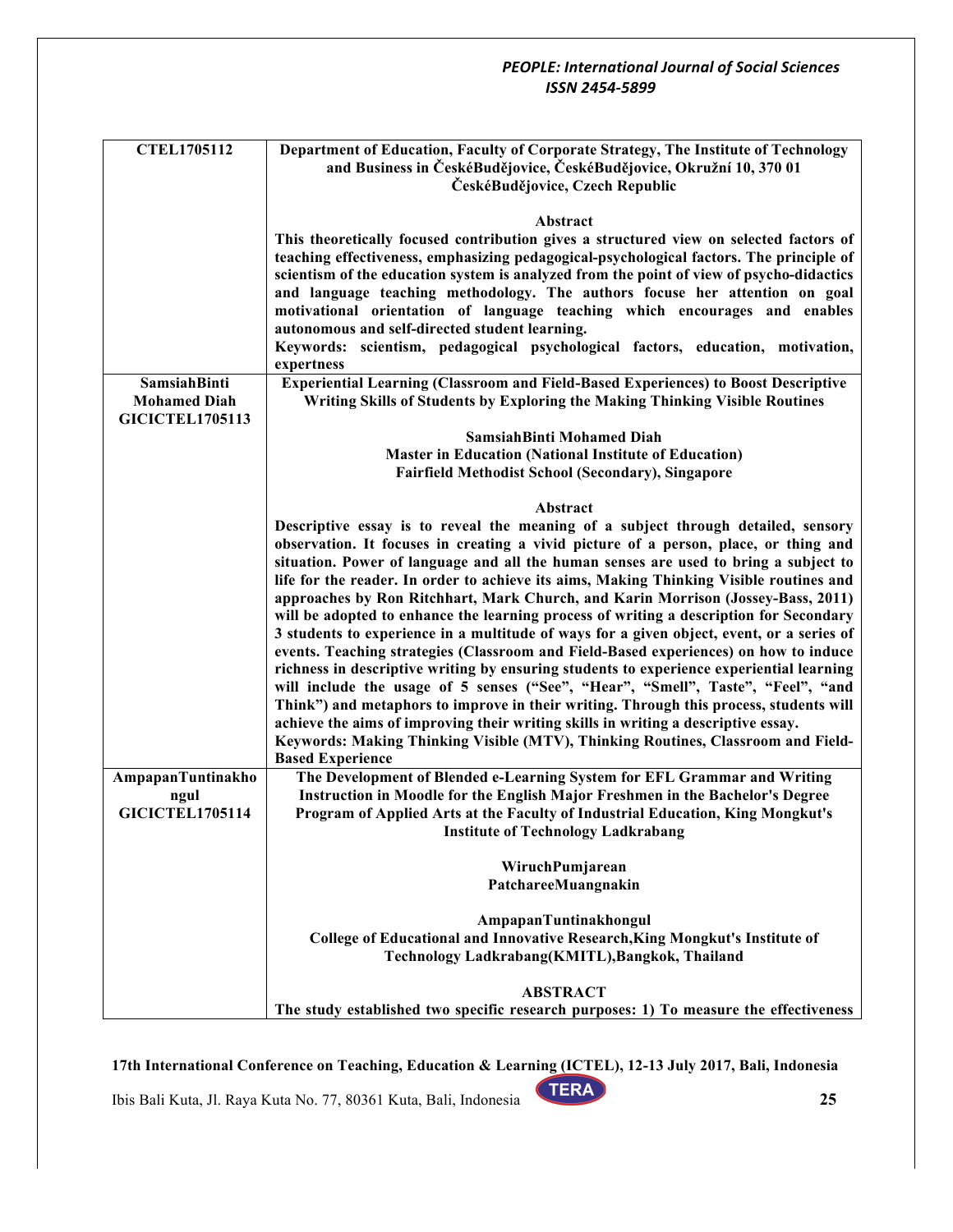|                                            | of the online lessons for improving the English-major freshmen's grammatical<br>knowledge and paragraph writing, and 2) To examine the students' satisfaction with<br>the online learning system. Therefore, the Learning Management System (LMS) of<br>Moodle was employed to create online learning activities and to facilitate<br>communication that could enhance traditional lectures in the English paragraph<br>writing course and support the writing process of the students for a semester. The<br>multiple-choice pretest and posttest were utilized to measure English grammatical<br>knowledge (Cronbach's alpha = $0.7$ ), and t-test was conducted to examine a significant<br>difference between the pretest and posttest mean scores. Furthermore, a questionnaire<br>was used to investigate the students' satisfaction with the online learning system.<br>The study found that the students significantly improved their knowledge of English<br>grammar as the group's posttest mean score was significantly higher than the pretest<br>mean score, and the t-value was 4.87 at the significant level 0.05 (p<0.05). Moreover,<br>the students significantly improved their paragraph writing as the group's mean<br>posttest score on paragraph writing was significantly higher than the pretest mean<br>score, and the t-value was 5.33 at the significant level 0.05 ( $p<0.05$ ). However, the<br>students' overall satisfaction level with the online learning system was neutral.<br>Keywords: online learning, English as a Foreign Language, grammar instruction,<br>writing instruction |
|--------------------------------------------|-------------------------------------------------------------------------------------------------------------------------------------------------------------------------------------------------------------------------------------------------------------------------------------------------------------------------------------------------------------------------------------------------------------------------------------------------------------------------------------------------------------------------------------------------------------------------------------------------------------------------------------------------------------------------------------------------------------------------------------------------------------------------------------------------------------------------------------------------------------------------------------------------------------------------------------------------------------------------------------------------------------------------------------------------------------------------------------------------------------------------------------------------------------------------------------------------------------------------------------------------------------------------------------------------------------------------------------------------------------------------------------------------------------------------------------------------------------------------------------------------------------------------------------------------------------------------------------------------------------------------|
| FiqiKurniaRahman<br><b>GICICTEL1705117</b> | <b>Implementation Of Cross Subsidies In Early Childhood Education Institutions</b><br><b>Integrated An-Nuur, Sleman</b>                                                                                                                                                                                                                                                                                                                                                                                                                                                                                                                                                                                                                                                                                                                                                                                                                                                                                                                                                                                                                                                                                                                                                                                                                                                                                                                                                                                                                                                                                                 |
|                                            | FiqiKurniaRahman<br>Department of educational technology, Yogyakarta State University, Colombo Street,<br>Yogyakarta, Indonesia<br>RirinAnjarwati<br>Department of Education Management, Yogyakarta State University, Colombo Street,<br>Yogyakarta, Indonesia                                                                                                                                                                                                                                                                                                                                                                                                                                                                                                                                                                                                                                                                                                                                                                                                                                                                                                                                                                                                                                                                                                                                                                                                                                                                                                                                                          |
|                                            | KristiyanaDewi<br>Department of Early School Teacher Education, Yogyakarta State University,<br>Colombo Street, Yogyakarta, Indonesia                                                                                                                                                                                                                                                                                                                                                                                                                                                                                                                                                                                                                                                                                                                                                                                                                                                                                                                                                                                                                                                                                                                                                                                                                                                                                                                                                                                                                                                                                   |
|                                            | DesyNurhidayah<br>Department of Elementary School Teacher Education, Yogyakarta State University,<br>Colombo Street, Yogyakarta, Indonesia                                                                                                                                                                                                                                                                                                                                                                                                                                                                                                                                                                                                                                                                                                                                                                                                                                                                                                                                                                                                                                                                                                                                                                                                                                                                                                                                                                                                                                                                              |
|                                            | WisnuPrawijaya<br>Department of educational technology, Yogyakarta State University, Colombo Street,<br>Yogyakarta, Indonesia                                                                                                                                                                                                                                                                                                                                                                                                                                                                                                                                                                                                                                                                                                                                                                                                                                                                                                                                                                                                                                                                                                                                                                                                                                                                                                                                                                                                                                                                                           |
|                                            | Abstract<br>This study aims to describe the implementation of cross subsidies in Early Childhood<br>Education Institutions An-NuurSleman Integrated. The focus of this research is<br>financial management and community participation. And cross subsidies. This<br>research uses descriptive qualitative method based on phenomenology theory.<br>Informants in this study include the administration, the head of the foundation, and<br>the guardian of the pupil. Data collection techniques were conducted through                                                                                                                                                                                                                                                                                                                                                                                                                                                                                                                                                                                                                                                                                                                                                                                                                                                                                                                                                                                                                                                                                                |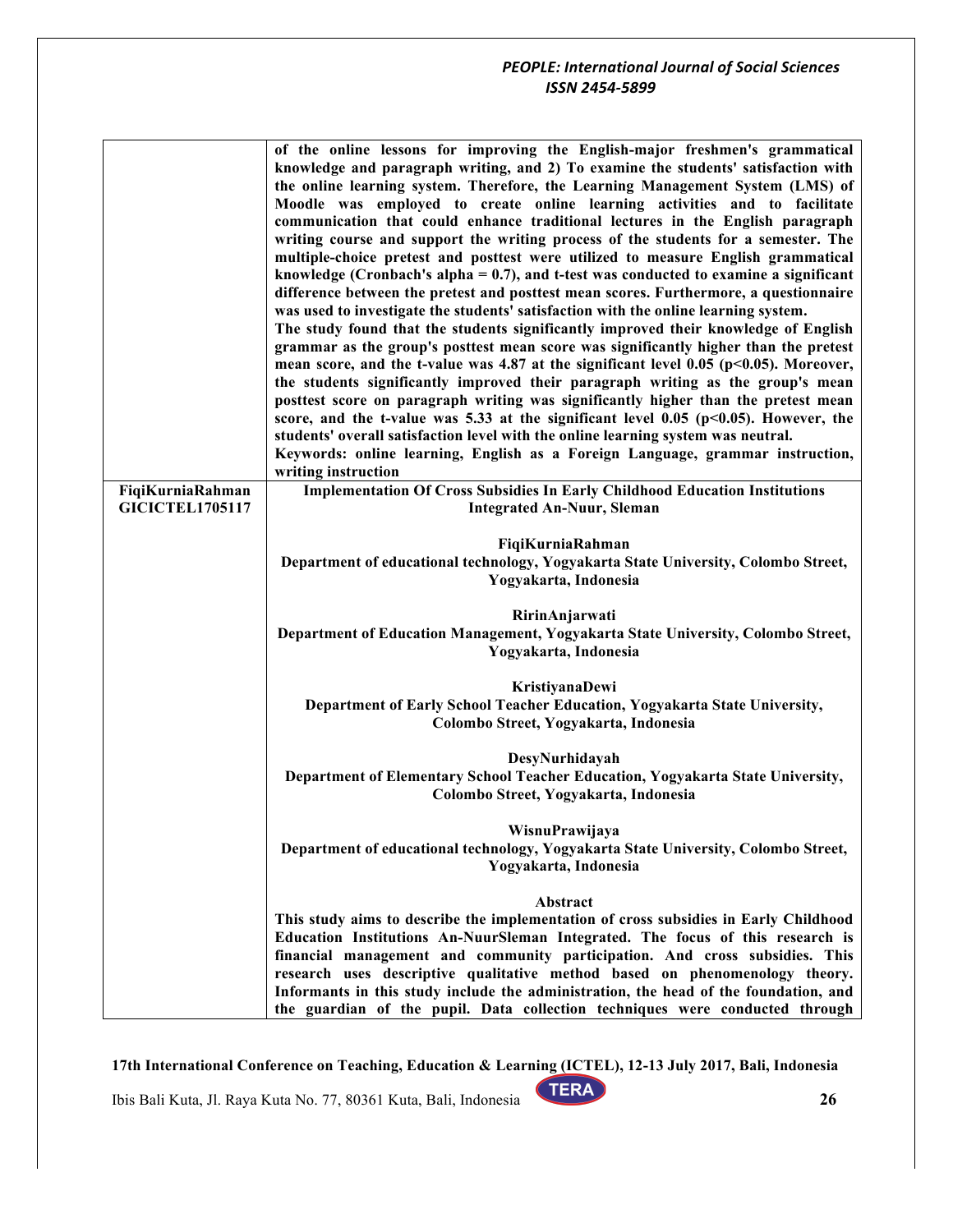|                                                 | interviews, documentation studies, and field observations. The result of this research is<br>the implementation of cross subsidy in Early Childhood Education Institution An-<br>Nuur well-managed financial accountability done with planned, accountable and<br>transparent, and existence of evaluation of funding every year. Subsidized monthly<br>infaq subsidy mechanism Early Childhood Education Institutions AN-Nuur is divided<br>into 15 levels so that it can be reached by all walks of life. Determination of the amount<br>of tuition and maintenance fees in Early Childhood Education Institutions AN-Nuur is<br>conducted in conjunction with the parent/guardian by considering various aspects. In<br>addition, subsidies are made between levels within the institution of early childhood<br>education.<br>Keywords: Cross subsidy, Education, Early Childhood                                                                                                                                                                                                                                                                                                                                                                                                                                                                                 |
|-------------------------------------------------|-----------------------------------------------------------------------------------------------------------------------------------------------------------------------------------------------------------------------------------------------------------------------------------------------------------------------------------------------------------------------------------------------------------------------------------------------------------------------------------------------------------------------------------------------------------------------------------------------------------------------------------------------------------------------------------------------------------------------------------------------------------------------------------------------------------------------------------------------------------------------------------------------------------------------------------------------------------------------------------------------------------------------------------------------------------------------------------------------------------------------------------------------------------------------------------------------------------------------------------------------------------------------------------------------------------------------------------------------------------------------|
|                                                 |                                                                                                                                                                                                                                                                                                                                                                                                                                                                                                                                                                                                                                                                                                                                                                                                                                                                                                                                                                                                                                                                                                                                                                                                                                                                                                                                                                       |
|                                                 | Building Teacher/Student Relationships in a Distance Clinical Experience<br><b>Jeanne Gunther</b><br>Early Childhood Education Program Chair, Assistant Professor, School of Education,<br>Francis Marion University, Florence, South Carolina                                                                                                                                                                                                                                                                                                                                                                                                                                                                                                                                                                                                                                                                                                                                                                                                                                                                                                                                                                                                                                                                                                                        |
|                                                 | Abstract                                                                                                                                                                                                                                                                                                                                                                                                                                                                                                                                                                                                                                                                                                                                                                                                                                                                                                                                                                                                                                                                                                                                                                                                                                                                                                                                                              |
|                                                 | The Distance Clinical Connecting Candidates and Children (DC4) is an innovative                                                                                                                                                                                                                                                                                                                                                                                                                                                                                                                                                                                                                                                                                                                                                                                                                                                                                                                                                                                                                                                                                                                                                                                                                                                                                       |
| <b>Jeanne Gunther</b><br><b>GICICTEL1705055</b> | model for facilitating individualized reading instruction as part of a reading methods<br>course. This model was designed out of need to create partnerships between the<br>university and isolated schools. During this clinical experience, teacher candidates<br>work one-on-one via distance technology to implement assessments and interventions<br>with students in rural elementary schools. The purpose of this study is to examine the<br>building of student/teacher relationships in this unique context. A collective case study<br>analysis reveals the factors contributing to, as well as hindering, the teacher/student<br>relationship. Factors contributing to the building of positive relationships include:<br>appropriate level of challenge in reading materials selected, use of games as<br>interventions, and shared responsibility for talking and reading. Factors hindering a<br>positive relationship include: technology failures or user confusion, classroom level<br>issues, and disconnect between materials provided by the teacher candidate and the<br>personal interests of the children. This study provides recommendations for the<br>revising of the university course content in order to better support the building of<br>positive teacher/student relationships during the clinical experience in reading<br>methods. |
| Dr. Hans Oberg                                  | Creative course design course for teachers in Higher Education                                                                                                                                                                                                                                                                                                                                                                                                                                                                                                                                                                                                                                                                                                                                                                                                                                                                                                                                                                                                                                                                                                                                                                                                                                                                                                        |
| <b>GICICTEL1705059</b>                          |                                                                                                                                                                                                                                                                                                                                                                                                                                                                                                                                                                                                                                                                                                                                                                                                                                                                                                                                                                                                                                                                                                                                                                                                                                                                                                                                                                       |
|                                                 | Dr. Hans Oberg                                                                                                                                                                                                                                                                                                                                                                                                                                                                                                                                                                                                                                                                                                                                                                                                                                                                                                                                                                                                                                                                                                                                                                                                                                                                                                                                                        |
|                                                 | <b>Malardalen University</b>                                                                                                                                                                                                                                                                                                                                                                                                                                                                                                                                                                                                                                                                                                                                                                                                                                                                                                                                                                                                                                                                                                                                                                                                                                                                                                                                          |
|                                                 |                                                                                                                                                                                                                                                                                                                                                                                                                                                                                                                                                                                                                                                                                                                                                                                                                                                                                                                                                                                                                                                                                                                                                                                                                                                                                                                                                                       |
|                                                 | Dr.LailaNiklasson                                                                                                                                                                                                                                                                                                                                                                                                                                                                                                                                                                                                                                                                                                                                                                                                                                                                                                                                                                                                                                                                                                                                                                                                                                                                                                                                                     |
|                                                 | <b>Malardalen University</b>                                                                                                                                                                                                                                                                                                                                                                                                                                                                                                                                                                                                                                                                                                                                                                                                                                                                                                                                                                                                                                                                                                                                                                                                                                                                                                                                          |
|                                                 | Abstract                                                                                                                                                                                                                                                                                                                                                                                                                                                                                                                                                                                                                                                                                                                                                                                                                                                                                                                                                                                                                                                                                                                                                                                                                                                                                                                                                              |
|                                                 | Learning is essentially: constructive, cumulative, self-regulated, goal-oriented, situated,                                                                                                                                                                                                                                                                                                                                                                                                                                                                                                                                                                                                                                                                                                                                                                                                                                                                                                                                                                                                                                                                                                                                                                                                                                                                           |
|                                                 | collaborative, and individually different (De Corte, 1996). The objectives of this study                                                                                                                                                                                                                                                                                                                                                                                                                                                                                                                                                                                                                                                                                                                                                                                                                                                                                                                                                                                                                                                                                                                                                                                                                                                                              |
|                                                 | were to investigate how professional development for teachers in Higher Education                                                                                                                                                                                                                                                                                                                                                                                                                                                                                                                                                                                                                                                                                                                                                                                                                                                                                                                                                                                                                                                                                                                                                                                                                                                                                     |
|                                                 | balance between formal aspects and the possibility for the teacher's own creativity                                                                                                                                                                                                                                                                                                                                                                                                                                                                                                                                                                                                                                                                                                                                                                                                                                                                                                                                                                                                                                                                                                                                                                                                                                                                                   |
|                                                 | within university constraints. The study looked at a Creative course design, where                                                                                                                                                                                                                                                                                                                                                                                                                                                                                                                                                                                                                                                                                                                                                                                                                                                                                                                                                                                                                                                                                                                                                                                                                                                                                    |

**17th International Conference on Teaching, Education & Learning (ICTEL), 12-13 July 2017, Bali, Indonesia**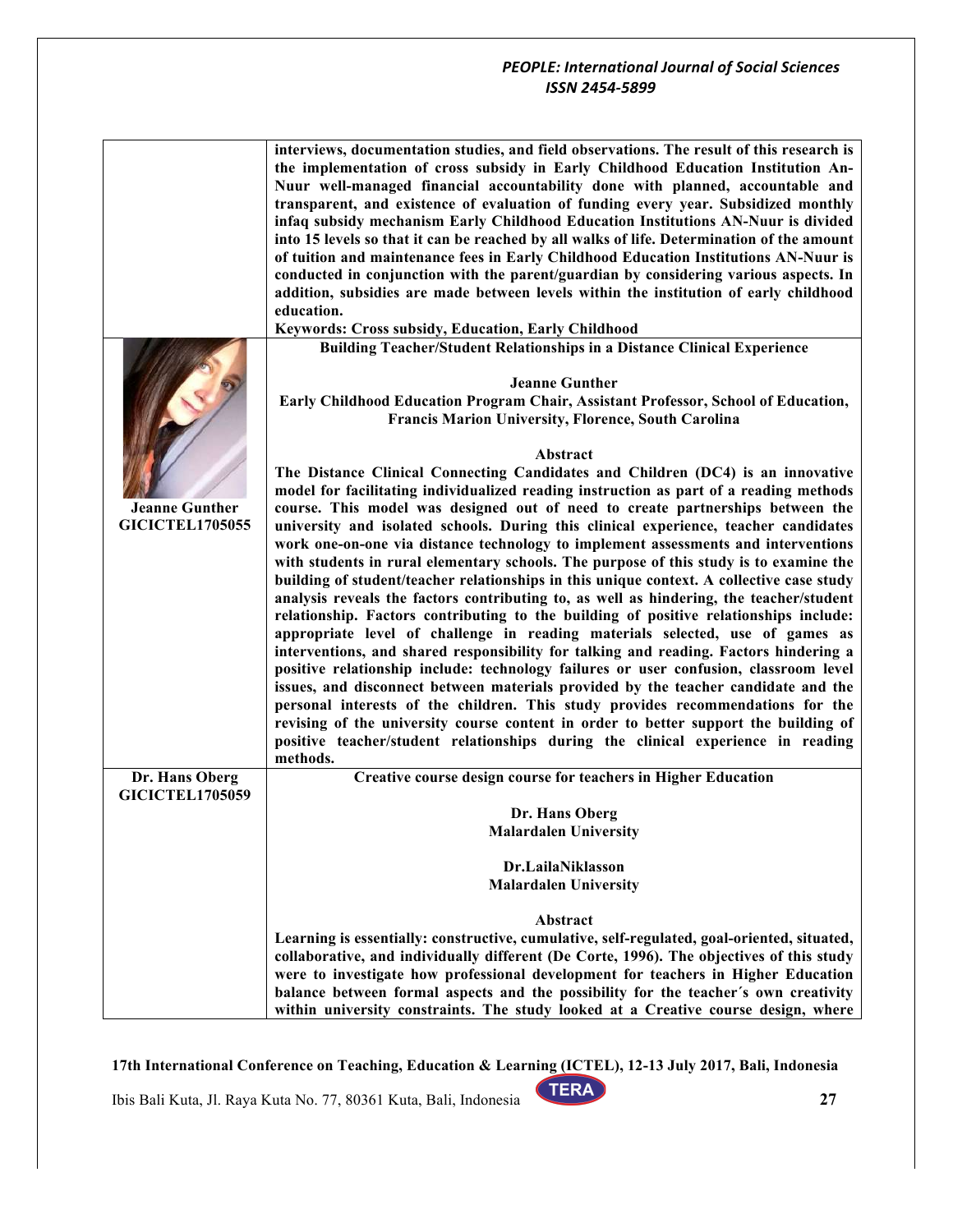|                        | teachers practice designing course plans. The course in on advanced level. During the<br>course the participants work with own course design and, in a friendly atmosphere,<br>critically discuss each other's design. The designs of the course plans have strict formal<br>aspects based on the requirements of the Bologna directive and University rules. The<br>outcome if this case study is to show how the participants perceive their own creativity<br>of their design within the Bologna constraints. The data collection is based on<br>documents from the course and evaluations carried out by the course participants and<br>with individual interviews. This paper suggests that teachers' perceptions about course<br>design have considerable influence on their approaches to learning, but that<br>organizational constraints due to the Bologna process stifle more creative solutions to<br>learning and assessment. The teachers' perceptions of institutional objectives are<br>significant factors in choosing learning objectives and assessments. By showing the<br>teachers that Biggs constructive alignment model (Biggs, 1999), which the Bologna<br>process is based on, doesn't mean a simple transfer model of teaching. By being more<br>adventurous the teachers can align their teaching activities with a more social<br>constructivist viewpoint in mind in which learning is a constructive act of the learner,<br>not the teacher. The course in creative course design can be implemented in order to<br>show that the teacher's initial creativity can be a force in changing higher education<br>towards a more student centred learning model.<br>Keyword: Bologna process, Constructive alignment, Social constructivist learning,<br>student centred learning, course design |
|------------------------|-----------------------------------------------------------------------------------------------------------------------------------------------------------------------------------------------------------------------------------------------------------------------------------------------------------------------------------------------------------------------------------------------------------------------------------------------------------------------------------------------------------------------------------------------------------------------------------------------------------------------------------------------------------------------------------------------------------------------------------------------------------------------------------------------------------------------------------------------------------------------------------------------------------------------------------------------------------------------------------------------------------------------------------------------------------------------------------------------------------------------------------------------------------------------------------------------------------------------------------------------------------------------------------------------------------------------------------------------------------------------------------------------------------------------------------------------------------------------------------------------------------------------------------------------------------------------------------------------------------------------------------------------------------------------------------------------------------------------------------------------------------------------------------------------------------------------------|
|                        | Creative course design course for teachers in Higher Education                                                                                                                                                                                                                                                                                                                                                                                                                                                                                                                                                                                                                                                                                                                                                                                                                                                                                                                                                                                                                                                                                                                                                                                                                                                                                                                                                                                                                                                                                                                                                                                                                                                                                                                                                              |
|                        | Dr. Hans Oberg<br><b>Malardalen University</b>                                                                                                                                                                                                                                                                                                                                                                                                                                                                                                                                                                                                                                                                                                                                                                                                                                                                                                                                                                                                                                                                                                                                                                                                                                                                                                                                                                                                                                                                                                                                                                                                                                                                                                                                                                              |
|                        | Dr.LailaNiklasson                                                                                                                                                                                                                                                                                                                                                                                                                                                                                                                                                                                                                                                                                                                                                                                                                                                                                                                                                                                                                                                                                                                                                                                                                                                                                                                                                                                                                                                                                                                                                                                                                                                                                                                                                                                                           |
| Dr.LailaNiklasson      | <b>Malardalen University</b>                                                                                                                                                                                                                                                                                                                                                                                                                                                                                                                                                                                                                                                                                                                                                                                                                                                                                                                                                                                                                                                                                                                                                                                                                                                                                                                                                                                                                                                                                                                                                                                                                                                                                                                                                                                                |
| <b>GICICTEL1705060</b> | Abstract                                                                                                                                                                                                                                                                                                                                                                                                                                                                                                                                                                                                                                                                                                                                                                                                                                                                                                                                                                                                                                                                                                                                                                                                                                                                                                                                                                                                                                                                                                                                                                                                                                                                                                                                                                                                                    |
|                        | Learning is essentially: constructive, cumulative, self-regulated, goal-oriented, situated,                                                                                                                                                                                                                                                                                                                                                                                                                                                                                                                                                                                                                                                                                                                                                                                                                                                                                                                                                                                                                                                                                                                                                                                                                                                                                                                                                                                                                                                                                                                                                                                                                                                                                                                                 |
|                        | collaborative, and individually different (De Corte, 1996). The objectives of this study                                                                                                                                                                                                                                                                                                                                                                                                                                                                                                                                                                                                                                                                                                                                                                                                                                                                                                                                                                                                                                                                                                                                                                                                                                                                                                                                                                                                                                                                                                                                                                                                                                                                                                                                    |
|                        | were to investigate how professional development for teachers in Higher Education                                                                                                                                                                                                                                                                                                                                                                                                                                                                                                                                                                                                                                                                                                                                                                                                                                                                                                                                                                                                                                                                                                                                                                                                                                                                                                                                                                                                                                                                                                                                                                                                                                                                                                                                           |
|                        | balance between formal aspects and the possibility for the teacher's own creativity                                                                                                                                                                                                                                                                                                                                                                                                                                                                                                                                                                                                                                                                                                                                                                                                                                                                                                                                                                                                                                                                                                                                                                                                                                                                                                                                                                                                                                                                                                                                                                                                                                                                                                                                         |
|                        | within university constraints. The study looked at a Creative course design, where<br>teachers practice designing course plans. The course in on advanced level. During the                                                                                                                                                                                                                                                                                                                                                                                                                                                                                                                                                                                                                                                                                                                                                                                                                                                                                                                                                                                                                                                                                                                                                                                                                                                                                                                                                                                                                                                                                                                                                                                                                                                 |
|                        | course the participants work with own course design and, in a friendly atmosphere,                                                                                                                                                                                                                                                                                                                                                                                                                                                                                                                                                                                                                                                                                                                                                                                                                                                                                                                                                                                                                                                                                                                                                                                                                                                                                                                                                                                                                                                                                                                                                                                                                                                                                                                                          |
|                        | critically discuss each other's design. The designs of the course plans have strict formal                                                                                                                                                                                                                                                                                                                                                                                                                                                                                                                                                                                                                                                                                                                                                                                                                                                                                                                                                                                                                                                                                                                                                                                                                                                                                                                                                                                                                                                                                                                                                                                                                                                                                                                                  |
|                        | aspects based on the requirements of the Bologna directive and University rules. The                                                                                                                                                                                                                                                                                                                                                                                                                                                                                                                                                                                                                                                                                                                                                                                                                                                                                                                                                                                                                                                                                                                                                                                                                                                                                                                                                                                                                                                                                                                                                                                                                                                                                                                                        |
|                        | outcome if this case study is to show how the participants perceive their own creativity                                                                                                                                                                                                                                                                                                                                                                                                                                                                                                                                                                                                                                                                                                                                                                                                                                                                                                                                                                                                                                                                                                                                                                                                                                                                                                                                                                                                                                                                                                                                                                                                                                                                                                                                    |
|                        | of their design within the Bologna constraints. The data collection is based on                                                                                                                                                                                                                                                                                                                                                                                                                                                                                                                                                                                                                                                                                                                                                                                                                                                                                                                                                                                                                                                                                                                                                                                                                                                                                                                                                                                                                                                                                                                                                                                                                                                                                                                                             |
|                        | documents from the course and evaluations carried out by the course participants and                                                                                                                                                                                                                                                                                                                                                                                                                                                                                                                                                                                                                                                                                                                                                                                                                                                                                                                                                                                                                                                                                                                                                                                                                                                                                                                                                                                                                                                                                                                                                                                                                                                                                                                                        |
|                        | with individual interviews. This paper suggests that teachers' perceptions about course                                                                                                                                                                                                                                                                                                                                                                                                                                                                                                                                                                                                                                                                                                                                                                                                                                                                                                                                                                                                                                                                                                                                                                                                                                                                                                                                                                                                                                                                                                                                                                                                                                                                                                                                     |
|                        | design have considerable influence on their approaches to learning, but that                                                                                                                                                                                                                                                                                                                                                                                                                                                                                                                                                                                                                                                                                                                                                                                                                                                                                                                                                                                                                                                                                                                                                                                                                                                                                                                                                                                                                                                                                                                                                                                                                                                                                                                                                |
|                        | organizational constraints due to the Bologna process stifle more creative solutions to                                                                                                                                                                                                                                                                                                                                                                                                                                                                                                                                                                                                                                                                                                                                                                                                                                                                                                                                                                                                                                                                                                                                                                                                                                                                                                                                                                                                                                                                                                                                                                                                                                                                                                                                     |
|                        | learning and assessment. The teachers' perceptions of institutional objectives are<br>significant factors in choosing learning objectives and assessments. By showing the                                                                                                                                                                                                                                                                                                                                                                                                                                                                                                                                                                                                                                                                                                                                                                                                                                                                                                                                                                                                                                                                                                                                                                                                                                                                                                                                                                                                                                                                                                                                                                                                                                                   |
|                        | teachers that Biggs constructive alignment model (Biggs, 1999), which the Bologna                                                                                                                                                                                                                                                                                                                                                                                                                                                                                                                                                                                                                                                                                                                                                                                                                                                                                                                                                                                                                                                                                                                                                                                                                                                                                                                                                                                                                                                                                                                                                                                                                                                                                                                                           |
|                        | process is based on, doesn't mean a simple transfer model of teaching. By being more                                                                                                                                                                                                                                                                                                                                                                                                                                                                                                                                                                                                                                                                                                                                                                                                                                                                                                                                                                                                                                                                                                                                                                                                                                                                                                                                                                                                                                                                                                                                                                                                                                                                                                                                        |

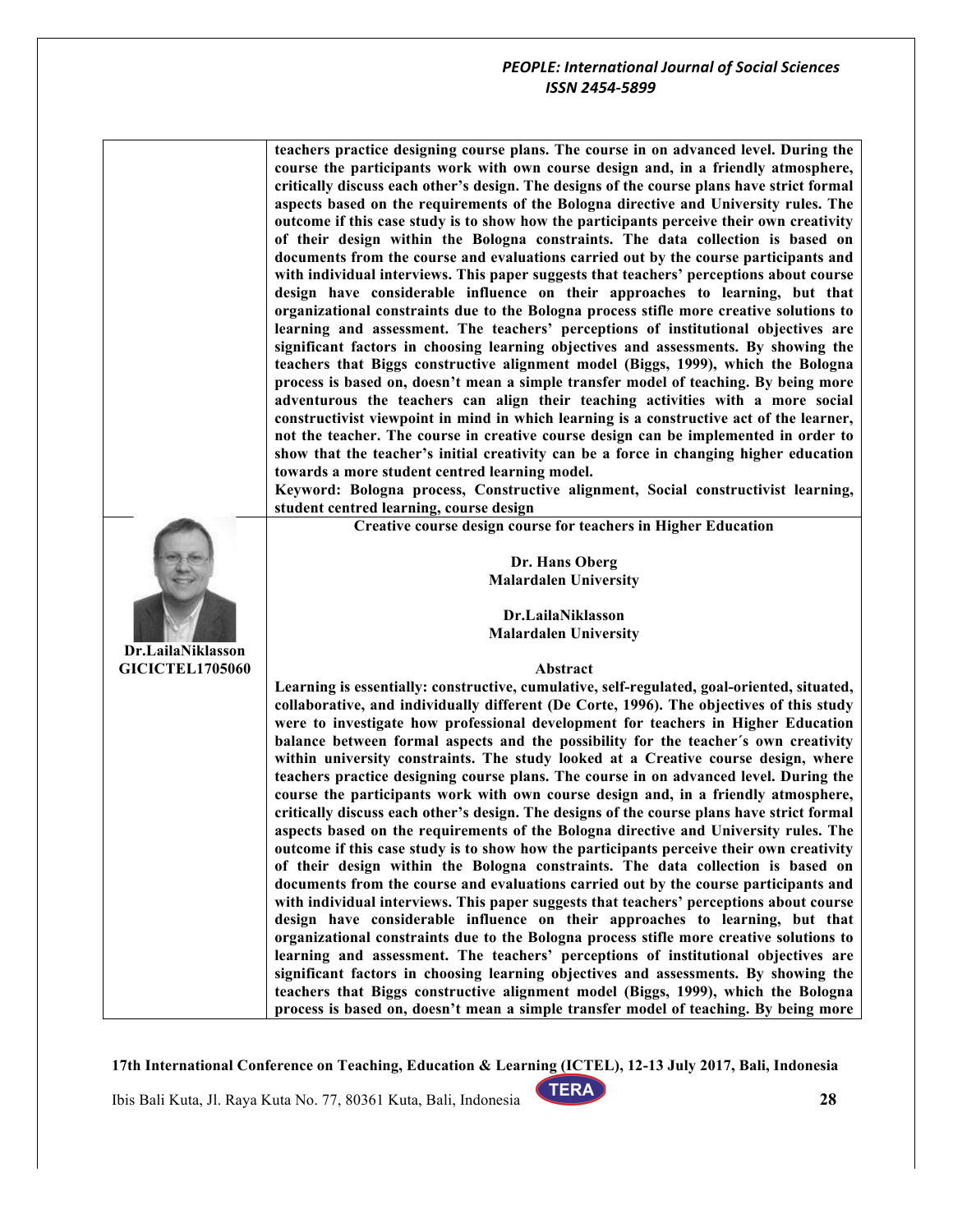|                        | adventurous the teachers can align their teaching activities with a more social<br>constructivist viewpoint in mind in which learning is a constructive act of the learner,<br>not the teacher. The course in creative course design can be implemented in order to<br>show that the teacher's initial creativity can be a force in changing higher education<br>towards a more student centred learning model.<br>Keyword: Bologna process, Constructive alignment, Social constructivist learning,<br>student centred learning, course design                                                                                                                                                                                                                                                                                                                                                                                                                                                                                                                                                                                                                                                                                                                                                                                                                                                                       |
|------------------------|-----------------------------------------------------------------------------------------------------------------------------------------------------------------------------------------------------------------------------------------------------------------------------------------------------------------------------------------------------------------------------------------------------------------------------------------------------------------------------------------------------------------------------------------------------------------------------------------------------------------------------------------------------------------------------------------------------------------------------------------------------------------------------------------------------------------------------------------------------------------------------------------------------------------------------------------------------------------------------------------------------------------------------------------------------------------------------------------------------------------------------------------------------------------------------------------------------------------------------------------------------------------------------------------------------------------------------------------------------------------------------------------------------------------------|
|                        | The Assessment Rubrics Development of Students and Graduates Soft Skills, Hard                                                                                                                                                                                                                                                                                                                                                                                                                                                                                                                                                                                                                                                                                                                                                                                                                                                                                                                                                                                                                                                                                                                                                                                                                                                                                                                                        |
|                        | <b>Skills and Competiveness Performance</b><br>Hadiyanto<br>SHC Development Office, Research and Public Service Center (LPPM), Universitas<br>Jambi                                                                                                                                                                                                                                                                                                                                                                                                                                                                                                                                                                                                                                                                                                                                                                                                                                                                                                                                                                                                                                                                                                                                                                                                                                                                   |
| Hadiyanto              | Noferdiman                                                                                                                                                                                                                                                                                                                                                                                                                                                                                                                                                                                                                                                                                                                                                                                                                                                                                                                                                                                                                                                                                                                                                                                                                                                                                                                                                                                                            |
| <b>GICICTEL1705064</b> | Muhaimin                                                                                                                                                                                                                                                                                                                                                                                                                                                                                                                                                                                                                                                                                                                                                                                                                                                                                                                                                                                                                                                                                                                                                                                                                                                                                                                                                                                                              |
|                        | Yuliusman                                                                                                                                                                                                                                                                                                                                                                                                                                                                                                                                                                                                                                                                                                                                                                                                                                                                                                                                                                                                                                                                                                                                                                                                                                                                                                                                                                                                             |
|                        | Abstract<br>This paper describes the process and the result of rubrics development of students and<br>graduates soft skills, hard skills and competiveness (SHC) Assessment Universitas<br>Jambi. Eight steps were applied in the rubrics development; they were literature<br>studies; defining and confirming constructs and sub-constructs; constructing<br>indicators; defining face validity, confirming content validity, trying out, consistency<br>testing and finalization. The rubrics were designed to measure students and graduate<br>SHC performance. The $5 - 1$ scale or highest to lowest score was used in the scoring<br>system. The scoring was judged by referring to how the students and graduates meet<br>the indicators of SHC and its sub-construct. The construct soft skill was classified into<br>six sub-constructs communication skills. IT skills, Numeric Skills, Learning Skills,<br>problem solving skills and working with others. Hard skill was not classified into sub-<br>construct, while competiveness classified into three sub constructs; entrepreneurship,<br>lifelong learning and employability. The rubric had been completed and supposed to<br>be used for students and graduates SHC performance at Universitas Jambi.<br>SHC, Soft skills, hard skills, competitiveness, lifelong learning,<br>Key Words:<br>employability, entrepreneurship, rubric assessment. |
|                        | The Relationship between Pupils and Parents' ICT Competency<br><b>Serkan DINCER</b>                                                                                                                                                                                                                                                                                                                                                                                                                                                                                                                                                                                                                                                                                                                                                                                                                                                                                                                                                                                                                                                                                                                                                                                                                                                                                                                                   |
|                        | <b>Cukurova University Faculty of Education, Adana, Turkey</b>                                                                                                                                                                                                                                                                                                                                                                                                                                                                                                                                                                                                                                                                                                                                                                                                                                                                                                                                                                                                                                                                                                                                                                                                                                                                                                                                                        |
|                        |                                                                                                                                                                                                                                                                                                                                                                                                                                                                                                                                                                                                                                                                                                                                                                                                                                                                                                                                                                                                                                                                                                                                                                                                                                                                                                                                                                                                                       |
|                        | Abstract                                                                                                                                                                                                                                                                                                                                                                                                                                                                                                                                                                                                                                                                                                                                                                                                                                                                                                                                                                                                                                                                                                                                                                                                                                                                                                                                                                                                              |
| <b>Serkan DINCER</b>   | Nowadays, most of studies are done about the Information and Communication                                                                                                                                                                                                                                                                                                                                                                                                                                                                                                                                                                                                                                                                                                                                                                                                                                                                                                                                                                                                                                                                                                                                                                                                                                                                                                                                            |
| <b>GICICTEL1705065</b> | Technology (ICT) which is indispensable part of our lives. ICT competency is at the                                                                                                                                                                                                                                                                                                                                                                                                                                                                                                                                                                                                                                                                                                                                                                                                                                                                                                                                                                                                                                                                                                                                                                                                                                                                                                                                   |
|                        | start of these studies. While competency is investigated with only a few variables in                                                                                                                                                                                                                                                                                                                                                                                                                                                                                                                                                                                                                                                                                                                                                                                                                                                                                                                                                                                                                                                                                                                                                                                                                                                                                                                                 |
|                        | these studies, competencies in early periods take shape with not only individual                                                                                                                                                                                                                                                                                                                                                                                                                                                                                                                                                                                                                                                                                                                                                                                                                                                                                                                                                                                                                                                                                                                                                                                                                                                                                                                                      |
|                        | themselves or school's quality but also knowledge and competency levels of parents. It                                                                                                                                                                                                                                                                                                                                                                                                                                                                                                                                                                                                                                                                                                                                                                                                                                                                                                                                                                                                                                                                                                                                                                                                                                                                                                                                |
|                        | is suggested that research combining pupils' and their parents' ICT competency is                                                                                                                                                                                                                                                                                                                                                                                                                                                                                                                                                                                                                                                                                                                                                                                                                                                                                                                                                                                                                                                                                                                                                                                                                                                                                                                                     |
|                        | very useful in identifying pupils' ICT competence and interpretation of it. The purpose                                                                                                                                                                                                                                                                                                                                                                                                                                                                                                                                                                                                                                                                                                                                                                                                                                                                                                                                                                                                                                                                                                                                                                                                                                                                                                                               |
|                        | of this study is to examine relationship between students and their parents in terms of                                                                                                                                                                                                                                                                                                                                                                                                                                                                                                                                                                                                                                                                                                                                                                                                                                                                                                                                                                                                                                                                                                                                                                                                                                                                                                                               |

**17th International Conference on Teaching, Education & Learning (ICTEL), 12-13 July 2017, Bali, Indonesia**

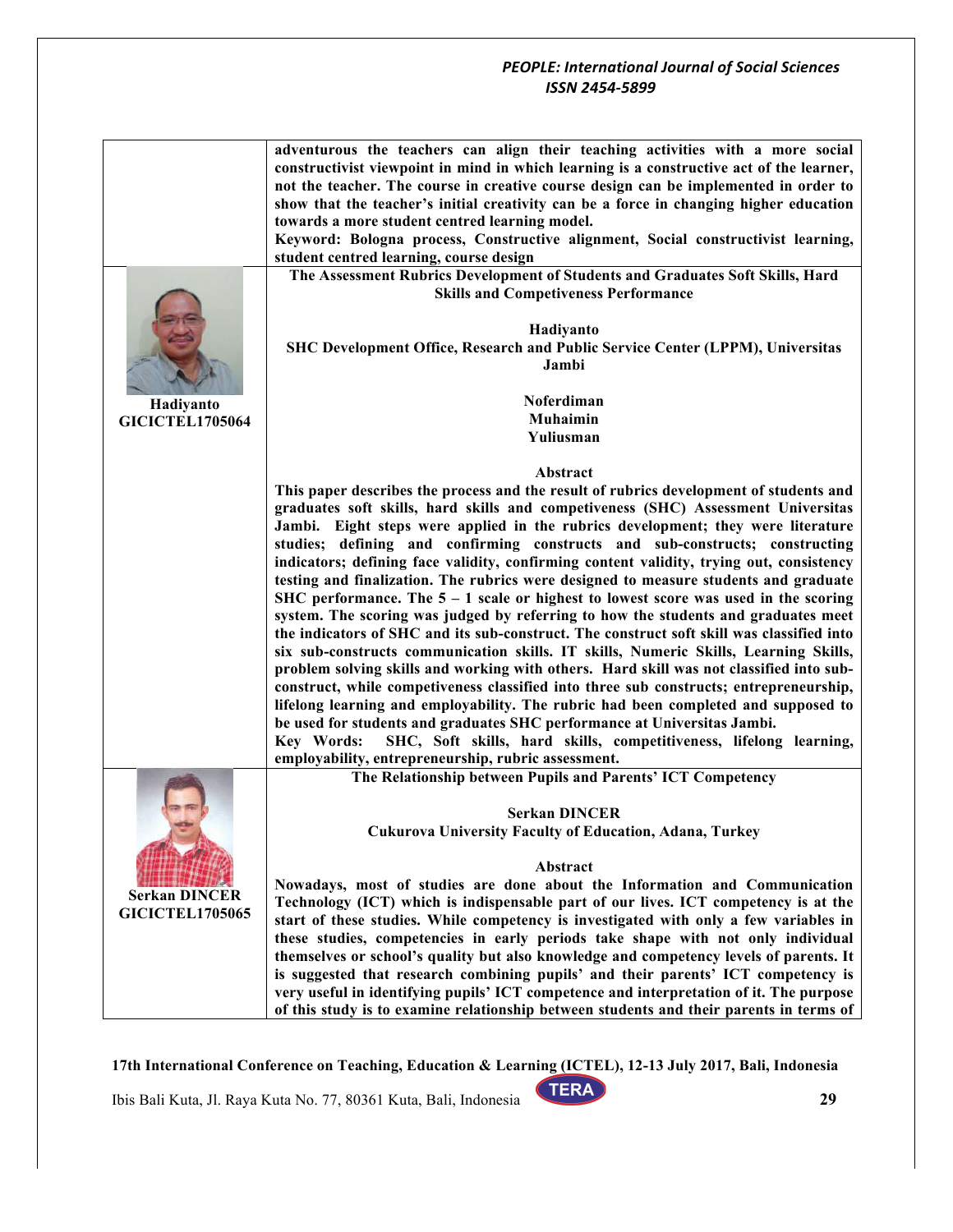| ICT competency levels. Moreover, relationship between pupils' ICT competency level<br>and their general academic success was examined. For this purpose, the Information<br>and Communication Technologies Scale was administered to 580 fifth, sixth, seventh<br>and eighth grade pupils of secondary schools and their parents in Turkey. The results<br>show that pupils' ICT competency level is higher than their parents' level, and there is<br>relationship between pupils' and their parents' ICT competency. Furthermore,<br>findings indicate that there is a significant relationship between pupils' academic<br>success and their ICT competency. Future studies should seek to investigate both<br>pupils' and their parents' ICT competency and literacy.<br>Keywords: ICT competency, ICT literacy, pupils and parents<br><b>Usage of Interactive Computer Based Technology in Pre-clinical Curriculum Delivery</b><br>for Graduate Entry Medical Program in Malaysia<br>SrikumarChakravarthi<br>Perdana University Graduate School of Medicine, Selangor, Malaysia<br><b>Chan Soon Choy</b><br>Perdana University Graduate School of Medicine, Selangor, Malaysia<br><b>SrikumarChakravart</b><br>hi<br><b>GICICTEL1705072</b><br><b>INTRODUCTION:</b> Compared to didactic lectures, teaching the skill of pathology<br>through other forms of instruction is often lacking in medical education. Other<br>innovative forms of imparting pathology education, such as learning through virtual<br>microscopy, are necessary in the advancing trend of the medical curriculum. For ages,<br>traditional teaching in medical education, especially in Pathology, has always relied on<br>tissue slides of various diseases which are studied under the microscope. With<br>increasing number of disease processes, and various pathology changes presented by<br>many disease variants, especially in the study of cancers and infections, some medical<br>universities are now using more state-of-the-art technology driven software to the<br>knowledge hungry student of the 21st century.<br><b>OBJECTIVES:</b> To organize better computer based virtual microsopy educative<br>sessions for students in learning pathology. To encourage the students to utilize the<br>virtual microscopy facility. To enhance small group interactive sessions. The ultimate<br>goal of the study was to provide options for students and teachers to use virtual |                                                                                                                                                                                                                                                                                                                                                                                                          |
|-----------------------------------------------------------------------------------------------------------------------------------------------------------------------------------------------------------------------------------------------------------------------------------------------------------------------------------------------------------------------------------------------------------------------------------------------------------------------------------------------------------------------------------------------------------------------------------------------------------------------------------------------------------------------------------------------------------------------------------------------------------------------------------------------------------------------------------------------------------------------------------------------------------------------------------------------------------------------------------------------------------------------------------------------------------------------------------------------------------------------------------------------------------------------------------------------------------------------------------------------------------------------------------------------------------------------------------------------------------------------------------------------------------------------------------------------------------------------------------------------------------------------------------------------------------------------------------------------------------------------------------------------------------------------------------------------------------------------------------------------------------------------------------------------------------------------------------------------------------------------------------------------------------------------------------------------------------------------------------------------------------------------------------------------------------------------------------------------------------------------------------------------------------------------------------------------------------------------------------------------------------------------------------------------------------------------------------------------------------------------------------------------------------------------------------------------------------------------------|----------------------------------------------------------------------------------------------------------------------------------------------------------------------------------------------------------------------------------------------------------------------------------------------------------------------------------------------------------------------------------------------------------|
|                                                                                                                                                                                                                                                                                                                                                                                                                                                                                                                                                                                                                                                                                                                                                                                                                                                                                                                                                                                                                                                                                                                                                                                                                                                                                                                                                                                                                                                                                                                                                                                                                                                                                                                                                                                                                                                                                                                                                                                                                                                                                                                                                                                                                                                                                                                                                                                                                                                                             |                                                                                                                                                                                                                                                                                                                                                                                                          |
|                                                                                                                                                                                                                                                                                                                                                                                                                                                                                                                                                                                                                                                                                                                                                                                                                                                                                                                                                                                                                                                                                                                                                                                                                                                                                                                                                                                                                                                                                                                                                                                                                                                                                                                                                                                                                                                                                                                                                                                                                                                                                                                                                                                                                                                                                                                                                                                                                                                                             |                                                                                                                                                                                                                                                                                                                                                                                                          |
|                                                                                                                                                                                                                                                                                                                                                                                                                                                                                                                                                                                                                                                                                                                                                                                                                                                                                                                                                                                                                                                                                                                                                                                                                                                                                                                                                                                                                                                                                                                                                                                                                                                                                                                                                                                                                                                                                                                                                                                                                                                                                                                                                                                                                                                                                                                                                                                                                                                                             |                                                                                                                                                                                                                                                                                                                                                                                                          |
|                                                                                                                                                                                                                                                                                                                                                                                                                                                                                                                                                                                                                                                                                                                                                                                                                                                                                                                                                                                                                                                                                                                                                                                                                                                                                                                                                                                                                                                                                                                                                                                                                                                                                                                                                                                                                                                                                                                                                                                                                                                                                                                                                                                                                                                                                                                                                                                                                                                                             |                                                                                                                                                                                                                                                                                                                                                                                                          |
|                                                                                                                                                                                                                                                                                                                                                                                                                                                                                                                                                                                                                                                                                                                                                                                                                                                                                                                                                                                                                                                                                                                                                                                                                                                                                                                                                                                                                                                                                                                                                                                                                                                                                                                                                                                                                                                                                                                                                                                                                                                                                                                                                                                                                                                                                                                                                                                                                                                                             |                                                                                                                                                                                                                                                                                                                                                                                                          |
|                                                                                                                                                                                                                                                                                                                                                                                                                                                                                                                                                                                                                                                                                                                                                                                                                                                                                                                                                                                                                                                                                                                                                                                                                                                                                                                                                                                                                                                                                                                                                                                                                                                                                                                                                                                                                                                                                                                                                                                                                                                                                                                                                                                                                                                                                                                                                                                                                                                                             |                                                                                                                                                                                                                                                                                                                                                                                                          |
|                                                                                                                                                                                                                                                                                                                                                                                                                                                                                                                                                                                                                                                                                                                                                                                                                                                                                                                                                                                                                                                                                                                                                                                                                                                                                                                                                                                                                                                                                                                                                                                                                                                                                                                                                                                                                                                                                                                                                                                                                                                                                                                                                                                                                                                                                                                                                                                                                                                                             |                                                                                                                                                                                                                                                                                                                                                                                                          |
| microscope learning modules corresponding to key topics in pathology.<br>DESIGN: Through the pathology sessions in years 1 and 2 in the graduate entry<br>medical curriculum, we developed a series of virtual microscopy sessions. This<br>provides online access to an expanding digital archive of high resolution scanned<br>images of many common and important diseases, infections and cancers of human<br>tissue sections, prepared over several years using many different staining methods.<br>These images have been annotated by trained pathology faculty to highlight key<br>learning points; students can access this using a personal user account. Online<br>evaluations with formative feedback, case atlases, course materials and media library                                                                                                                                                                                                                                                                                                                                                                                                                                                                                                                                                                                                                                                                                                                                                                                                                                                                                                                                                                                                                                                                                                                                                                                                                                                                                                                                                                                                                                                                                                                                                                                                                                                                                                         | enable students to test their understanding of pathology, compare normal and<br>abnormal tissue, and the link between structure and function. The sessions involved<br>facilitating by lecturers. To evaluate the course's effect on the student's skills, we<br>performed a qualitative evaluation of the students.<br>METHODS: A total of nine pre-clinical modules consisting of 224 respondents were |
|                                                                                                                                                                                                                                                                                                                                                                                                                                                                                                                                                                                                                                                                                                                                                                                                                                                                                                                                                                                                                                                                                                                                                                                                                                                                                                                                                                                                                                                                                                                                                                                                                                                                                                                                                                                                                                                                                                                                                                                                                                                                                                                                                                                                                                                                                                                                                                                                                                                                             |                                                                                                                                                                                                                                                                                                                                                                                                          |
|                                                                                                                                                                                                                                                                                                                                                                                                                                                                                                                                                                                                                                                                                                                                                                                                                                                                                                                                                                                                                                                                                                                                                                                                                                                                                                                                                                                                                                                                                                                                                                                                                                                                                                                                                                                                                                                                                                                                                                                                                                                                                                                                                                                                                                                                                                                                                                                                                                                                             |                                                                                                                                                                                                                                                                                                                                                                                                          |
|                                                                                                                                                                                                                                                                                                                                                                                                                                                                                                                                                                                                                                                                                                                                                                                                                                                                                                                                                                                                                                                                                                                                                                                                                                                                                                                                                                                                                                                                                                                                                                                                                                                                                                                                                                                                                                                                                                                                                                                                                                                                                                                                                                                                                                                                                                                                                                                                                                                                             |                                                                                                                                                                                                                                                                                                                                                                                                          |
|                                                                                                                                                                                                                                                                                                                                                                                                                                                                                                                                                                                                                                                                                                                                                                                                                                                                                                                                                                                                                                                                                                                                                                                                                                                                                                                                                                                                                                                                                                                                                                                                                                                                                                                                                                                                                                                                                                                                                                                                                                                                                                                                                                                                                                                                                                                                                                                                                                                                             |                                                                                                                                                                                                                                                                                                                                                                                                          |
|                                                                                                                                                                                                                                                                                                                                                                                                                                                                                                                                                                                                                                                                                                                                                                                                                                                                                                                                                                                                                                                                                                                                                                                                                                                                                                                                                                                                                                                                                                                                                                                                                                                                                                                                                                                                                                                                                                                                                                                                                                                                                                                                                                                                                                                                                                                                                                                                                                                                             |                                                                                                                                                                                                                                                                                                                                                                                                          |
|                                                                                                                                                                                                                                                                                                                                                                                                                                                                                                                                                                                                                                                                                                                                                                                                                                                                                                                                                                                                                                                                                                                                                                                                                                                                                                                                                                                                                                                                                                                                                                                                                                                                                                                                                                                                                                                                                                                                                                                                                                                                                                                                                                                                                                                                                                                                                                                                                                                                             | done. The students were invited to take part in an evaluation exercise consisting of                                                                                                                                                                                                                                                                                                                     |

**17th International Conference on Teaching, Education & Learning (ICTEL), 12-13 July 2017, Bali, Indonesia**

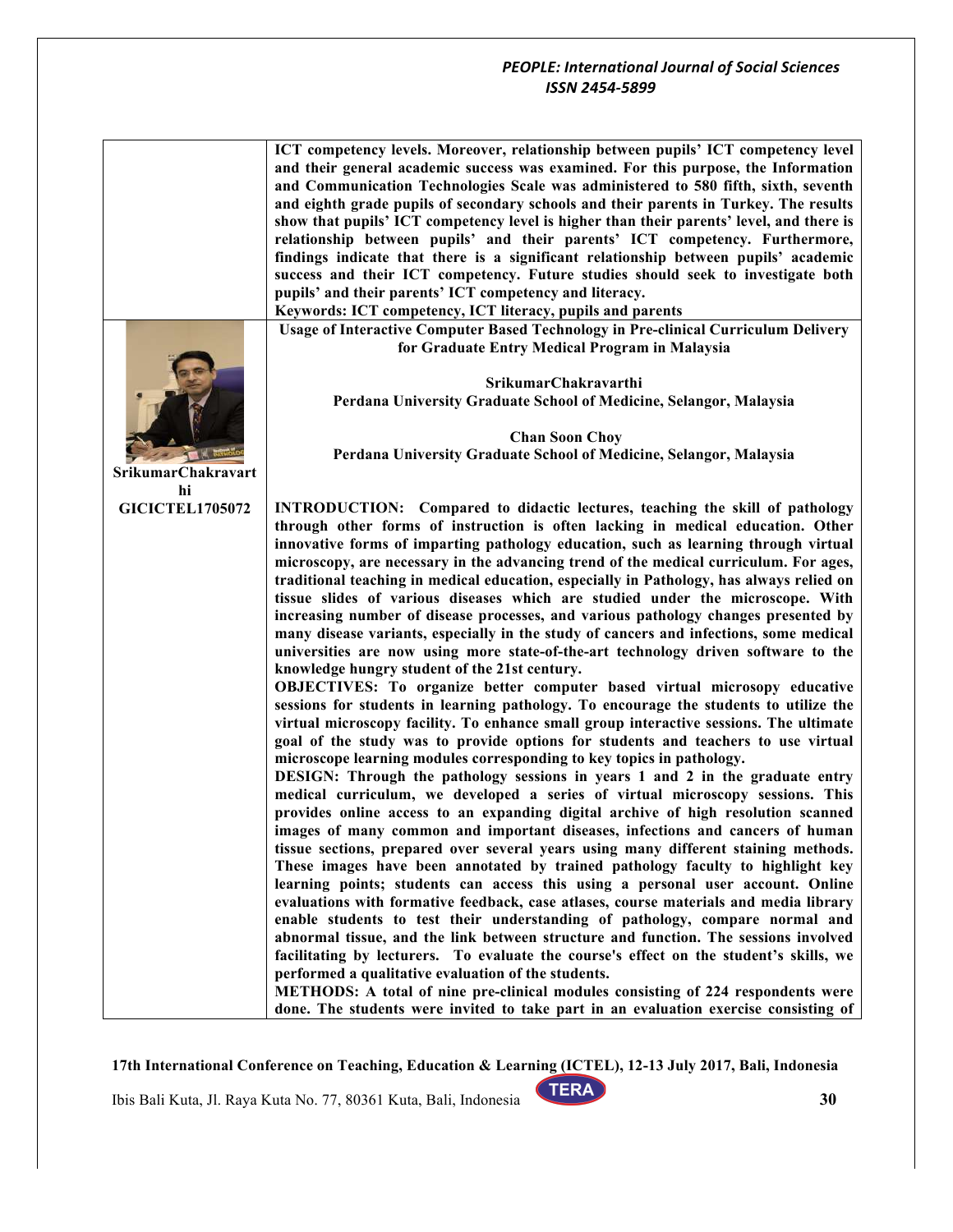| course's influence on the student-student and teacher-student relationship, usefulness<br>during pre-clinical years of graduate medical school, and skills which would help them<br>in clinical years. The anonymous data were analyzed qualitatively.<br>RESULTS: A significant number of students responded positively for three important<br>themes: (1) the virtual microscope sessions positively influenced more enthusiasm in<br>learning pathology $(84\%)$ , $(2)$ both VM and a clinicopathological discussion in the<br>form of case study were necessary to achieve those skills (76%), and (3) the VM<br>sessions led to a sense of personal development as a student (71%). Other parameters,<br>such as the course's influence on the student-student and teacher-student relationship,<br>usefulness during pre-clinical years of medical school, and skills which would help<br>them in clinical years, were all rated above 80%. In addition, students responded that<br>the training in observation and description skills they learned were unique.<br>DISCUSSIONS: This interactive computer-based technology offers the full range of<br>traditional microscope functionality to the medical students to access from outside<br>university premises, such as from their homes, thereby serving as an enhanced<br>curriculum delivery for distance learning and self-directed learning. The use of virtual<br>microscopes has transformed traditional teaching methods by removing the reliance on<br>physical space, equipment, and specimens to a model that is solely dependent upon<br>computer-internet access. This rich database is enhanced with clinical presentations,<br>laboratory data, comprehensive morphology interpretations, and diagnoses.<br>An interactive discussion with the students revealed that they were interested and quite<br>enthusiastic to gain knowledge by this module, which depicted the picture, gross<br>&microscopic with some salient text notes, and they felt that this would also be useful<br>for them in tackling the exams, and in future, during their clinical exposure.<br>Overwhelmingly, students wanted virtual microscopy sessions available for study and<br>review during the modules, before exams and also remote access from home. Students<br>identified many advantageous features, which included winning the first place in a<br>national level Pathology quiz.<br>CONCLUSION: After having used virtual microscopy in our University for 3 years<br>since its inception, it is evident that VM technology is effective for the new generation<br>pathology education in undergraduate medical teaching, and may be suitably<br>implemented in other student centered pedagogic models, including integrated and<br>problem-based learning curricula and in traditional education system.<br>Keywords: Virtual microscope, Pathology, Pre-clinical curriculum, computer based<br>interaction<br>Meri Kristina<br>The Implementation Of 'British Parliamentary Debate System' In Learning Discussion<br>Text For Grade Xii In SmaUnggul Del<br>Siallagan<br><b>GICICTEL1705080</b><br>Meri Kristina Siallagan<br>SMA UNGGUL DEL, North Sumatera, Indonesia |
|------------------------------------------------------------------------------------------------------------------------------------------------------------------------------------------------------------------------------------------------------------------------------------------------------------------------------------------------------------------------------------------------------------------------------------------------------------------------------------------------------------------------------------------------------------------------------------------------------------------------------------------------------------------------------------------------------------------------------------------------------------------------------------------------------------------------------------------------------------------------------------------------------------------------------------------------------------------------------------------------------------------------------------------------------------------------------------------------------------------------------------------------------------------------------------------------------------------------------------------------------------------------------------------------------------------------------------------------------------------------------------------------------------------------------------------------------------------------------------------------------------------------------------------------------------------------------------------------------------------------------------------------------------------------------------------------------------------------------------------------------------------------------------------------------------------------------------------------------------------------------------------------------------------------------------------------------------------------------------------------------------------------------------------------------------------------------------------------------------------------------------------------------------------------------------------------------------------------------------------------------------------------------------------------------------------------------------------------------------------------------------------------------------------------------------------------------------------------------------------------------------------------------------------------------------------------------------------------------------------------------------------------------------------------------------------------------------------------------------------------------------------------------------------------------------------------------------------------------------------------------------------------------------------------------------------------------------------------------------------------------------------------------------------------------------------------------------------------------------------------------------------------------------------------------------------------------------------------------------------------|
|                                                                                                                                                                                                                                                                                                                                                                                                                                                                                                                                                                                                                                                                                                                                                                                                                                                                                                                                                                                                                                                                                                                                                                                                                                                                                                                                                                                                                                                                                                                                                                                                                                                                                                                                                                                                                                                                                                                                                                                                                                                                                                                                                                                                                                                                                                                                                                                                                                                                                                                                                                                                                                                                                                                                                                                                                                                                                                                                                                                                                                                                                                                                                                                                                                                |
|                                                                                                                                                                                                                                                                                                                                                                                                                                                                                                                                                                                                                                                                                                                                                                                                                                                                                                                                                                                                                                                                                                                                                                                                                                                                                                                                                                                                                                                                                                                                                                                                                                                                                                                                                                                                                                                                                                                                                                                                                                                                                                                                                                                                                                                                                                                                                                                                                                                                                                                                                                                                                                                                                                                                                                                                                                                                                                                                                                                                                                                                                                                                                                                                                                                |
|                                                                                                                                                                                                                                                                                                                                                                                                                                                                                                                                                                                                                                                                                                                                                                                                                                                                                                                                                                                                                                                                                                                                                                                                                                                                                                                                                                                                                                                                                                                                                                                                                                                                                                                                                                                                                                                                                                                                                                                                                                                                                                                                                                                                                                                                                                                                                                                                                                                                                                                                                                                                                                                                                                                                                                                                                                                                                                                                                                                                                                                                                                                                                                                                                                                |
|                                                                                                                                                                                                                                                                                                                                                                                                                                                                                                                                                                                                                                                                                                                                                                                                                                                                                                                                                                                                                                                                                                                                                                                                                                                                                                                                                                                                                                                                                                                                                                                                                                                                                                                                                                                                                                                                                                                                                                                                                                                                                                                                                                                                                                                                                                                                                                                                                                                                                                                                                                                                                                                                                                                                                                                                                                                                                                                                                                                                                                                                                                                                                                                                                                                |
|                                                                                                                                                                                                                                                                                                                                                                                                                                                                                                                                                                                                                                                                                                                                                                                                                                                                                                                                                                                                                                                                                                                                                                                                                                                                                                                                                                                                                                                                                                                                                                                                                                                                                                                                                                                                                                                                                                                                                                                                                                                                                                                                                                                                                                                                                                                                                                                                                                                                                                                                                                                                                                                                                                                                                                                                                                                                                                                                                                                                                                                                                                                                                                                                                                                |
|                                                                                                                                                                                                                                                                                                                                                                                                                                                                                                                                                                                                                                                                                                                                                                                                                                                                                                                                                                                                                                                                                                                                                                                                                                                                                                                                                                                                                                                                                                                                                                                                                                                                                                                                                                                                                                                                                                                                                                                                                                                                                                                                                                                                                                                                                                                                                                                                                                                                                                                                                                                                                                                                                                                                                                                                                                                                                                                                                                                                                                                                                                                                                                                                                                                |
|                                                                                                                                                                                                                                                                                                                                                                                                                                                                                                                                                                                                                                                                                                                                                                                                                                                                                                                                                                                                                                                                                                                                                                                                                                                                                                                                                                                                                                                                                                                                                                                                                                                                                                                                                                                                                                                                                                                                                                                                                                                                                                                                                                                                                                                                                                                                                                                                                                                                                                                                                                                                                                                                                                                                                                                                                                                                                                                                                                                                                                                                                                                                                                                                                                                |
|                                                                                                                                                                                                                                                                                                                                                                                                                                                                                                                                                                                                                                                                                                                                                                                                                                                                                                                                                                                                                                                                                                                                                                                                                                                                                                                                                                                                                                                                                                                                                                                                                                                                                                                                                                                                                                                                                                                                                                                                                                                                                                                                                                                                                                                                                                                                                                                                                                                                                                                                                                                                                                                                                                                                                                                                                                                                                                                                                                                                                                                                                                                                                                                                                                                |
|                                                                                                                                                                                                                                                                                                                                                                                                                                                                                                                                                                                                                                                                                                                                                                                                                                                                                                                                                                                                                                                                                                                                                                                                                                                                                                                                                                                                                                                                                                                                                                                                                                                                                                                                                                                                                                                                                                                                                                                                                                                                                                                                                                                                                                                                                                                                                                                                                                                                                                                                                                                                                                                                                                                                                                                                                                                                                                                                                                                                                                                                                                                                                                                                                                                |
|                                                                                                                                                                                                                                                                                                                                                                                                                                                                                                                                                                                                                                                                                                                                                                                                                                                                                                                                                                                                                                                                                                                                                                                                                                                                                                                                                                                                                                                                                                                                                                                                                                                                                                                                                                                                                                                                                                                                                                                                                                                                                                                                                                                                                                                                                                                                                                                                                                                                                                                                                                                                                                                                                                                                                                                                                                                                                                                                                                                                                                                                                                                                                                                                                                                |
|                                                                                                                                                                                                                                                                                                                                                                                                                                                                                                                                                                                                                                                                                                                                                                                                                                                                                                                                                                                                                                                                                                                                                                                                                                                                                                                                                                                                                                                                                                                                                                                                                                                                                                                                                                                                                                                                                                                                                                                                                                                                                                                                                                                                                                                                                                                                                                                                                                                                                                                                                                                                                                                                                                                                                                                                                                                                                                                                                                                                                                                                                                                                                                                                                                                |
|                                                                                                                                                                                                                                                                                                                                                                                                                                                                                                                                                                                                                                                                                                                                                                                                                                                                                                                                                                                                                                                                                                                                                                                                                                                                                                                                                                                                                                                                                                                                                                                                                                                                                                                                                                                                                                                                                                                                                                                                                                                                                                                                                                                                                                                                                                                                                                                                                                                                                                                                                                                                                                                                                                                                                                                                                                                                                                                                                                                                                                                                                                                                                                                                                                                |
|                                                                                                                                                                                                                                                                                                                                                                                                                                                                                                                                                                                                                                                                                                                                                                                                                                                                                                                                                                                                                                                                                                                                                                                                                                                                                                                                                                                                                                                                                                                                                                                                                                                                                                                                                                                                                                                                                                                                                                                                                                                                                                                                                                                                                                                                                                                                                                                                                                                                                                                                                                                                                                                                                                                                                                                                                                                                                                                                                                                                                                                                                                                                                                                                                                                |
|                                                                                                                                                                                                                                                                                                                                                                                                                                                                                                                                                                                                                                                                                                                                                                                                                                                                                                                                                                                                                                                                                                                                                                                                                                                                                                                                                                                                                                                                                                                                                                                                                                                                                                                                                                                                                                                                                                                                                                                                                                                                                                                                                                                                                                                                                                                                                                                                                                                                                                                                                                                                                                                                                                                                                                                                                                                                                                                                                                                                                                                                                                                                                                                                                                                |
|                                                                                                                                                                                                                                                                                                                                                                                                                                                                                                                                                                                                                                                                                                                                                                                                                                                                                                                                                                                                                                                                                                                                                                                                                                                                                                                                                                                                                                                                                                                                                                                                                                                                                                                                                                                                                                                                                                                                                                                                                                                                                                                                                                                                                                                                                                                                                                                                                                                                                                                                                                                                                                                                                                                                                                                                                                                                                                                                                                                                                                                                                                                                                                                                                                                |
|                                                                                                                                                                                                                                                                                                                                                                                                                                                                                                                                                                                                                                                                                                                                                                                                                                                                                                                                                                                                                                                                                                                                                                                                                                                                                                                                                                                                                                                                                                                                                                                                                                                                                                                                                                                                                                                                                                                                                                                                                                                                                                                                                                                                                                                                                                                                                                                                                                                                                                                                                                                                                                                                                                                                                                                                                                                                                                                                                                                                                                                                                                                                                                                                                                                |
|                                                                                                                                                                                                                                                                                                                                                                                                                                                                                                                                                                                                                                                                                                                                                                                                                                                                                                                                                                                                                                                                                                                                                                                                                                                                                                                                                                                                                                                                                                                                                                                                                                                                                                                                                                                                                                                                                                                                                                                                                                                                                                                                                                                                                                                                                                                                                                                                                                                                                                                                                                                                                                                                                                                                                                                                                                                                                                                                                                                                                                                                                                                                                                                                                                                |
|                                                                                                                                                                                                                                                                                                                                                                                                                                                                                                                                                                                                                                                                                                                                                                                                                                                                                                                                                                                                                                                                                                                                                                                                                                                                                                                                                                                                                                                                                                                                                                                                                                                                                                                                                                                                                                                                                                                                                                                                                                                                                                                                                                                                                                                                                                                                                                                                                                                                                                                                                                                                                                                                                                                                                                                                                                                                                                                                                                                                                                                                                                                                                                                                                                                |
|                                                                                                                                                                                                                                                                                                                                                                                                                                                                                                                                                                                                                                                                                                                                                                                                                                                                                                                                                                                                                                                                                                                                                                                                                                                                                                                                                                                                                                                                                                                                                                                                                                                                                                                                                                                                                                                                                                                                                                                                                                                                                                                                                                                                                                                                                                                                                                                                                                                                                                                                                                                                                                                                                                                                                                                                                                                                                                                                                                                                                                                                                                                                                                                                                                                |
|                                                                                                                                                                                                                                                                                                                                                                                                                                                                                                                                                                                                                                                                                                                                                                                                                                                                                                                                                                                                                                                                                                                                                                                                                                                                                                                                                                                                                                                                                                                                                                                                                                                                                                                                                                                                                                                                                                                                                                                                                                                                                                                                                                                                                                                                                                                                                                                                                                                                                                                                                                                                                                                                                                                                                                                                                                                                                                                                                                                                                                                                                                                                                                                                                                                |
|                                                                                                                                                                                                                                                                                                                                                                                                                                                                                                                                                                                                                                                                                                                                                                                                                                                                                                                                                                                                                                                                                                                                                                                                                                                                                                                                                                                                                                                                                                                                                                                                                                                                                                                                                                                                                                                                                                                                                                                                                                                                                                                                                                                                                                                                                                                                                                                                                                                                                                                                                                                                                                                                                                                                                                                                                                                                                                                                                                                                                                                                                                                                                                                                                                                |
|                                                                                                                                                                                                                                                                                                                                                                                                                                                                                                                                                                                                                                                                                                                                                                                                                                                                                                                                                                                                                                                                                                                                                                                                                                                                                                                                                                                                                                                                                                                                                                                                                                                                                                                                                                                                                                                                                                                                                                                                                                                                                                                                                                                                                                                                                                                                                                                                                                                                                                                                                                                                                                                                                                                                                                                                                                                                                                                                                                                                                                                                                                                                                                                                                                                |
|                                                                                                                                                                                                                                                                                                                                                                                                                                                                                                                                                                                                                                                                                                                                                                                                                                                                                                                                                                                                                                                                                                                                                                                                                                                                                                                                                                                                                                                                                                                                                                                                                                                                                                                                                                                                                                                                                                                                                                                                                                                                                                                                                                                                                                                                                                                                                                                                                                                                                                                                                                                                                                                                                                                                                                                                                                                                                                                                                                                                                                                                                                                                                                                                                                                |
|                                                                                                                                                                                                                                                                                                                                                                                                                                                                                                                                                                                                                                                                                                                                                                                                                                                                                                                                                                                                                                                                                                                                                                                                                                                                                                                                                                                                                                                                                                                                                                                                                                                                                                                                                                                                                                                                                                                                                                                                                                                                                                                                                                                                                                                                                                                                                                                                                                                                                                                                                                                                                                                                                                                                                                                                                                                                                                                                                                                                                                                                                                                                                                                                                                                |
|                                                                                                                                                                                                                                                                                                                                                                                                                                                                                                                                                                                                                                                                                                                                                                                                                                                                                                                                                                                                                                                                                                                                                                                                                                                                                                                                                                                                                                                                                                                                                                                                                                                                                                                                                                                                                                                                                                                                                                                                                                                                                                                                                                                                                                                                                                                                                                                                                                                                                                                                                                                                                                                                                                                                                                                                                                                                                                                                                                                                                                                                                                                                                                                                                                                |
|                                                                                                                                                                                                                                                                                                                                                                                                                                                                                                                                                                                                                                                                                                                                                                                                                                                                                                                                                                                                                                                                                                                                                                                                                                                                                                                                                                                                                                                                                                                                                                                                                                                                                                                                                                                                                                                                                                                                                                                                                                                                                                                                                                                                                                                                                                                                                                                                                                                                                                                                                                                                                                                                                                                                                                                                                                                                                                                                                                                                                                                                                                                                                                                                                                                |
|                                                                                                                                                                                                                                                                                                                                                                                                                                                                                                                                                                                                                                                                                                                                                                                                                                                                                                                                                                                                                                                                                                                                                                                                                                                                                                                                                                                                                                                                                                                                                                                                                                                                                                                                                                                                                                                                                                                                                                                                                                                                                                                                                                                                                                                                                                                                                                                                                                                                                                                                                                                                                                                                                                                                                                                                                                                                                                                                                                                                                                                                                                                                                                                                                                                |
|                                                                                                                                                                                                                                                                                                                                                                                                                                                                                                                                                                                                                                                                                                                                                                                                                                                                                                                                                                                                                                                                                                                                                                                                                                                                                                                                                                                                                                                                                                                                                                                                                                                                                                                                                                                                                                                                                                                                                                                                                                                                                                                                                                                                                                                                                                                                                                                                                                                                                                                                                                                                                                                                                                                                                                                                                                                                                                                                                                                                                                                                                                                                                                                                                                                |
|                                                                                                                                                                                                                                                                                                                                                                                                                                                                                                                                                                                                                                                                                                                                                                                                                                                                                                                                                                                                                                                                                                                                                                                                                                                                                                                                                                                                                                                                                                                                                                                                                                                                                                                                                                                                                                                                                                                                                                                                                                                                                                                                                                                                                                                                                                                                                                                                                                                                                                                                                                                                                                                                                                                                                                                                                                                                                                                                                                                                                                                                                                                                                                                                                                                |
|                                                                                                                                                                                                                                                                                                                                                                                                                                                                                                                                                                                                                                                                                                                                                                                                                                                                                                                                                                                                                                                                                                                                                                                                                                                                                                                                                                                                                                                                                                                                                                                                                                                                                                                                                                                                                                                                                                                                                                                                                                                                                                                                                                                                                                                                                                                                                                                                                                                                                                                                                                                                                                                                                                                                                                                                                                                                                                                                                                                                                                                                                                                                                                                                                                                |
|                                                                                                                                                                                                                                                                                                                                                                                                                                                                                                                                                                                                                                                                                                                                                                                                                                                                                                                                                                                                                                                                                                                                                                                                                                                                                                                                                                                                                                                                                                                                                                                                                                                                                                                                                                                                                                                                                                                                                                                                                                                                                                                                                                                                                                                                                                                                                                                                                                                                                                                                                                                                                                                                                                                                                                                                                                                                                                                                                                                                                                                                                                                                                                                                                                                |
|                                                                                                                                                                                                                                                                                                                                                                                                                                                                                                                                                                                                                                                                                                                                                                                                                                                                                                                                                                                                                                                                                                                                                                                                                                                                                                                                                                                                                                                                                                                                                                                                                                                                                                                                                                                                                                                                                                                                                                                                                                                                                                                                                                                                                                                                                                                                                                                                                                                                                                                                                                                                                                                                                                                                                                                                                                                                                                                                                                                                                                                                                                                                                                                                                                                |
|                                                                                                                                                                                                                                                                                                                                                                                                                                                                                                                                                                                                                                                                                                                                                                                                                                                                                                                                                                                                                                                                                                                                                                                                                                                                                                                                                                                                                                                                                                                                                                                                                                                                                                                                                                                                                                                                                                                                                                                                                                                                                                                                                                                                                                                                                                                                                                                                                                                                                                                                                                                                                                                                                                                                                                                                                                                                                                                                                                                                                                                                                                                                                                                                                                                |
|                                                                                                                                                                                                                                                                                                                                                                                                                                                                                                                                                                                                                                                                                                                                                                                                                                                                                                                                                                                                                                                                                                                                                                                                                                                                                                                                                                                                                                                                                                                                                                                                                                                                                                                                                                                                                                                                                                                                                                                                                                                                                                                                                                                                                                                                                                                                                                                                                                                                                                                                                                                                                                                                                                                                                                                                                                                                                                                                                                                                                                                                                                                                                                                                                                                |
|                                                                                                                                                                                                                                                                                                                                                                                                                                                                                                                                                                                                                                                                                                                                                                                                                                                                                                                                                                                                                                                                                                                                                                                                                                                                                                                                                                                                                                                                                                                                                                                                                                                                                                                                                                                                                                                                                                                                                                                                                                                                                                                                                                                                                                                                                                                                                                                                                                                                                                                                                                                                                                                                                                                                                                                                                                                                                                                                                                                                                                                                                                                                                                                                                                                |
|                                                                                                                                                                                                                                                                                                                                                                                                                                                                                                                                                                                                                                                                                                                                                                                                                                                                                                                                                                                                                                                                                                                                                                                                                                                                                                                                                                                                                                                                                                                                                                                                                                                                                                                                                                                                                                                                                                                                                                                                                                                                                                                                                                                                                                                                                                                                                                                                                                                                                                                                                                                                                                                                                                                                                                                                                                                                                                                                                                                                                                                                                                                                                                                                                                                |
|                                                                                                                                                                                                                                                                                                                                                                                                                                                                                                                                                                                                                                                                                                                                                                                                                                                                                                                                                                                                                                                                                                                                                                                                                                                                                                                                                                                                                                                                                                                                                                                                                                                                                                                                                                                                                                                                                                                                                                                                                                                                                                                                                                                                                                                                                                                                                                                                                                                                                                                                                                                                                                                                                                                                                                                                                                                                                                                                                                                                                                                                                                                                                                                                                                                |
|                                                                                                                                                                                                                                                                                                                                                                                                                                                                                                                                                                                                                                                                                                                                                                                                                                                                                                                                                                                                                                                                                                                                                                                                                                                                                                                                                                                                                                                                                                                                                                                                                                                                                                                                                                                                                                                                                                                                                                                                                                                                                                                                                                                                                                                                                                                                                                                                                                                                                                                                                                                                                                                                                                                                                                                                                                                                                                                                                                                                                                                                                                                                                                                                                                                |
|                                                                                                                                                                                                                                                                                                                                                                                                                                                                                                                                                                                                                                                                                                                                                                                                                                                                                                                                                                                                                                                                                                                                                                                                                                                                                                                                                                                                                                                                                                                                                                                                                                                                                                                                                                                                                                                                                                                                                                                                                                                                                                                                                                                                                                                                                                                                                                                                                                                                                                                                                                                                                                                                                                                                                                                                                                                                                                                                                                                                                                                                                                                                                                                                                                                |
| Abstract                                                                                                                                                                                                                                                                                                                                                                                                                                                                                                                                                                                                                                                                                                                                                                                                                                                                                                                                                                                                                                                                                                                                                                                                                                                                                                                                                                                                                                                                                                                                                                                                                                                                                                                                                                                                                                                                                                                                                                                                                                                                                                                                                                                                                                                                                                                                                                                                                                                                                                                                                                                                                                                                                                                                                                                                                                                                                                                                                                                                                                                                                                                                                                                                                                       |
| This study attempts to reveal the complicity of British Parliamentary Debate System in                                                                                                                                                                                                                                                                                                                                                                                                                                                                                                                                                                                                                                                                                                                                                                                                                                                                                                                                                                                                                                                                                                                                                                                                                                                                                                                                                                                                                                                                                                                                                                                                                                                                                                                                                                                                                                                                                                                                                                                                                                                                                                                                                                                                                                                                                                                                                                                                                                                                                                                                                                                                                                                                                                                                                                                                                                                                                                                                                                                                                                                                                                                                                         |
| learning discussion text for grade XII in SMA Unggul Del. This study design is based<br>on speaking experiment where the students in a team will be separated in government                                                                                                                                                                                                                                                                                                                                                                                                                                                                                                                                                                                                                                                                                                                                                                                                                                                                                                                                                                                                                                                                                                                                                                                                                                                                                                                                                                                                                                                                                                                                                                                                                                                                                                                                                                                                                                                                                                                                                                                                                                                                                                                                                                                                                                                                                                                                                                                                                                                                                                                                                                                                                                                                                                                                                                                                                                                                                                                                                                                                                                                                    |
| (proposition) side and opposition side. The researcher is using qualitative data to make                                                                                                                                                                                                                                                                                                                                                                                                                                                                                                                                                                                                                                                                                                                                                                                                                                                                                                                                                                                                                                                                                                                                                                                                                                                                                                                                                                                                                                                                                                                                                                                                                                                                                                                                                                                                                                                                                                                                                                                                                                                                                                                                                                                                                                                                                                                                                                                                                                                                                                                                                                                                                                                                                                                                                                                                                                                                                                                                                                                                                                                                                                                                                       |
| sure that British Parliamentary Debate is totally beneficial for the students to enhance                                                                                                                                                                                                                                                                                                                                                                                                                                                                                                                                                                                                                                                                                                                                                                                                                                                                                                                                                                                                                                                                                                                                                                                                                                                                                                                                                                                                                                                                                                                                                                                                                                                                                                                                                                                                                                                                                                                                                                                                                                                                                                                                                                                                                                                                                                                                                                                                                                                                                                                                                                                                                                                                                                                                                                                                                                                                                                                                                                                                                                                                                                                                                       |
| their arguments for two perspectives as discussion text mean to be. The result is British                                                                                                                                                                                                                                                                                                                                                                                                                                                                                                                                                                                                                                                                                                                                                                                                                                                                                                                                                                                                                                                                                                                                                                                                                                                                                                                                                                                                                                                                                                                                                                                                                                                                                                                                                                                                                                                                                                                                                                                                                                                                                                                                                                                                                                                                                                                                                                                                                                                                                                                                                                                                                                                                                                                                                                                                                                                                                                                                                                                                                                                                                                                                                      |

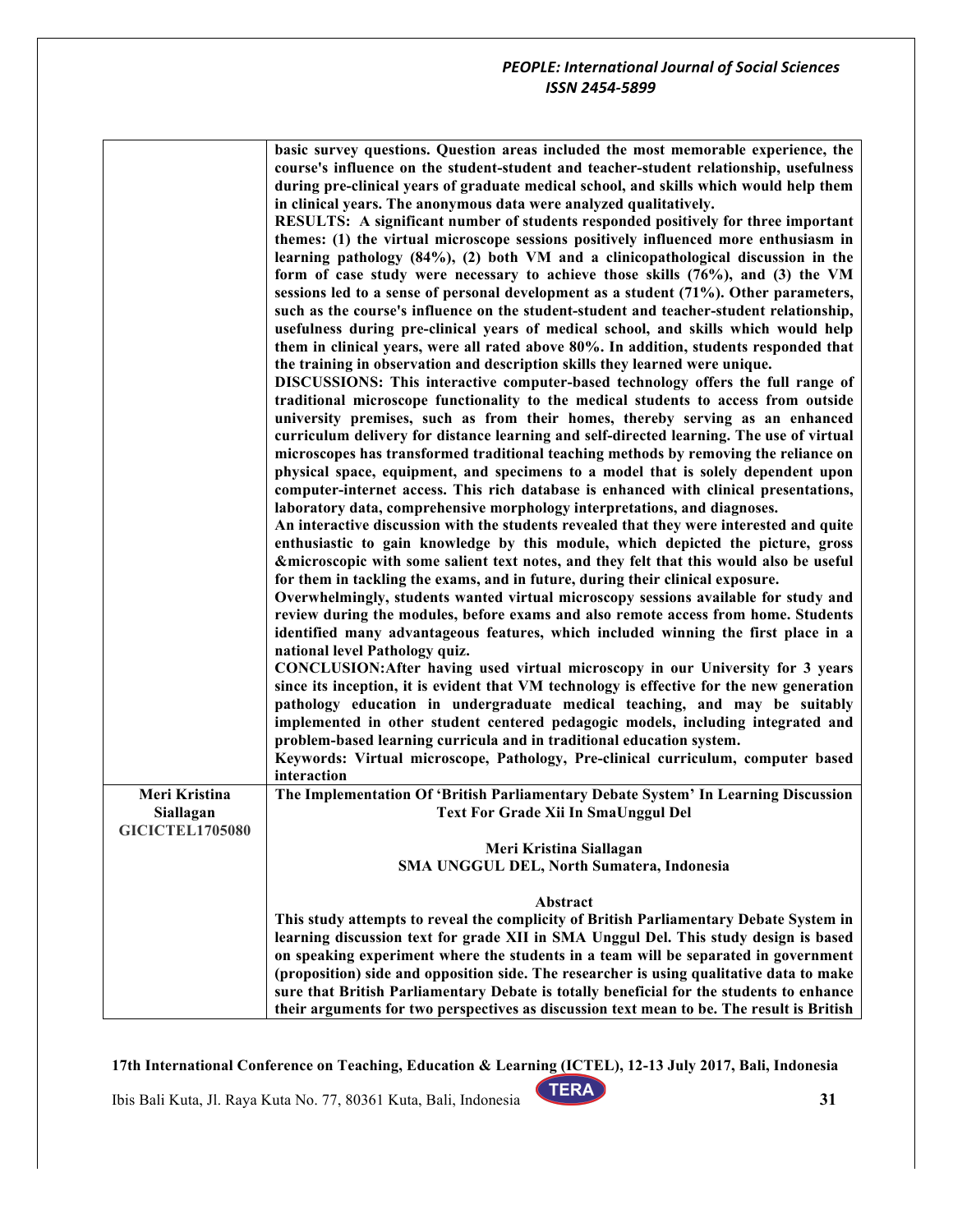|                        | Parliamentary Debate is compatible with discussion text as it evaluates matter from                                                                                   |
|------------------------|-----------------------------------------------------------------------------------------------------------------------------------------------------------------------|
|                        | different perspectives.                                                                                                                                               |
|                        | Keywords: Discussion text, British Parliamentary Debate, Opposition, Proposition                                                                                      |
| Dr.Alok Mishra         | A Curriculum on Sustainable Software Engineering                                                                                                                      |
| <b>GICICTEL1705081</b> |                                                                                                                                                                       |
|                        | Dr.Alok Mishra                                                                                                                                                        |
|                        | Professor Department of Software Engineering, Atilim University, Ankara, Turkey                                                                                       |
|                        | Abstract                                                                                                                                                              |
|                        | Current software engineering practices have significant effects on the environment.                                                                                   |
|                        | Examples include e-waste from computers made discarded due to software upgrades,                                                                                      |
|                        | and changes in the power demands of new versions of software. Sustainable software                                                                                    |
|                        | engineering aims to create reliable, long-lasting software that satisfy the needs of users                                                                            |
|                        | while reducing environmental impacts. Sustainability is becoming a significant                                                                                        |
|                        | emerging area in Information Technology (IT)—as contribution of IT to safeguard our                                                                                   |
|                        | future, and as evolving market segment. IT's high productivity in combination with                                                                                    |
|                        | short life cycles and, on the other hand, growing resource problems of our planet, lead                                                                               |
|                        | to a essence that software engineers take their share of responsibility for sustainability.                                                                           |
|                        | Therefore, we need to include the concept of sustainability into the university                                                                                       |
|                        | curriculum of computer science, software engineering and information systems.                                                                                         |
|                        | According to the World Commission on Environment and Development Sustainability,                                                                                      |
|                        | sustainability is defined as "meeting the needs of the present without compromising the                                                                               |
|                        | ability of future generations to meet their own needs". The goal with sustainable                                                                                     |
|                        | software engineering is to create better software so future generations' opportunities                                                                                |
|                        | should not be compromised. According to the SMART 2020 report, in 2007 the ICT                                                                                        |
|                        | sector was responsible for 2% of global carbon emissions. Additionally, the report                                                                                    |
|                        | estimates that the combined carbon footprint of PCs and monitors is expected to triple<br>by 2020. While there is growing interest among software engineers regarding |
|                        | environmental sustainability, the relationship between software and sustainability is                                                                                 |
|                        | still a relatively minor concern, if it is thought of at all, for most users and developers.                                                                          |
|                        | Our goal with this research is to raise awareness that similar software systems can                                                                                   |
|                        | have quite different levels of energy consumption, and therefore different                                                                                            |
|                        | environmental footprints, and that these and other environmental impacts are an                                                                                       |
|                        | important part of the software engineering field.                                                                                                                     |
|                        | Sustainability, software engineering and green computing study in computing is not                                                                                    |
|                        | only critical and imminent for the long-term benefit of human beings, but also has the                                                                                |
|                        | potential to attract more students to this area due to its indispensable significance for                                                                             |
|                        | future. Over the past few years, sustainable software engineering and green computing                                                                                 |
|                        | has received an increasing amount of attention since it is considered as one of the                                                                                   |
|                        | critical factors for protecting the environment. In this paper, we propose a curriculum                                                                               |
|                        | for sustainable software engineering with the expected learning outcomes and                                                                                          |
|                        | components. The course design is based on a multi-faceted approach that adopts                                                                                        |
|                        | different perspectives on sustainability and aims to increase students' awareness of the                                                                              |
|                        | complex nature of sustainability while developing software development and                                                                                            |
|                        | deployment.                                                                                                                                                           |
|                        | Keywords: Sustainability, Software Engineering, Curriculum, Green Computing,                                                                                          |
| <b>Fatma SADIK</b>     | <b>Software Engineers</b><br>Children and Discipline: Investigating Secondary School Students' Perception of                                                          |
| <b>GICICTEL1705087</b> | <b>Discipline Through Metaphors</b>                                                                                                                                   |

**17th International Conference on Teaching, Education & Learning (ICTEL), 12-13 July 2017, Bali, Indonesia**

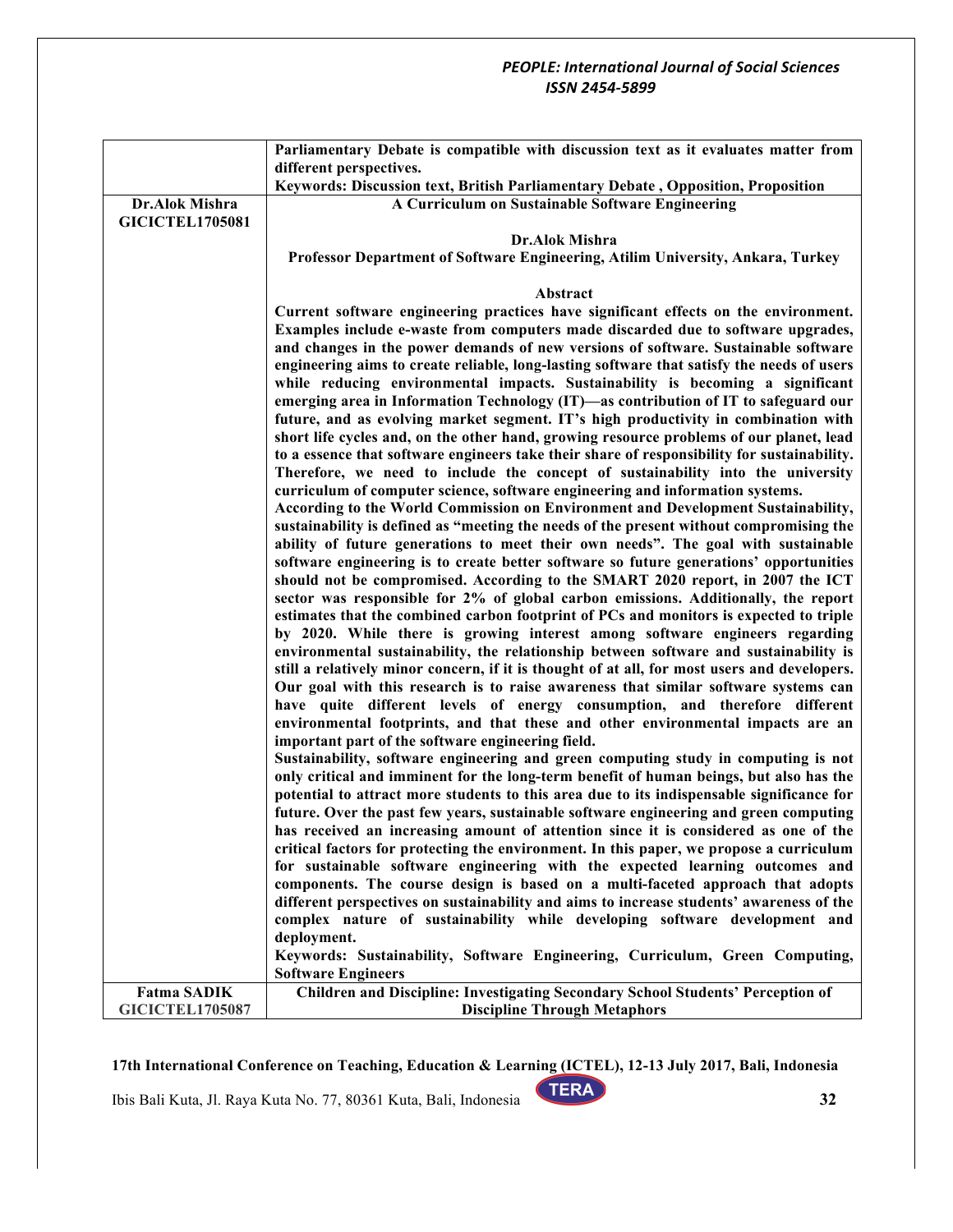|                  | <b>Fatma SADIK</b>                                                                                                                                                                                                                                                                                                                                                                                                                                                                                                                                                                                                                                                                                                                                                                                                                                                                                                                                                                                                                                                                                                                                                                                                                                                                                                                                                                                                                                                                                                                                                                                                                                                                                                                                                  |
|------------------|---------------------------------------------------------------------------------------------------------------------------------------------------------------------------------------------------------------------------------------------------------------------------------------------------------------------------------------------------------------------------------------------------------------------------------------------------------------------------------------------------------------------------------------------------------------------------------------------------------------------------------------------------------------------------------------------------------------------------------------------------------------------------------------------------------------------------------------------------------------------------------------------------------------------------------------------------------------------------------------------------------------------------------------------------------------------------------------------------------------------------------------------------------------------------------------------------------------------------------------------------------------------------------------------------------------------------------------------------------------------------------------------------------------------------------------------------------------------------------------------------------------------------------------------------------------------------------------------------------------------------------------------------------------------------------------------------------------------------------------------------------------------|
|                  | <b>Cukurova University Faculty of Education, Adana, Turkey</b>                                                                                                                                                                                                                                                                                                                                                                                                                                                                                                                                                                                                                                                                                                                                                                                                                                                                                                                                                                                                                                                                                                                                                                                                                                                                                                                                                                                                                                                                                                                                                                                                                                                                                                      |
|                  |                                                                                                                                                                                                                                                                                                                                                                                                                                                                                                                                                                                                                                                                                                                                                                                                                                                                                                                                                                                                                                                                                                                                                                                                                                                                                                                                                                                                                                                                                                                                                                                                                                                                                                                                                                     |
|                  | Abstract<br>The aim of discipline is to improve the sense of responsibility and the ability of self-<br>control of students by supporting their mental, emotional and social development.<br>However, the corresponding literature reveals that teachers usually tend to warn or<br>punish students when they do not fulfill their duties or disturb the learning process for<br>various reasons. Children learn the most about their behavior by taking the adults'<br>behavior as a role model and the goal of discipline is to provide children with the<br>ability to organize their behavior. Therefore, it was intended to perform a research<br>study about how children view discipline, the factors affecting this perception and their<br>opinion of discipline practices at school. This is a descriptive research study<br>investigating the students' perception of discipline through metaphors developed by<br>them. It included a total of 445 children between the age of 11 and 14 who are studying<br>in the 5th, 6th, 7th or 8th grade at 12 randomly selected secondary schools in the center<br>of Adana. A "Discipline Metaphor Questionnaire", developed by the researcher, was<br>used to collect the data. At the end of the study, it was detected that children perceive<br>discipline as synonyms for punishment, order, rule, success, control, self-control, and<br>morality. According to the perception of the participants, discipline in the classroom is<br>provided through classroom rules, and teachers tend to use methods like shouting,<br>shouting and scolding, as well as punishment (giving a negative score, sending the<br>student to the principle, physical violence) if misbehavior occurs. The participants who |
|                  | think that punishment is necessary for discipline in the classroom or at school stated                                                                                                                                                                                                                                                                                                                                                                                                                                                                                                                                                                                                                                                                                                                                                                                                                                                                                                                                                                                                                                                                                                                                                                                                                                                                                                                                                                                                                                                                                                                                                                                                                                                                              |
|                  | that their view about discipline was mostly inspired by their teachers, parents, and the                                                                                                                                                                                                                                                                                                                                                                                                                                                                                                                                                                                                                                                                                                                                                                                                                                                                                                                                                                                                                                                                                                                                                                                                                                                                                                                                                                                                                                                                                                                                                                                                                                                                            |
|                  | school administration.                                                                                                                                                                                                                                                                                                                                                                                                                                                                                                                                                                                                                                                                                                                                                                                                                                                                                                                                                                                                                                                                                                                                                                                                                                                                                                                                                                                                                                                                                                                                                                                                                                                                                                                                              |
|                  | Keywords: Discipline, secondary school, student, metaphor                                                                                                                                                                                                                                                                                                                                                                                                                                                                                                                                                                                                                                                                                                                                                                                                                                                                                                                                                                                                                                                                                                                                                                                                                                                                                                                                                                                                                                                                                                                                                                                                                                                                                                           |
|                  | The Gender Stereotype Boost Effects: Using Eye-Tracking Technology to Investgate<br>the Gender-based SBEs the Males' Computer-based Mathematics Test                                                                                                                                                                                                                                                                                                                                                                                                                                                                                                                                                                                                                                                                                                                                                                                                                                                                                                                                                                                                                                                                                                                                                                                                                                                                                                                                                                                                                                                                                                                                                                                                                |
|                  | YONG-JIE JIANG                                                                                                                                                                                                                                                                                                                                                                                                                                                                                                                                                                                                                                                                                                                                                                                                                                                                                                                                                                                                                                                                                                                                                                                                                                                                                                                                                                                                                                                                                                                                                                                                                                                                                                                                                      |
|                  | <b>School of Education, Natong University</b>                                                                                                                                                                                                                                                                                                                                                                                                                                                                                                                                                                                                                                                                                                                                                                                                                                                                                                                                                                                                                                                                                                                                                                                                                                                                                                                                                                                                                                                                                                                                                                                                                                                                                                                       |
|                  |                                                                                                                                                                                                                                                                                                                                                                                                                                                                                                                                                                                                                                                                                                                                                                                                                                                                                                                                                                                                                                                                                                                                                                                                                                                                                                                                                                                                                                                                                                                                                                                                                                                                                                                                                                     |
|                  | <b>MEIN-WOEI SUEN</b><br>Department of Psychology, Asia University, Taichung City, Taiwan                                                                                                                                                                                                                                                                                                                                                                                                                                                                                                                                                                                                                                                                                                                                                                                                                                                                                                                                                                                                                                                                                                                                                                                                                                                                                                                                                                                                                                                                                                                                                                                                                                                                           |
| Mein-            | The Gender and Social Issue Research Center, Asia University, Taichung City,                                                                                                                                                                                                                                                                                                                                                                                                                                                                                                                                                                                                                                                                                                                                                                                                                                                                                                                                                                                                                                                                                                                                                                                                                                                                                                                                                                                                                                                                                                                                                                                                                                                                                        |
| WoeiSuenGICICTEL | Taiwan                                                                                                                                                                                                                                                                                                                                                                                                                                                                                                                                                                                                                                                                                                                                                                                                                                                                                                                                                                                                                                                                                                                                                                                                                                                                                                                                                                                                                                                                                                                                                                                                                                                                                                                                                              |
| 1705088          | The Asia University Hospital, Taichung City, Taiwan                                                                                                                                                                                                                                                                                                                                                                                                                                                                                                                                                                                                                                                                                                                                                                                                                                                                                                                                                                                                                                                                                                                                                                                                                                                                                                                                                                                                                                                                                                                                                                                                                                                                                                                 |
|                  | Abstract                                                                                                                                                                                                                                                                                                                                                                                                                                                                                                                                                                                                                                                                                                                                                                                                                                                                                                                                                                                                                                                                                                                                                                                                                                                                                                                                                                                                                                                                                                                                                                                                                                                                                                                                                            |
|                  | Following on the stereotype threat effects (STEs) indicated by Steele and Aronson                                                                                                                                                                                                                                                                                                                                                                                                                                                                                                                                                                                                                                                                                                                                                                                                                                                                                                                                                                                                                                                                                                                                                                                                                                                                                                                                                                                                                                                                                                                                                                                                                                                                                   |
|                  | (1995), Cheryan and Bodenhausen (2000) indicate the stereotype boost effects (SBEs)                                                                                                                                                                                                                                                                                                                                                                                                                                                                                                                                                                                                                                                                                                                                                                                                                                                                                                                                                                                                                                                                                                                                                                                                                                                                                                                                                                                                                                                                                                                                                                                                                                                                                 |
|                  | for explain the outperformance on the valued group members in stereotypes. In                                                                                                                                                                                                                                                                                                                                                                                                                                                                                                                                                                                                                                                                                                                                                                                                                                                                                                                                                                                                                                                                                                                                                                                                                                                                                                                                                                                                                                                                                                                                                                                                                                                                                       |
|                  | addition, there had been increasing studies emphasizing on the mechanism and                                                                                                                                                                                                                                                                                                                                                                                                                                                                                                                                                                                                                                                                                                                                                                                                                                                                                                                                                                                                                                                                                                                                                                                                                                                                                                                                                                                                                                                                                                                                                                                                                                                                                        |
|                  | discussion of STEs. However, there are still many influential mechanisms needed to be<br>discussed or verified. Therefore, this study aims at using the eye-tracking technology<br>with computer-based mathematic test. The participants of this study are male<br>undergraduate students and the research design is by 3(condition: female group vs.                                                                                                                                                                                                                                                                                                                                                                                                                                                                                                                                                                                                                                                                                                                                                                                                                                                                                                                                                                                                                                                                                                                                                                                                                                                                                                                                                                                                               |
|                  |                                                                                                                                                                                                                                                                                                                                                                                                                                                                                                                                                                                                                                                                                                                                                                                                                                                                                                                                                                                                                                                                                                                                                                                                                                                                                                                                                                                                                                                                                                                                                                                                                                                                                                                                                                     |

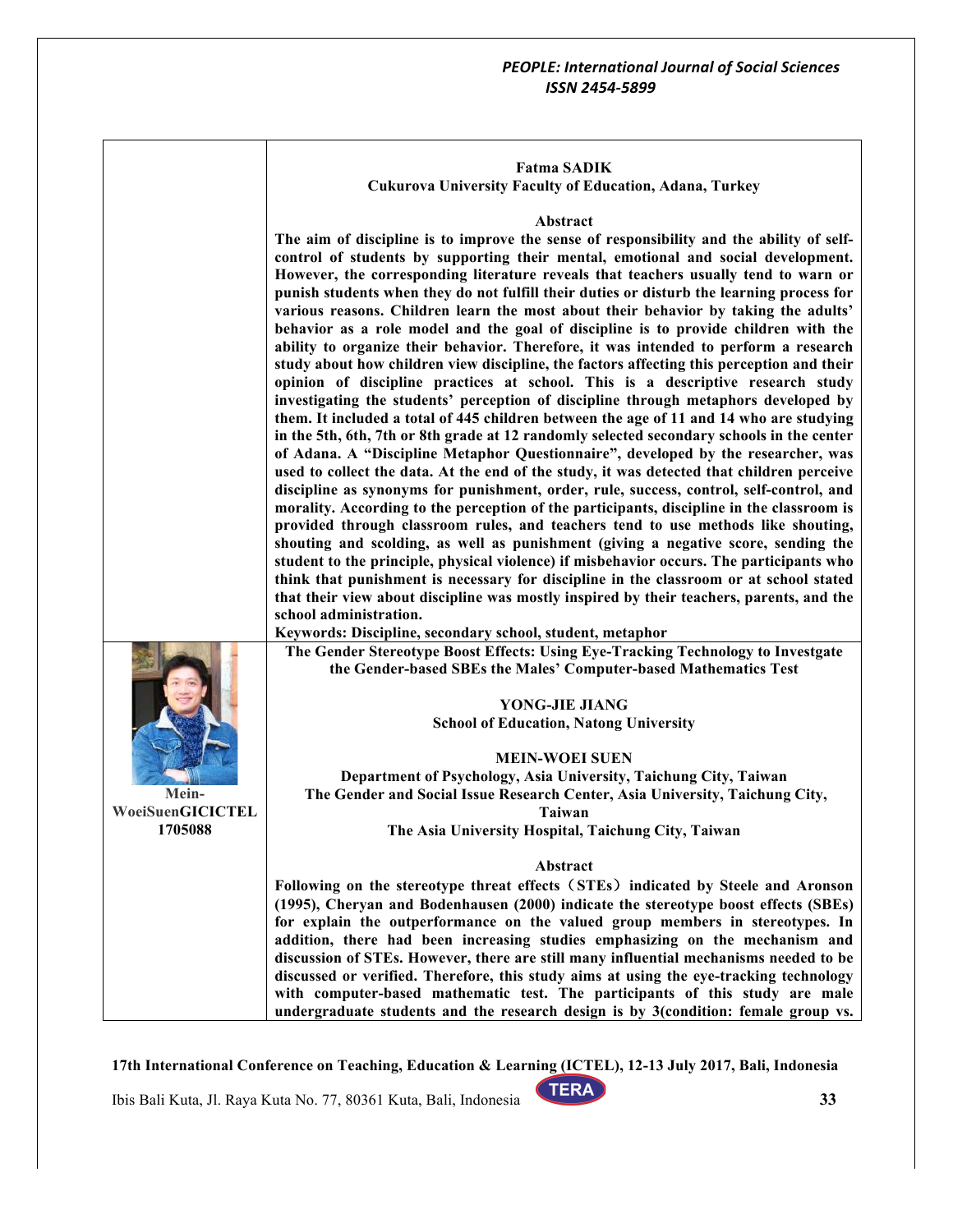|                        | Abstract                                                                                                                                                                    |
|------------------------|-----------------------------------------------------------------------------------------------------------------------------------------------------------------------------|
|                        |                                                                                                                                                                             |
|                        | Dr.AcepUnangRahayu, M.Ed.<br>SekolahTinggiPariwisata Bandung, Indonesia                                                                                                     |
| <b>GICICTEL1705100</b> |                                                                                                                                                                             |
|                        | Indonesian                                                                                                                                                                  |
| Dr.AcepUnangRahay      | The English Terms Used In Hotels And Tourism Places And Their Correspondences In                                                                                            |
|                        | <b>Comprehension, Reading Comprehension Performance</b>                                                                                                                     |
|                        | Keywords:Fraenkel's<br>Taxonomy,<br>Reading Comprehension,<br><b>Ouestioning</b><br>and                                                                                     |
|                        | literature classes has no influence on the students' performance in reading<br>comprehension test.                                                                          |
|                        | therefore prove that the type of questions asked by teachers during the discussion in                                                                                       |
|                        | teachers and the reading performance of the students. The findings of this study                                                                                            |
|                        | question levels. (3) There is no significant relationship between the questions asked by                                                                                    |
|                        | Teachers common questions were under recall and descriptive. (2) The students were<br>good in recall and open-ended questions. They performed fairly in the rest of the     |
|                        | was conducted during the Academic Year 2016-2017. The results show that: (1)                                                                                                |
|                        | taxonomy and from the short story, The Necklace by Guy de Maupassant. The study                                                                                             |
|                        | questions. Moreover, the reading comprehension test questions were based on the said                                                                                        |
|                        | respondents from the eight different high schools in Bongao, Tawi-Tawi, Philippines.<br>This study utilized Fraenkel's Taxonomy of Questions to classify the teacher's      |
|                        | teacher-respondents and the $50\% + 1$ randomized sampling to identify the 268 student-                                                                                     |
|                        | descriptive-quantitative design and employed purposive sampling to identify the eight                                                                                       |
|                        | and the reading comprehension performance of the students. The study used                                                                                                   |
|                        | out if there is a significant relationship between the questions asked by the teachers                                                                                      |
|                        | types of questions commonly asked by teachers in literature classes; (2) identify the<br>reading comprehension level of the students based on Fraenkel's Taxonomy; (3) find |
|                        | the Grade 9 students in reading comprehension. Specifically, it aimed to (1) identify the                                                                                   |
|                        | This study investigated the influence of the teachers' questions on the performance of                                                                                      |
|                        | Abstract                                                                                                                                                                    |
|                        | TubigMampallam, Bongao, Tawi-Tawi, Philippines                                                                                                                              |
|                        | Graduate School, Mindanao State University - Tawi-Tawi,                                                                                                                     |
|                        | Elvinia R. Alivio, Ph.D.                                                                                                                                                    |
|                        | Sanga-Sanga, Bongao, Tawi-Tawi, Philippines                                                                                                                                 |
|                        |                                                                                                                                                                             |
|                        | Jeffrey A. Rajik<br>Language Department, Mindanao State University - Tawi-Tawi,                                                                                             |
|                        |                                                                                                                                                                             |
| <b>GICICTEL1705090</b> | <b>Study</b>                                                                                                                                                                |
| Jeffrey A. Rajik       | Keywords: gender stereotype, stereotype boost effect, eye-tracking technology<br>Teachers' Questions and the Reading Comprehension of Students: A Correlational             |
|                        | and further discussion in the presentations.                                                                                                                                |
|                        | reveal significant effects on the last measure conditions as expected and all the details                                                                                   |
|                        | view time (%), fixations no., and revisits no. of eye-tracking information. The results                                                                                     |
|                        | The related dependent variables are not only the number of the correct items,<br>attempted items, and correct rate, but also the first view time (sec.), view time (sec.),  |
|                        | male group vs. mixed-gender group) between participant experimental design (n=60).                                                                                          |
|                        |                                                                                                                                                                             |

**17th International Conference on Teaching, Education & Learning (ICTEL), 12-13 July 2017, Bali, Indonesia**

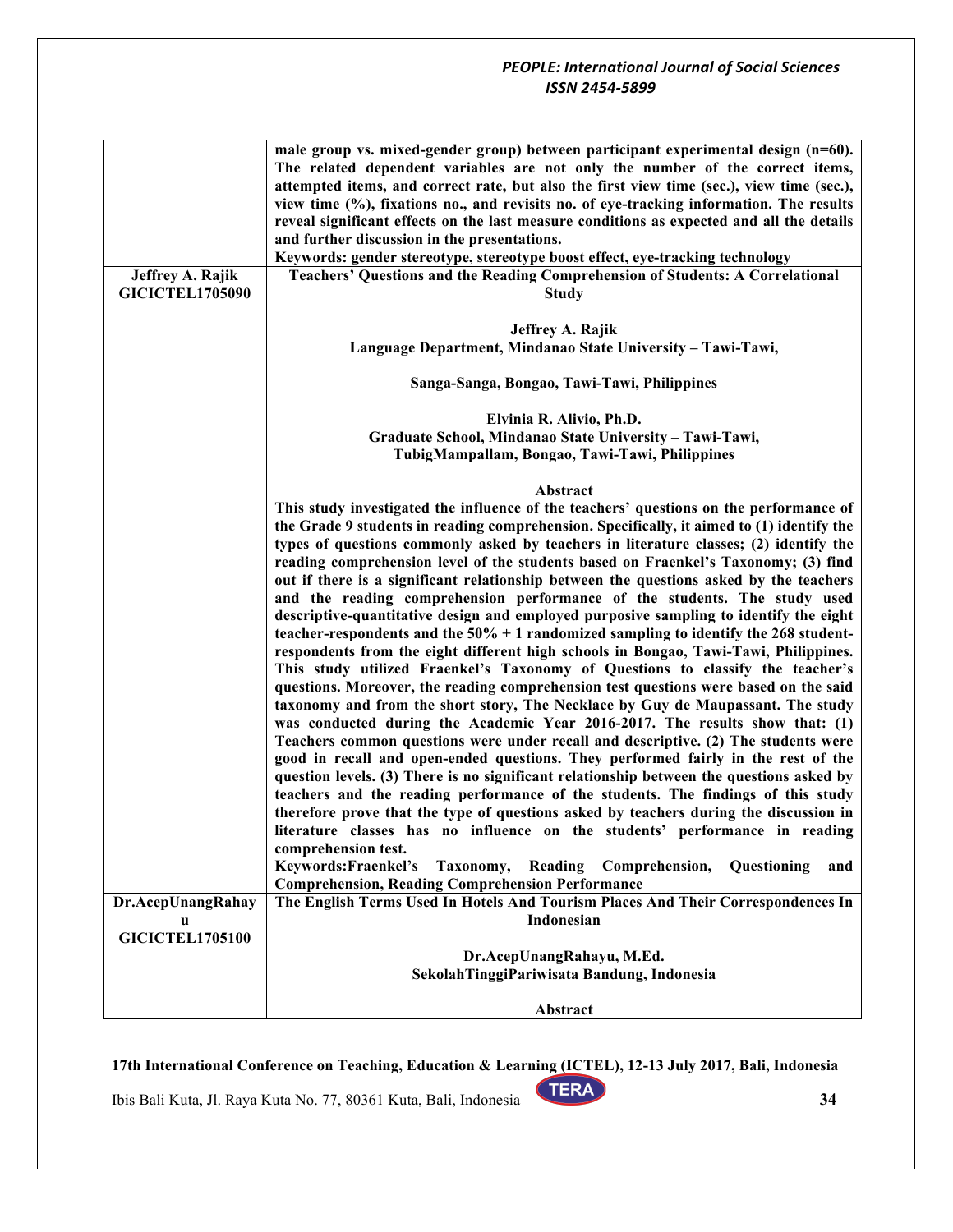|                                       | The research objectives are to find out barriers in translating or finding the           |
|---------------------------------------|------------------------------------------------------------------------------------------|
|                                       | correspondences of the English terms used in hotels and tourism places in Bandung,       |
|                                       | West Java Indonesia, and the strategies used by foreign tourists in understanding the    |
|                                       |                                                                                          |
|                                       | Indonesian terms used in those places.                                                   |
|                                       | The research Methodology used were observation, interview and questionnaire.             |
|                                       | My research Findings are as follows: -some of the English terms used in hotels and       |
|                                       | tourism places have their correspondences in Indonesian, and some of the English         |
|                                       | terms do not have their correspondences in Indonesian. - some foreign tourists used a    |
|                                       | dictionary in understanding the Indonesian terms used in hotels and tourism places.-     |
|                                       | some of them directly asked questions to Indonesian people they met and some just        |
|                                       |                                                                                          |
|                                       | guessed the meaning of the terms.                                                        |
|                                       | The research outcomes are developing cultural and language understanding of both         |
|                                       | English and Indonesian to minimize misunderstanding, and giving cultural awareness       |
|                                       | and language training to hotels and tourism human resources.                             |
|                                       | The future scopes of this research are to introduce and overcome cultural awareness      |
|                                       | and language barriers for the hotels and tourism developers, so that developing and      |
|                                       |                                                                                          |
|                                       | educating cultural awareness and language knowledge can be boosted. While, for the       |
|                                       | academicians investigating further research in similar subject should be administered.   |
|                                       | Key words: Cultural, Language, Awareness, Developing, Educating.                         |
| KanlayaDaraha                         | Social Welfare in Community in Pattani Province, Thailand                                |
| <b>GICICTEL1705103</b>                |                                                                                          |
|                                       | KanlayaDaraha                                                                            |
|                                       | Faculty of Humanities and Social Sciences, Prince of Songkla University                  |
|                                       |                                                                                          |
|                                       | Abstract                                                                                 |
|                                       |                                                                                          |
|                                       | Social Welfare in community likes Pondok where to find the meaning of life seek          |
|                                       | knowledge an identifying yourself with Allah and zakat for their wellbeing. The study    |
|                                       | aims to investigate the elderly living and their social welfare in Pondok and the social |
|                                       | welfare for them in Pattani province. The study utilized qualitative method during       |
|                                       | June to December 2016. The community recommends, that included two Imams, five           |
|                                       | communities and twenty elderly females, The findings revealed that Pondak was the        |
|                                       | harmonious place for the elderly to pray and zakat was the thing for their wellbeing,    |
|                                       |                                                                                          |
|                                       | furthermore, pondok for their study the religion for the next life and the elderly could |
|                                       | do the activities, talked to each other and zakat for their wellbeing. The government    |
|                                       | gave the Welfare allowance each month for the Elderly and gave the budget for            |
|                                       | repairing pondok and constructed the pathway for elderly. The communities devoted        |
|                                       | the land for construct the small hut for them and they gave the date palm in Ramadan     |
|                                       | and zakat for them after Ramadan and the elderly liked to talk about the old             |
|                                       | experiences when they have ever lived with their children. They asked the community      |
|                                       |                                                                                          |
|                                       |                                                                                          |
|                                       | to maintain pondok to lean for them sustainable and provided zakat sustainable.          |
|                                       | Keywords: Pondok, Elderly, Social Welfare, zakat, Pattani                                |
|                                       | EFL Students' Perception towards the Rolled Class Policy: A Study of Willingness to      |
|                                       |                                                                                          |
|                                       | <b>Speak English</b>                                                                     |
|                                       |                                                                                          |
|                                       | Muh. Rafi'i                                                                              |
|                                       | UniversitasMuhammadiyahLuwuk, LuwukBanggai, Sulawesi Tengah                              |
|                                       |                                                                                          |
|                                       | <b>Abstract</b>                                                                          |
| Muh. Rafi'i<br><b>GICICTEL1705108</b> | Willingness to speak English in the EFL classroom context has been one of the ongoing    |

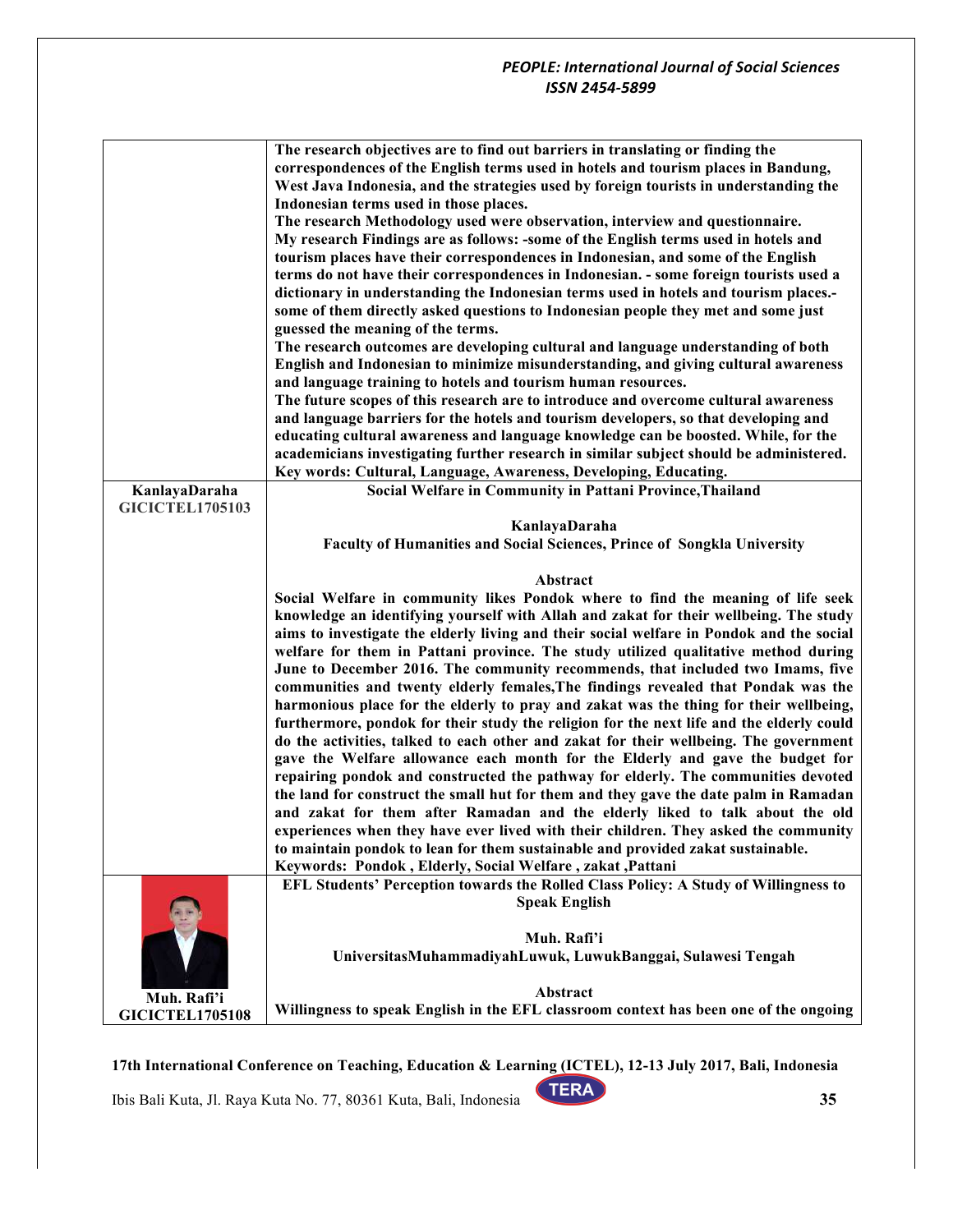|                        | phenomena in English teaching and learning which are motivating to investigate. This<br>research reports the results of investigation towards the use of the rolled class policy<br>conducted at a faculty of Teacher Training and Education in Indonesia which is based<br>on the need to increase students' willingness to participate at the classroom. The<br>research engaged the qualitative approach on the rolled class policy for the sake of<br>searching out the contributions within teaching and learning process at the classroom<br>with respect to students' willingness to speak English. The participants of the research<br>were 12 EFL students majoring English education generated from the snowball<br>sampling at Muhammadiyah University of Luwuk, in which they had experienced the<br>classroom arrangement randomly for three semesters. The data obtained by semi-<br>structured interviews was analyzed qualitatively. The investigation shows that the<br>rolled class policy done impacts on the classroom atmosphere, relationship among<br>students, and students' participation which contribute to favor students' willingness to<br>speak English at the classroom.<br>Keywords: willingness to speak, rolled class policy, classroom atmosphere, |
|------------------------|----------------------------------------------------------------------------------------------------------------------------------------------------------------------------------------------------------------------------------------------------------------------------------------------------------------------------------------------------------------------------------------------------------------------------------------------------------------------------------------------------------------------------------------------------------------------------------------------------------------------------------------------------------------------------------------------------------------------------------------------------------------------------------------------------------------------------------------------------------------------------------------------------------------------------------------------------------------------------------------------------------------------------------------------------------------------------------------------------------------------------------------------------------------------------------------------------------------------------------------------------------------------------------------|
|                        | relationship, students' participation                                                                                                                                                                                                                                                                                                                                                                                                                                                                                                                                                                                                                                                                                                                                                                                                                                                                                                                                                                                                                                                                                                                                                                                                                                                  |
|                        | The Use of Authentic Materials in Teaching English: Indonesia Teachers' perspective<br>in EFL Classes                                                                                                                                                                                                                                                                                                                                                                                                                                                                                                                                                                                                                                                                                                                                                                                                                                                                                                                                                                                                                                                                                                                                                                                  |
|                        | <b>Miftahul Huda</b>                                                                                                                                                                                                                                                                                                                                                                                                                                                                                                                                                                                                                                                                                                                                                                                                                                                                                                                                                                                                                                                                                                                                                                                                                                                                   |
|                        |                                                                                                                                                                                                                                                                                                                                                                                                                                                                                                                                                                                                                                                                                                                                                                                                                                                                                                                                                                                                                                                                                                                                                                                                                                                                                        |
|                        | Department Of English Education, School Of Postgraduate Education, Indonesia                                                                                                                                                                                                                                                                                                                                                                                                                                                                                                                                                                                                                                                                                                                                                                                                                                                                                                                                                                                                                                                                                                                                                                                                           |
|                        | <b>University Of Education, Bandung, Indonesia</b>                                                                                                                                                                                                                                                                                                                                                                                                                                                                                                                                                                                                                                                                                                                                                                                                                                                                                                                                                                                                                                                                                                                                                                                                                                     |
| <b>Miftahul Huda</b>   |                                                                                                                                                                                                                                                                                                                                                                                                                                                                                                                                                                                                                                                                                                                                                                                                                                                                                                                                                                                                                                                                                                                                                                                                                                                                                        |
| YRSICTEL1705051        | Abstract                                                                                                                                                                                                                                                                                                                                                                                                                                                                                                                                                                                                                                                                                                                                                                                                                                                                                                                                                                                                                                                                                                                                                                                                                                                                               |
|                        | This study examined to investigate Indonesian EFL teachers' attitudes and beliefs                                                                                                                                                                                                                                                                                                                                                                                                                                                                                                                                                                                                                                                                                                                                                                                                                                                                                                                                                                                                                                                                                                                                                                                                      |
|                        |                                                                                                                                                                                                                                                                                                                                                                                                                                                                                                                                                                                                                                                                                                                                                                                                                                                                                                                                                                                                                                                                                                                                                                                                                                                                                        |
|                        | regarding the use of authentic materials at State Islamic Junior High School level in                                                                                                                                                                                                                                                                                                                                                                                                                                                                                                                                                                                                                                                                                                                                                                                                                                                                                                                                                                                                                                                                                                                                                                                                  |
|                        | Tangerang Selatan according to communicative language principles. 6 English                                                                                                                                                                                                                                                                                                                                                                                                                                                                                                                                                                                                                                                                                                                                                                                                                                                                                                                                                                                                                                                                                                                                                                                                            |
|                        | teachers took a part completed a survey questionnaire and interview for the purpose of                                                                                                                                                                                                                                                                                                                                                                                                                                                                                                                                                                                                                                                                                                                                                                                                                                                                                                                                                                                                                                                                                                                                                                                                 |
|                        | this study. The results indicate that most English teachers have a positive attitude                                                                                                                                                                                                                                                                                                                                                                                                                                                                                                                                                                                                                                                                                                                                                                                                                                                                                                                                                                                                                                                                                                                                                                                                   |
|                        | toward using authentic materials in the classroom. Most of the teachers prefer to use                                                                                                                                                                                                                                                                                                                                                                                                                                                                                                                                                                                                                                                                                                                                                                                                                                                                                                                                                                                                                                                                                                                                                                                                  |
|                        | authentic materials, the analysis shows that some of the teachers concern about                                                                                                                                                                                                                                                                                                                                                                                                                                                                                                                                                                                                                                                                                                                                                                                                                                                                                                                                                                                                                                                                                                                                                                                                        |
|                        | motivating the students in learning the language by using authentic materials, while                                                                                                                                                                                                                                                                                                                                                                                                                                                                                                                                                                                                                                                                                                                                                                                                                                                                                                                                                                                                                                                                                                                                                                                                   |
|                        |                                                                                                                                                                                                                                                                                                                                                                                                                                                                                                                                                                                                                                                                                                                                                                                                                                                                                                                                                                                                                                                                                                                                                                                                                                                                                        |
|                        | another teacher stated that they would use authentic materials in order to provide the                                                                                                                                                                                                                                                                                                                                                                                                                                                                                                                                                                                                                                                                                                                                                                                                                                                                                                                                                                                                                                                                                                                                                                                                 |
|                        | students with the language used in real society. The study has significant educational                                                                                                                                                                                                                                                                                                                                                                                                                                                                                                                                                                                                                                                                                                                                                                                                                                                                                                                                                                                                                                                                                                                                                                                                 |
|                        | implications for English teachers and recommendations for future study may focus on                                                                                                                                                                                                                                                                                                                                                                                                                                                                                                                                                                                                                                                                                                                                                                                                                                                                                                                                                                                                                                                                                                                                                                                                    |
|                        | class observation and post class observation on how the teachers use authentic                                                                                                                                                                                                                                                                                                                                                                                                                                                                                                                                                                                                                                                                                                                                                                                                                                                                                                                                                                                                                                                                                                                                                                                                         |
|                        | materials effectively, it is also suggested that the study should have more teachers from                                                                                                                                                                                                                                                                                                                                                                                                                                                                                                                                                                                                                                                                                                                                                                                                                                                                                                                                                                                                                                                                                                                                                                                              |
|                        | different schools involve in this study.                                                                                                                                                                                                                                                                                                                                                                                                                                                                                                                                                                                                                                                                                                                                                                                                                                                                                                                                                                                                                                                                                                                                                                                                                                               |
|                        |                                                                                                                                                                                                                                                                                                                                                                                                                                                                                                                                                                                                                                                                                                                                                                                                                                                                                                                                                                                                                                                                                                                                                                                                                                                                                        |
|                        | Index Terms: Authentic/Non-Authentic Materials; Authentic Learning;                                                                                                                                                                                                                                                                                                                                                                                                                                                                                                                                                                                                                                                                                                                                                                                                                                                                                                                                                                                                                                                                                                                                                                                                                    |
|                        | <b>Communicative Approach.</b>                                                                                                                                                                                                                                                                                                                                                                                                                                                                                                                                                                                                                                                                                                                                                                                                                                                                                                                                                                                                                                                                                                                                                                                                                                                         |
|                        | The Effectiveness Of Free Time Playing To Improve The Positive Mood Before                                                                                                                                                                                                                                                                                                                                                                                                                                                                                                                                                                                                                                                                                                                                                                                                                                                                                                                                                                                                                                                                                                                                                                                                             |
|                        | <b>Learning Teaching Activities For Students Elementary School</b>                                                                                                                                                                                                                                                                                                                                                                                                                                                                                                                                                                                                                                                                                                                                                                                                                                                                                                                                                                                                                                                                                                                                                                                                                     |
|                        |                                                                                                                                                                                                                                                                                                                                                                                                                                                                                                                                                                                                                                                                                                                                                                                                                                                                                                                                                                                                                                                                                                                                                                                                                                                                                        |
|                        | Pangestutik, Siti, HanikMusyarofahdanRizkiAyuRahmawati                                                                                                                                                                                                                                                                                                                                                                                                                                                                                                                                                                                                                                                                                                                                                                                                                                                                                                                                                                                                                                                                                                                                                                                                                                 |
|                        | <b>Semarang State University, Semarang, Indonesia</b>                                                                                                                                                                                                                                                                                                                                                                                                                                                                                                                                                                                                                                                                                                                                                                                                                                                                                                                                                                                                                                                                                                                                                                                                                                  |
|                        |                                                                                                                                                                                                                                                                                                                                                                                                                                                                                                                                                                                                                                                                                                                                                                                                                                                                                                                                                                                                                                                                                                                                                                                                                                                                                        |
|                        |                                                                                                                                                                                                                                                                                                                                                                                                                                                                                                                                                                                                                                                                                                                                                                                                                                                                                                                                                                                                                                                                                                                                                                                                                                                                                        |
|                        | Abstract                                                                                                                                                                                                                                                                                                                                                                                                                                                                                                                                                                                                                                                                                                                                                                                                                                                                                                                                                                                                                                                                                                                                                                                                                                                                               |
|                        | This research's goal to know the effectiveness of giving free time playing to improve                                                                                                                                                                                                                                                                                                                                                                                                                                                                                                                                                                                                                                                                                                                                                                                                                                                                                                                                                                                                                                                                                                                                                                                                  |
| SitiPangestutik        | positive mood of student. The subject in this research is student in third grade                                                                                                                                                                                                                                                                                                                                                                                                                                                                                                                                                                                                                                                                                                                                                                                                                                                                                                                                                                                                                                                                                                                                                                                                       |
| <b>YRSICTEL1705052</b> |                                                                                                                                                                                                                                                                                                                                                                                                                                                                                                                                                                                                                                                                                                                                                                                                                                                                                                                                                                                                                                                                                                                                                                                                                                                                                        |

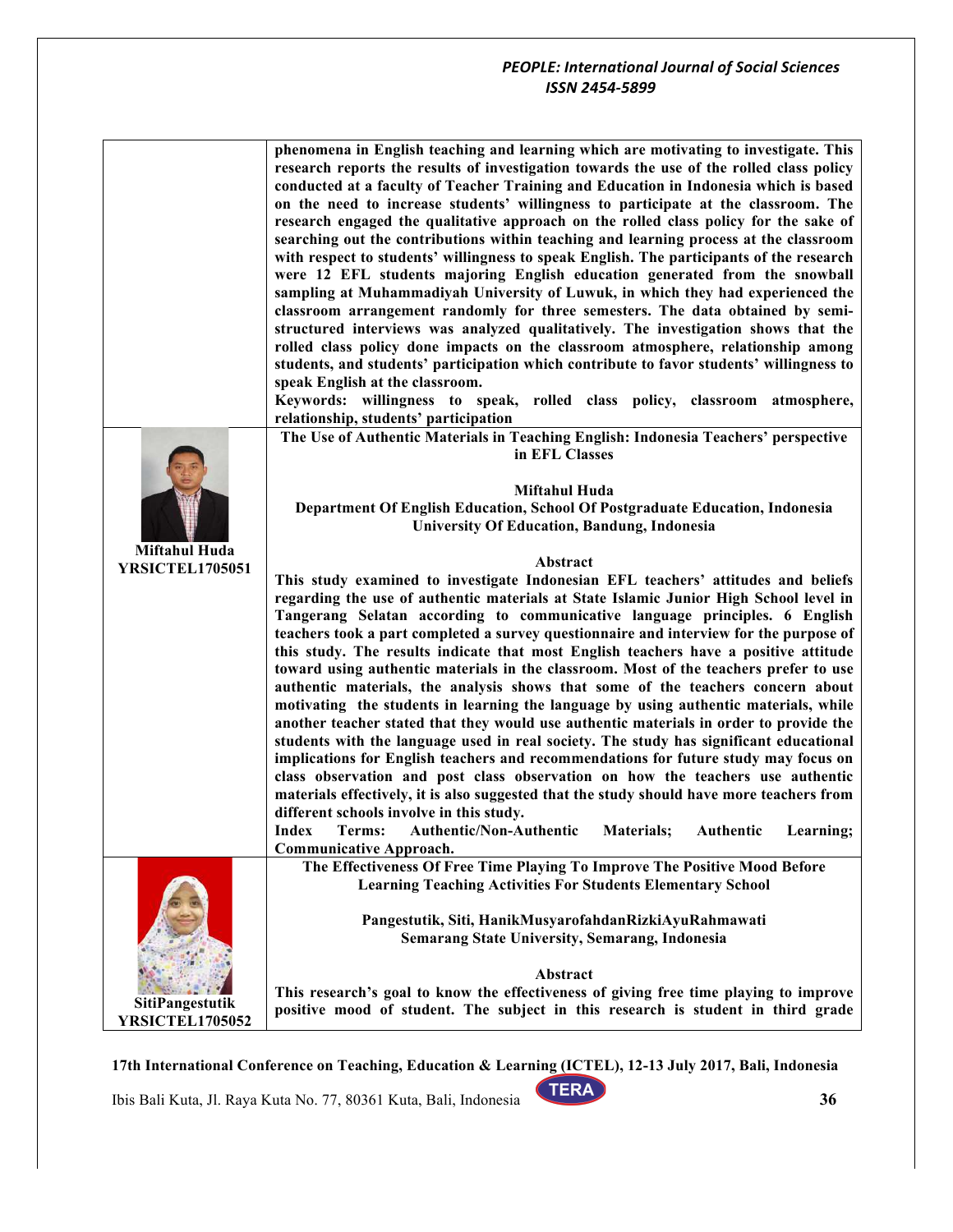|                                       | elementary school which amount 30 students. The design which is used is one group<br>pretestposttest design experiment, with pretest and posttest which is done in three days<br>continuously. Treatment that is given 30-minute playing time divided into two sessions,<br>students are free to play by choosing the games provided and video playback on<br>learning. The result of data analysis is obtained by using Paired Sample T-Test is t1 -<br>0,722 with sign 0,476; T2 -0.403 with sign 0.690; T3 -0.626 with sign 0.536 (p> 0.05), it<br>can be concluded that in this study there is no difference in positive mood before and<br>after students given free play time treatment. This happens because the subjects<br>involved in the research have been accustomed to being given free time playing.<br>Therefore, free time playing is not effective to improve students' positive mood in this<br>school. This is evidenced by the absence of significant positive mood score between<br>before (pretest 1, 2 and 3) after posttest 1,2 and 3 giving free time treatment.<br>Keywords: giving free time playing, positive mood, student                                                                                                                                                                                                                                                                                                                                                                                                                                                                                                                                                                                                                                              |
|---------------------------------------|-------------------------------------------------------------------------------------------------------------------------------------------------------------------------------------------------------------------------------------------------------------------------------------------------------------------------------------------------------------------------------------------------------------------------------------------------------------------------------------------------------------------------------------------------------------------------------------------------------------------------------------------------------------------------------------------------------------------------------------------------------------------------------------------------------------------------------------------------------------------------------------------------------------------------------------------------------------------------------------------------------------------------------------------------------------------------------------------------------------------------------------------------------------------------------------------------------------------------------------------------------------------------------------------------------------------------------------------------------------------------------------------------------------------------------------------------------------------------------------------------------------------------------------------------------------------------------------------------------------------------------------------------------------------------------------------------------------------------------------------------------------------------------------------------------|
|                                       | The Concept Of Life Skill Through Vle-Virtual Laboratory (Virtual Learning<br><b>Environment) For Student Of Vocational High School</b><br>SaptoHaryoko                                                                                                                                                                                                                                                                                                                                                                                                                                                                                                                                                                                                                                                                                                                                                                                                                                                                                                                                                                                                                                                                                                                                                                                                                                                                                                                                                                                                                                                                                                                                                                                                                                               |
|                                       | Department of Electronic Engineering, Makassar State University, Makassar,<br>Indonesia                                                                                                                                                                                                                                                                                                                                                                                                                                                                                                                                                                                                                                                                                                                                                                                                                                                                                                                                                                                                                                                                                                                                                                                                                                                                                                                                                                                                                                                                                                                                                                                                                                                                                                               |
| Hendra Jaya<br><b>GICICTEL1705119</b> | Hendra Jaya<br>Department of Electronic Engineering, Makassar State University, Makassar,<br>Indonesia                                                                                                                                                                                                                                                                                                                                                                                                                                                                                                                                                                                                                                                                                                                                                                                                                                                                                                                                                                                                                                                                                                                                                                                                                                                                                                                                                                                                                                                                                                                                                                                                                                                                                                |
|                                       |                                                                                                                                                                                                                                                                                                                                                                                                                                                                                                                                                                                                                                                                                                                                                                                                                                                                                                                                                                                                                                                                                                                                                                                                                                                                                                                                                                                                                                                                                                                                                                                                                                                                                                                                                                                                       |
|                                       | <b>ABSTRACT</b><br>The success of the vocational high school (SekolahMenengahKejuruan - SMK) can not<br>be separated from its learning process either in theory or practical learning. To<br>conduct a practicum, the school will need several factors which are a laboratory for<br>each practical subject, equipment facilities and complete practicum material. Students<br>hope to gain more knowledge and experience as study results, while teachers, on the<br>other hand, expect that practical learning process can bring achievement in term of<br>better cognitive, psychomotor, affective changes, and improvement of student lifeskill.<br>After producing a virtual laboratory model, this research carried out trial test on the<br>developed product to several students of partner SMKs and other SMKs in Makassar.<br>It was found that the use of this Virtual Laboratory Model by SMK students can<br>develop their life skills such as personal skills, thinking skills, social skills, and<br>vocational skills. For Personal Skills, the mean score of test is 4.14 (good), Thinking<br>Skills mean score is 4.06 (good), Social Skills mean score is 4.32 (very good), and for<br>vocational skills, the score is 4.30 (very good). Furthermore, in this study, it was also<br>found that data or information on the process of learning life skills (life skills) consists<br>of several aspects: (1) aspects of planning, include: curriculum, financial and facilities;<br>(2) aspects of implementation, including: methods and techniques, media, competence<br>tutor, materials or teaching materials, and time / schedule; (3) aspects of evaluation,<br>including assessment of learning outcomes.<br>Keywords: life skills, vocational education, virtual laboratory |
| Kurniawati                            | Competence Of Vocational Teachers Based On The Demands Of The 21st Century In                                                                                                                                                                                                                                                                                                                                                                                                                                                                                                                                                                                                                                                                                                                                                                                                                                                                                                                                                                                                                                                                                                                                                                                                                                                                                                                                                                                                                                                                                                                                                                                                                                                                                                                         |
| <b>GICICTEL1705124</b>                | Indonesia                                                                                                                                                                                                                                                                                                                                                                                                                                                                                                                                                                                                                                                                                                                                                                                                                                                                                                                                                                                                                                                                                                                                                                                                                                                                                                                                                                                                                                                                                                                                                                                                                                                                                                                                                                                             |
|                                       | Kurniawati                                                                                                                                                                                                                                                                                                                                                                                                                                                                                                                                                                                                                                                                                                                                                                                                                                                                                                                                                                                                                                                                                                                                                                                                                                                                                                                                                                                                                                                                                                                                                                                                                                                                                                                                                                                            |

**17th International Conference on Teaching, Education & Learning (ICTEL), 12-13 July 2017, Bali, Indonesia**

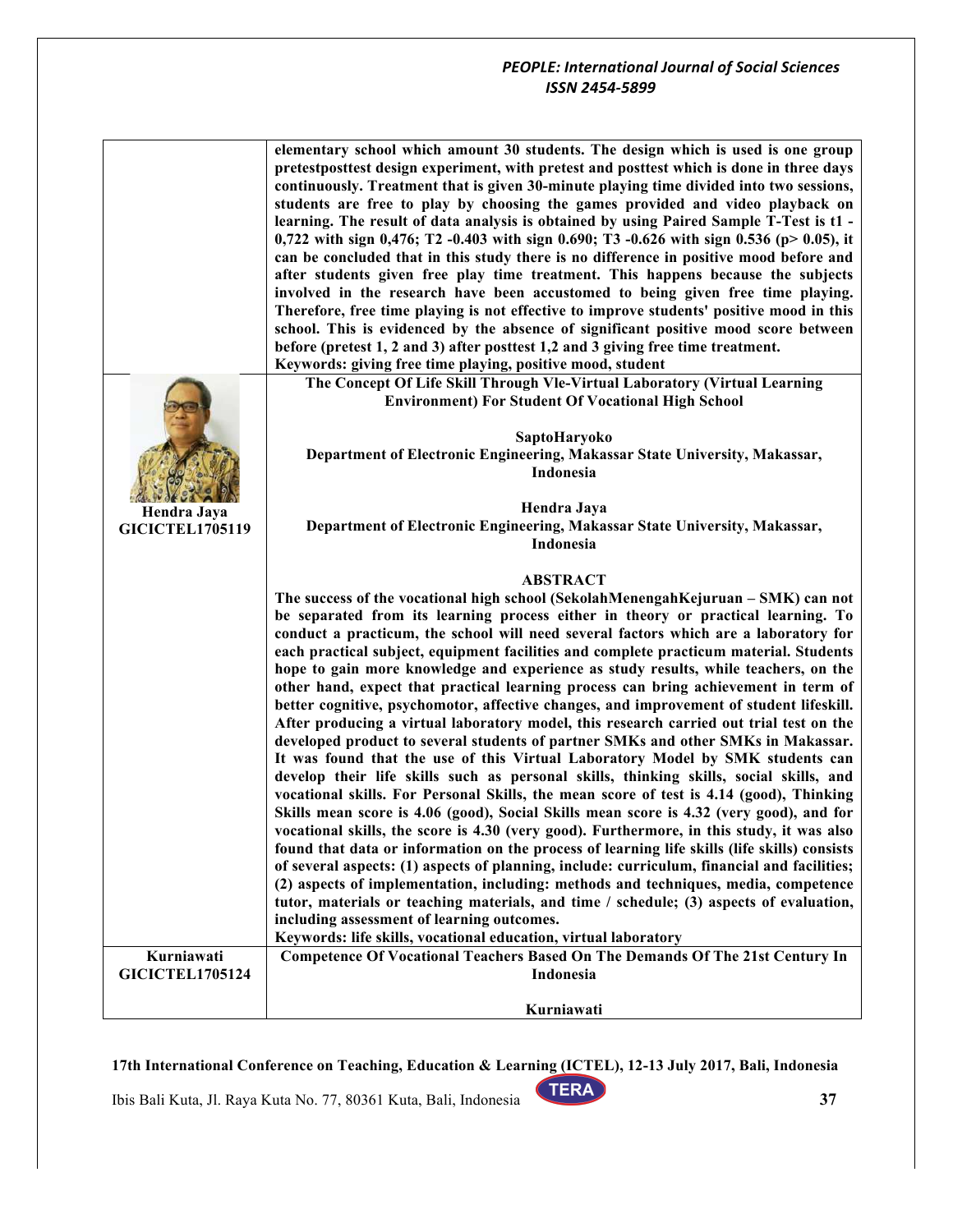|                                    | Yogyakarta State University, Yogyakarta, Indonesia                                                                                                                                                                                                                                                                                                                                                                                                                                                                                                                                                                                                                                                                                                                                                                                                                     |
|------------------------------------|------------------------------------------------------------------------------------------------------------------------------------------------------------------------------------------------------------------------------------------------------------------------------------------------------------------------------------------------------------------------------------------------------------------------------------------------------------------------------------------------------------------------------------------------------------------------------------------------------------------------------------------------------------------------------------------------------------------------------------------------------------------------------------------------------------------------------------------------------------------------|
|                                    | Ernawati                                                                                                                                                                                                                                                                                                                                                                                                                                                                                                                                                                                                                                                                                                                                                                                                                                                               |
|                                    | Yogyakarta State University, Yogyakarta, Indonesia                                                                                                                                                                                                                                                                                                                                                                                                                                                                                                                                                                                                                                                                                                                                                                                                                     |
|                                    |                                                                                                                                                                                                                                                                                                                                                                                                                                                                                                                                                                                                                                                                                                                                                                                                                                                                        |
|                                    | <b>ABSTRACT</b>                                                                                                                                                                                                                                                                                                                                                                                                                                                                                                                                                                                                                                                                                                                                                                                                                                                        |
|                                    | Vocational Education has been developed and designed as a strategy for producing<br>skilled labor to promote the growth and development of a country. Indonesia as one of<br>the developed and developing countries is important to pay attention to the<br>development of vocational education that has been held. One of them is to pay<br>attention to the key to the success of education, namely the competence of teachers in<br>teaching. Vocational High School aims to prepare students with the full competence of<br>knowledge of vocational theory, skills in work, and a good attitude in work.<br>Considering from development economic knowledge, technological advances and<br>global labor mobility requires that vocational school teachers should be able to<br>improve self-capacity and responsive to change. Therefore, analyzing the competence |
|                                    | of vocational teachers based on the demands of the 21st century is a very important<br>first step and action to take. The analytical method used is literature reviews. Data                                                                                                                                                                                                                                                                                                                                                                                                                                                                                                                                                                                                                                                                                           |
|                                    | collection techniques in this study using a literature review sourced from relevant                                                                                                                                                                                                                                                                                                                                                                                                                                                                                                                                                                                                                                                                                                                                                                                    |
|                                    | journals and literatures.                                                                                                                                                                                                                                                                                                                                                                                                                                                                                                                                                                                                                                                                                                                                                                                                                                              |
|                                    | Keywords: vocational education, teaching competence, demands of 21st century                                                                                                                                                                                                                                                                                                                                                                                                                                                                                                                                                                                                                                                                                                                                                                                           |
| Ernawati<br><b>GICICTEL1705125</b> | Introducing Standard Unit of Volume Measurement with Ethnomathematics for<br><b>Elementary School Students</b>                                                                                                                                                                                                                                                                                                                                                                                                                                                                                                                                                                                                                                                                                                                                                         |
|                                    |                                                                                                                                                                                                                                                                                                                                                                                                                                                                                                                                                                                                                                                                                                                                                                                                                                                                        |
|                                    | Ernawati                                                                                                                                                                                                                                                                                                                                                                                                                                                                                                                                                                                                                                                                                                                                                                                                                                                               |
|                                    | Yogyakarta State University, Yogyakarta, Indonesia                                                                                                                                                                                                                                                                                                                                                                                                                                                                                                                                                                                                                                                                                                                                                                                                                     |
|                                    | Kurniawati                                                                                                                                                                                                                                                                                                                                                                                                                                                                                                                                                                                                                                                                                                                                                                                                                                                             |
|                                    | Yogyakarta State University, Yogyakarta, Indonesia                                                                                                                                                                                                                                                                                                                                                                                                                                                                                                                                                                                                                                                                                                                                                                                                                     |
|                                    |                                                                                                                                                                                                                                                                                                                                                                                                                                                                                                                                                                                                                                                                                                                                                                                                                                                                        |
|                                    | Abstract<br>Ethnomathematics is one of the learning methods combining math with culture. It is                                                                                                                                                                                                                                                                                                                                                                                                                                                                                                                                                                                                                                                                                                                                                                         |
|                                    | one of learning based on contextual which is culture as the context. Ethnomathematics<br>can be one of the learning methods used to bridge students in understanding<br>mathematical concepts.                                                                                                                                                                                                                                                                                                                                                                                                                                                                                                                                                                                                                                                                         |
|                                    | This research includes as descriptive research. The population of this study was areas<br>in Central Java, whereas the research samples were selected randomly selected areas<br>representing the population. Data collection was conducted by interview method. Then,<br>the data found were analyzed. The selected analytical technique is a descriptive<br>analysis describing the units used by society in measuring the volume of certain<br>objects.                                                                                                                                                                                                                                                                                                                                                                                                             |
|                                    | The form of ethnomathematics found in Central Java is a community activity that uses<br>several terms to give a unit of measure of volume to a particular object. These terms<br>can be used in learning mathematics with the aim of presenting the mathematical<br>context that is appropriate to everyday life.<br>Keywords: Ethnomathematics, context, volume                                                                                                                                                                                                                                                                                                                                                                                                                                                                                                       |

**17th International Conference on Teaching, Education & Learning (ICTEL), 12-13 July 2017, Bali, Indonesia**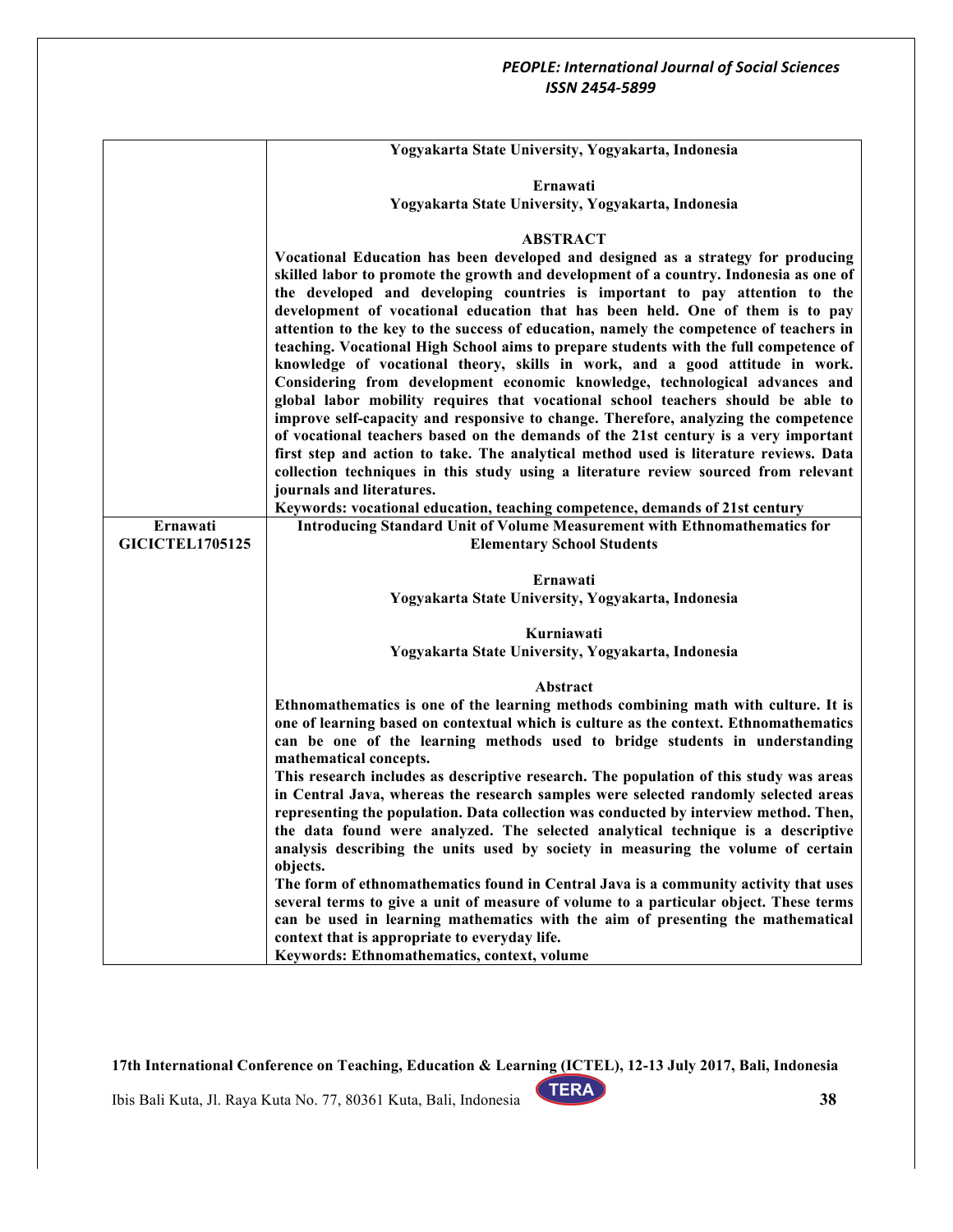|                        | The Importance Of Equating Parent's Perceptions With Children's Hobby In Using<br><b>Android-Based Applications As A Learning Media</b> |
|------------------------|-----------------------------------------------------------------------------------------------------------------------------------------|
|                        | Nadia SigiPrameswari                                                                                                                    |
|                        | UniversitasSebelasMaret, Surakarta, Indonesia                                                                                           |
|                        | <b>Mohamad Suharto</b>                                                                                                                  |
| <b>Nadia</b>           | UniversitasSebelasMaret, Surakarta, Indonesia                                                                                           |
| SigiPrameswari         | TjahjoPrabowo                                                                                                                           |
| <b>GICICTEL1705123</b> | UniversitasSebelasMaret, Surakarta, Indonesia                                                                                           |
|                        |                                                                                                                                         |
|                        | Abstract                                                                                                                                |
|                        | The advancement of technology makes the emergence of various Android-based                                                              |
|                        | applications ranging from games to learning media. These applications have become                                                       |
|                        | part of the daily lives of children which cannot be prevented and it goes naturally.                                                    |
|                        | Therefore, children aged 7-8 years need special attention and assistance by parents so                                                  |
|                        | that type of children's favorite application will be known. This study aims to (1) review                                               |
|                        | the learning media, namely Android-based applications, which are favored by                                                             |
|                        | children; and (2) know parents' perception of the learning media favored by children.                                                   |
|                        | The results showed that the importance of equating parent's perception with children's                                                  |
|                        | hobby, due to the children's interest to the application as a new media in learning, can                                                |
|                        | provide learning motivation for children.                                                                                               |
|                        | Keywords: learning media, Android-based applications, children's perception,<br>parent's perception, students' learning achievement     |
|                        |                                                                                                                                         |

## **Listeners**

| <b>Nigel Mitchell</b>                                                                                 |
|-------------------------------------------------------------------------------------------------------|
| Education consultant Ednet Asia Denpasar, Bali, Indonesia                                             |
| <b>GICICTEL1705051</b>                                                                                |
| <b>Ibrahim RokeSesay</b>                                                                              |
| Dhelp the Helpless Sierra Leone, Sierra Leone                                                         |
| <b>GICICTEL1705062</b>                                                                                |
| Dankwa Bernard James                                                                                  |
| Mpumalanga department of education, South Africa                                                      |
| <b>GICICTEL1705063</b>                                                                                |
| <b>Mbitsa Ibrahim Mohammed</b>                                                                        |
| Department Of Physical And Health Education C.O.E WakaBiu, College Of Education Waka-BiuBorno         |
| State Nigeria, Biu Nigeria                                                                            |
| <b>GICICTEL1705070</b>                                                                                |
| Abdu Mohammed                                                                                         |
| Department of educational foundation c.o.ewaka-Biu, College of education Waka-BiuBorno state Nigeria, |
| <b>BIU Nigeria</b>                                                                                    |
| <b>GICICTEL1705075</b>                                                                                |
| Lia Dahlia                                                                                            |
|                                                                                                       |

**17th International Conference on Teaching, Education & Learning (ICTEL), 12-13 July 2017, Bali, Indonesia**